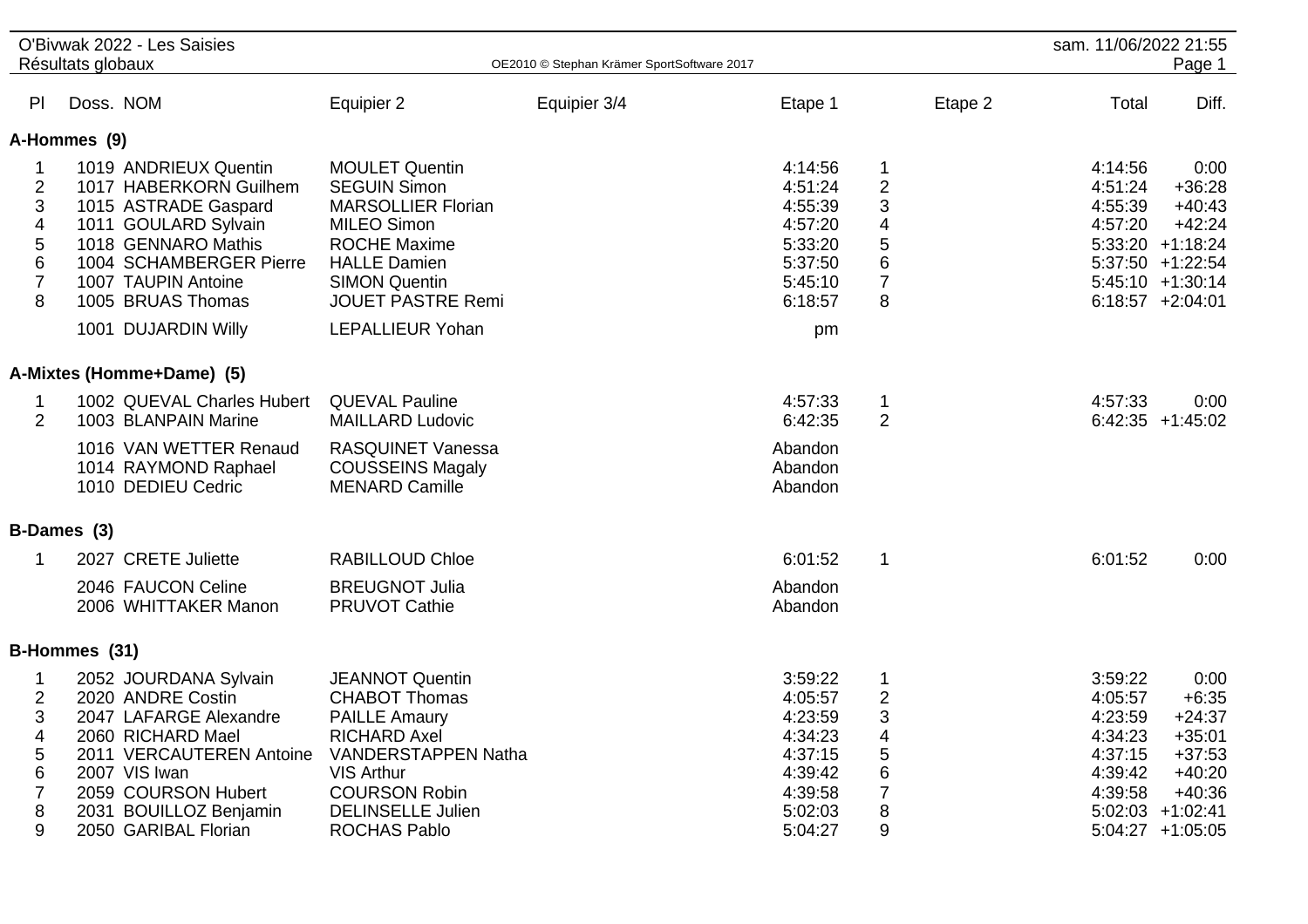| Résultats globaux<br>OE2010 © Stephan Krämer SportSoftware 2017<br>Diff.<br>PI<br>Doss. NOM<br>Equipier 2<br>Equipier 3/4<br>Etape 1<br>Etape 2<br>Total<br>B-Hommes (31)<br>(suite)<br>2057 MENA Louison<br><b>ARNAULT Gaby</b><br>5:10:23<br>10<br>$5:10:23 +1:11:01$<br>10<br>2049 ROUSSEAU Malo<br><b>CRUMIERE Gabriel</b><br>5:13:06<br>11<br>$5:13:06$ +1:13:44<br>11<br><b>CHASLOT-DENIZE Ewen</b><br>12<br>2029 CHASLOT-DENIZE Cedri<br>5:13:18<br>12<br>$5:13:18$ +1:13:56<br>13<br>2054 FABER Joris<br>5:15:34<br>13<br><b>LARATO Paul</b><br>$5:15:34$ +1:16:12<br>14<br>2038 FIORINA Laurent<br>14<br><b>GHIBAUDO William</b><br>5:16:01<br>$5:16:01 + 1:16:39$<br>15<br>2042 DUPUIS Romain<br>5:42:50<br>15<br><b>DUPUIS Bertrand</b><br>$5:42:50 +1:43:28$<br>16<br>5:43:23<br>16<br>2036 FERROT Loic<br><b>COCHETEUX Marvin</b><br>$5:43:23 +1:44:01$<br>17<br>17<br>2056 CHEREL Ludovic<br><b>CHEREL Titouan</b><br>5:46:16<br>$5:46:16$ +1:46:54<br>18<br>2010 ADRION Denis<br><b>ADRION Hugo</b><br>5:57:08<br>18<br>5:57:08 +1:57:46<br>19<br>19<br>2058 HAIMAD Mbark<br><b>LACAND Anthony</b><br>6:01:39<br>$6:01:39$ +2:02:17<br>20<br><b>MINGAS Adrien</b><br>2009 FERLIN Guillaume<br>6:04:13<br>20<br>$6:04:13 +2:04:51$<br>21<br>2001 BAUD Loic<br>21<br>$6:18:04$ +2:18:42<br><b>BAUD Quentin</b><br>6:18:04<br>22<br>2024 BLOT Corentin<br>PILLOUD Pierre Edoua<br>6:29:10<br>22<br>$6:29:10 + 2:29:48$<br>23<br>23<br>2002 CATHO Ulysse<br>6:29:34<br>$6:29:34$ +2:30:12<br><b>BOUSSEAU Stephane</b><br>24<br>2008 WARCHOL Alexandre<br>6:46:22<br>24<br>$6:46:22 +2:47:00$<br><b>FIETTE Christophe</b><br>2003 DECLERCQ Florent<br><b>VERRAEST Thibaut</b><br>Abandon<br>1009 THOMAS Augustin<br><b>GIRARD Alexandre</b><br>Abandon<br>1008 VAUTIER Dominique<br><b>LESAGE Arnaud</b><br>Abandon<br>2012 FERRE N Gore-Joakim<br><b>THIEMANN Romain</b><br>Abandon<br>2051 FOURNIER Alexis<br><b>CHASSAGNE Benjamin</b><br>Abandon<br>2004 DEUEZ Florian<br><b>JOSSON Thomas</b><br>Abandon<br>2045 CHERMETTE Nathan<br><b>LACROIX Martin</b><br>Abandon<br>B-Mixtes (Homme+Dame) (23)<br>2039 SOGNO Martin<br><b>GOURRAT Agathe</b><br>4:50:05<br>$\mathbf 1$<br>4:50:05<br>0:00<br>1<br>$\overline{2}$<br>$\overline{2}$<br>2016 GASTINEAU Guillaume<br><b>DURAND Marion</b><br>4:54:18<br>4:54:18<br>$+4:13$<br>3<br>3<br>2033 FROMENTON Cedric<br><b>FROMENTON Helene</b><br>4:54:19<br>4:54:19<br>$+4:14$<br>4<br>4<br>2035 DELENNE Camilla<br>5:10:11<br>5:10:11<br>$+20:06$<br><b>DELENNE Tommy</b><br>$\sqrt{5}$<br>5<br>2043 GINTZBURGER Colas<br><b>LAMM Hannah</b><br>5:10:54<br>5:10:54<br>$+20:49$<br>6<br>$\,6$<br>2030 LELOUP Marine<br><b>SERSIRON Pierre</b><br>5:32:51<br>5:32:51<br>$+42:46$<br>$\overline{7}$<br>$\overline{7}$<br>5:41:03<br>$+50:58$<br>2021 SOLTYSIAK Charlotte<br><b>SOLTYSIAK Alexis</b><br>5:41:03<br>8<br>8<br>2014 PRUD HOMME Mael<br><b>RENOUF Sophie</b><br>$+53:36$<br>5:43:41<br>5:43:41<br>9<br>9<br><b>GLORIEUX Quentin</b><br>5:44:23<br>$+54:18$<br>2028 ROCHET Antonine<br>5:44:23 |    | O'Bivwak 2022 - Les Saisies |                    |         |    | sam. 11/06/2022 21:55 |          |
|---------------------------------------------------------------------------------------------------------------------------------------------------------------------------------------------------------------------------------------------------------------------------------------------------------------------------------------------------------------------------------------------------------------------------------------------------------------------------------------------------------------------------------------------------------------------------------------------------------------------------------------------------------------------------------------------------------------------------------------------------------------------------------------------------------------------------------------------------------------------------------------------------------------------------------------------------------------------------------------------------------------------------------------------------------------------------------------------------------------------------------------------------------------------------------------------------------------------------------------------------------------------------------------------------------------------------------------------------------------------------------------------------------------------------------------------------------------------------------------------------------------------------------------------------------------------------------------------------------------------------------------------------------------------------------------------------------------------------------------------------------------------------------------------------------------------------------------------------------------------------------------------------------------------------------------------------------------------------------------------------------------------------------------------------------------------------------------------------------------------------------------------------------------------------------------------------------------------------------------------------------------------------------------------------------------------------------------------------------------------------------------------------------------------------------------------------------------------------------------------------------------------------------------------------------------------------------------------------------------------------------------------------------------------------------------------------------------------------------------------------------------------------------------------------------------------------------------------------------------------------------------------------------------------------------------------------------------------------------------------------------------------------------------------------------------------|----|-----------------------------|--------------------|---------|----|-----------------------|----------|
|                                                                                                                                                                                                                                                                                                                                                                                                                                                                                                                                                                                                                                                                                                                                                                                                                                                                                                                                                                                                                                                                                                                                                                                                                                                                                                                                                                                                                                                                                                                                                                                                                                                                                                                                                                                                                                                                                                                                                                                                                                                                                                                                                                                                                                                                                                                                                                                                                                                                                                                                                                                                                                                                                                                                                                                                                                                                                                                                                                                                                                                                     |    |                             |                    |         |    |                       | Page 2   |
|                                                                                                                                                                                                                                                                                                                                                                                                                                                                                                                                                                                                                                                                                                                                                                                                                                                                                                                                                                                                                                                                                                                                                                                                                                                                                                                                                                                                                                                                                                                                                                                                                                                                                                                                                                                                                                                                                                                                                                                                                                                                                                                                                                                                                                                                                                                                                                                                                                                                                                                                                                                                                                                                                                                                                                                                                                                                                                                                                                                                                                                                     |    |                             |                    |         |    |                       |          |
|                                                                                                                                                                                                                                                                                                                                                                                                                                                                                                                                                                                                                                                                                                                                                                                                                                                                                                                                                                                                                                                                                                                                                                                                                                                                                                                                                                                                                                                                                                                                                                                                                                                                                                                                                                                                                                                                                                                                                                                                                                                                                                                                                                                                                                                                                                                                                                                                                                                                                                                                                                                                                                                                                                                                                                                                                                                                                                                                                                                                                                                                     |    |                             |                    |         |    |                       |          |
|                                                                                                                                                                                                                                                                                                                                                                                                                                                                                                                                                                                                                                                                                                                                                                                                                                                                                                                                                                                                                                                                                                                                                                                                                                                                                                                                                                                                                                                                                                                                                                                                                                                                                                                                                                                                                                                                                                                                                                                                                                                                                                                                                                                                                                                                                                                                                                                                                                                                                                                                                                                                                                                                                                                                                                                                                                                                                                                                                                                                                                                                     |    |                             |                    |         |    |                       |          |
|                                                                                                                                                                                                                                                                                                                                                                                                                                                                                                                                                                                                                                                                                                                                                                                                                                                                                                                                                                                                                                                                                                                                                                                                                                                                                                                                                                                                                                                                                                                                                                                                                                                                                                                                                                                                                                                                                                                                                                                                                                                                                                                                                                                                                                                                                                                                                                                                                                                                                                                                                                                                                                                                                                                                                                                                                                                                                                                                                                                                                                                                     |    |                             |                    |         |    |                       |          |
|                                                                                                                                                                                                                                                                                                                                                                                                                                                                                                                                                                                                                                                                                                                                                                                                                                                                                                                                                                                                                                                                                                                                                                                                                                                                                                                                                                                                                                                                                                                                                                                                                                                                                                                                                                                                                                                                                                                                                                                                                                                                                                                                                                                                                                                                                                                                                                                                                                                                                                                                                                                                                                                                                                                                                                                                                                                                                                                                                                                                                                                                     |    |                             |                    |         |    |                       |          |
|                                                                                                                                                                                                                                                                                                                                                                                                                                                                                                                                                                                                                                                                                                                                                                                                                                                                                                                                                                                                                                                                                                                                                                                                                                                                                                                                                                                                                                                                                                                                                                                                                                                                                                                                                                                                                                                                                                                                                                                                                                                                                                                                                                                                                                                                                                                                                                                                                                                                                                                                                                                                                                                                                                                                                                                                                                                                                                                                                                                                                                                                     |    |                             |                    |         |    |                       |          |
|                                                                                                                                                                                                                                                                                                                                                                                                                                                                                                                                                                                                                                                                                                                                                                                                                                                                                                                                                                                                                                                                                                                                                                                                                                                                                                                                                                                                                                                                                                                                                                                                                                                                                                                                                                                                                                                                                                                                                                                                                                                                                                                                                                                                                                                                                                                                                                                                                                                                                                                                                                                                                                                                                                                                                                                                                                                                                                                                                                                                                                                                     |    |                             |                    |         |    |                       |          |
|                                                                                                                                                                                                                                                                                                                                                                                                                                                                                                                                                                                                                                                                                                                                                                                                                                                                                                                                                                                                                                                                                                                                                                                                                                                                                                                                                                                                                                                                                                                                                                                                                                                                                                                                                                                                                                                                                                                                                                                                                                                                                                                                                                                                                                                                                                                                                                                                                                                                                                                                                                                                                                                                                                                                                                                                                                                                                                                                                                                                                                                                     |    |                             |                    |         |    |                       |          |
|                                                                                                                                                                                                                                                                                                                                                                                                                                                                                                                                                                                                                                                                                                                                                                                                                                                                                                                                                                                                                                                                                                                                                                                                                                                                                                                                                                                                                                                                                                                                                                                                                                                                                                                                                                                                                                                                                                                                                                                                                                                                                                                                                                                                                                                                                                                                                                                                                                                                                                                                                                                                                                                                                                                                                                                                                                                                                                                                                                                                                                                                     |    |                             |                    |         |    |                       |          |
|                                                                                                                                                                                                                                                                                                                                                                                                                                                                                                                                                                                                                                                                                                                                                                                                                                                                                                                                                                                                                                                                                                                                                                                                                                                                                                                                                                                                                                                                                                                                                                                                                                                                                                                                                                                                                                                                                                                                                                                                                                                                                                                                                                                                                                                                                                                                                                                                                                                                                                                                                                                                                                                                                                                                                                                                                                                                                                                                                                                                                                                                     |    |                             |                    |         |    |                       |          |
|                                                                                                                                                                                                                                                                                                                                                                                                                                                                                                                                                                                                                                                                                                                                                                                                                                                                                                                                                                                                                                                                                                                                                                                                                                                                                                                                                                                                                                                                                                                                                                                                                                                                                                                                                                                                                                                                                                                                                                                                                                                                                                                                                                                                                                                                                                                                                                                                                                                                                                                                                                                                                                                                                                                                                                                                                                                                                                                                                                                                                                                                     |    |                             |                    |         |    |                       |          |
|                                                                                                                                                                                                                                                                                                                                                                                                                                                                                                                                                                                                                                                                                                                                                                                                                                                                                                                                                                                                                                                                                                                                                                                                                                                                                                                                                                                                                                                                                                                                                                                                                                                                                                                                                                                                                                                                                                                                                                                                                                                                                                                                                                                                                                                                                                                                                                                                                                                                                                                                                                                                                                                                                                                                                                                                                                                                                                                                                                                                                                                                     |    |                             |                    |         |    |                       |          |
|                                                                                                                                                                                                                                                                                                                                                                                                                                                                                                                                                                                                                                                                                                                                                                                                                                                                                                                                                                                                                                                                                                                                                                                                                                                                                                                                                                                                                                                                                                                                                                                                                                                                                                                                                                                                                                                                                                                                                                                                                                                                                                                                                                                                                                                                                                                                                                                                                                                                                                                                                                                                                                                                                                                                                                                                                                                                                                                                                                                                                                                                     |    |                             |                    |         |    |                       |          |
|                                                                                                                                                                                                                                                                                                                                                                                                                                                                                                                                                                                                                                                                                                                                                                                                                                                                                                                                                                                                                                                                                                                                                                                                                                                                                                                                                                                                                                                                                                                                                                                                                                                                                                                                                                                                                                                                                                                                                                                                                                                                                                                                                                                                                                                                                                                                                                                                                                                                                                                                                                                                                                                                                                                                                                                                                                                                                                                                                                                                                                                                     |    |                             |                    |         |    |                       |          |
|                                                                                                                                                                                                                                                                                                                                                                                                                                                                                                                                                                                                                                                                                                                                                                                                                                                                                                                                                                                                                                                                                                                                                                                                                                                                                                                                                                                                                                                                                                                                                                                                                                                                                                                                                                                                                                                                                                                                                                                                                                                                                                                                                                                                                                                                                                                                                                                                                                                                                                                                                                                                                                                                                                                                                                                                                                                                                                                                                                                                                                                                     |    |                             |                    |         |    |                       |          |
|                                                                                                                                                                                                                                                                                                                                                                                                                                                                                                                                                                                                                                                                                                                                                                                                                                                                                                                                                                                                                                                                                                                                                                                                                                                                                                                                                                                                                                                                                                                                                                                                                                                                                                                                                                                                                                                                                                                                                                                                                                                                                                                                                                                                                                                                                                                                                                                                                                                                                                                                                                                                                                                                                                                                                                                                                                                                                                                                                                                                                                                                     |    |                             |                    |         |    |                       |          |
|                                                                                                                                                                                                                                                                                                                                                                                                                                                                                                                                                                                                                                                                                                                                                                                                                                                                                                                                                                                                                                                                                                                                                                                                                                                                                                                                                                                                                                                                                                                                                                                                                                                                                                                                                                                                                                                                                                                                                                                                                                                                                                                                                                                                                                                                                                                                                                                                                                                                                                                                                                                                                                                                                                                                                                                                                                                                                                                                                                                                                                                                     |    |                             |                    |         |    |                       |          |
|                                                                                                                                                                                                                                                                                                                                                                                                                                                                                                                                                                                                                                                                                                                                                                                                                                                                                                                                                                                                                                                                                                                                                                                                                                                                                                                                                                                                                                                                                                                                                                                                                                                                                                                                                                                                                                                                                                                                                                                                                                                                                                                                                                                                                                                                                                                                                                                                                                                                                                                                                                                                                                                                                                                                                                                                                                                                                                                                                                                                                                                                     |    |                             |                    |         |    |                       |          |
|                                                                                                                                                                                                                                                                                                                                                                                                                                                                                                                                                                                                                                                                                                                                                                                                                                                                                                                                                                                                                                                                                                                                                                                                                                                                                                                                                                                                                                                                                                                                                                                                                                                                                                                                                                                                                                                                                                                                                                                                                                                                                                                                                                                                                                                                                                                                                                                                                                                                                                                                                                                                                                                                                                                                                                                                                                                                                                                                                                                                                                                                     |    |                             |                    |         |    |                       |          |
|                                                                                                                                                                                                                                                                                                                                                                                                                                                                                                                                                                                                                                                                                                                                                                                                                                                                                                                                                                                                                                                                                                                                                                                                                                                                                                                                                                                                                                                                                                                                                                                                                                                                                                                                                                                                                                                                                                                                                                                                                                                                                                                                                                                                                                                                                                                                                                                                                                                                                                                                                                                                                                                                                                                                                                                                                                                                                                                                                                                                                                                                     |    |                             |                    |         |    |                       |          |
|                                                                                                                                                                                                                                                                                                                                                                                                                                                                                                                                                                                                                                                                                                                                                                                                                                                                                                                                                                                                                                                                                                                                                                                                                                                                                                                                                                                                                                                                                                                                                                                                                                                                                                                                                                                                                                                                                                                                                                                                                                                                                                                                                                                                                                                                                                                                                                                                                                                                                                                                                                                                                                                                                                                                                                                                                                                                                                                                                                                                                                                                     |    |                             |                    |         |    |                       |          |
|                                                                                                                                                                                                                                                                                                                                                                                                                                                                                                                                                                                                                                                                                                                                                                                                                                                                                                                                                                                                                                                                                                                                                                                                                                                                                                                                                                                                                                                                                                                                                                                                                                                                                                                                                                                                                                                                                                                                                                                                                                                                                                                                                                                                                                                                                                                                                                                                                                                                                                                                                                                                                                                                                                                                                                                                                                                                                                                                                                                                                                                                     |    |                             |                    |         |    |                       |          |
|                                                                                                                                                                                                                                                                                                                                                                                                                                                                                                                                                                                                                                                                                                                                                                                                                                                                                                                                                                                                                                                                                                                                                                                                                                                                                                                                                                                                                                                                                                                                                                                                                                                                                                                                                                                                                                                                                                                                                                                                                                                                                                                                                                                                                                                                                                                                                                                                                                                                                                                                                                                                                                                                                                                                                                                                                                                                                                                                                                                                                                                                     |    |                             |                    |         |    |                       |          |
|                                                                                                                                                                                                                                                                                                                                                                                                                                                                                                                                                                                                                                                                                                                                                                                                                                                                                                                                                                                                                                                                                                                                                                                                                                                                                                                                                                                                                                                                                                                                                                                                                                                                                                                                                                                                                                                                                                                                                                                                                                                                                                                                                                                                                                                                                                                                                                                                                                                                                                                                                                                                                                                                                                                                                                                                                                                                                                                                                                                                                                                                     |    |                             |                    |         |    |                       |          |
|                                                                                                                                                                                                                                                                                                                                                                                                                                                                                                                                                                                                                                                                                                                                                                                                                                                                                                                                                                                                                                                                                                                                                                                                                                                                                                                                                                                                                                                                                                                                                                                                                                                                                                                                                                                                                                                                                                                                                                                                                                                                                                                                                                                                                                                                                                                                                                                                                                                                                                                                                                                                                                                                                                                                                                                                                                                                                                                                                                                                                                                                     |    |                             |                    |         |    |                       |          |
|                                                                                                                                                                                                                                                                                                                                                                                                                                                                                                                                                                                                                                                                                                                                                                                                                                                                                                                                                                                                                                                                                                                                                                                                                                                                                                                                                                                                                                                                                                                                                                                                                                                                                                                                                                                                                                                                                                                                                                                                                                                                                                                                                                                                                                                                                                                                                                                                                                                                                                                                                                                                                                                                                                                                                                                                                                                                                                                                                                                                                                                                     |    |                             |                    |         |    |                       |          |
|                                                                                                                                                                                                                                                                                                                                                                                                                                                                                                                                                                                                                                                                                                                                                                                                                                                                                                                                                                                                                                                                                                                                                                                                                                                                                                                                                                                                                                                                                                                                                                                                                                                                                                                                                                                                                                                                                                                                                                                                                                                                                                                                                                                                                                                                                                                                                                                                                                                                                                                                                                                                                                                                                                                                                                                                                                                                                                                                                                                                                                                                     |    |                             |                    |         |    |                       |          |
|                                                                                                                                                                                                                                                                                                                                                                                                                                                                                                                                                                                                                                                                                                                                                                                                                                                                                                                                                                                                                                                                                                                                                                                                                                                                                                                                                                                                                                                                                                                                                                                                                                                                                                                                                                                                                                                                                                                                                                                                                                                                                                                                                                                                                                                                                                                                                                                                                                                                                                                                                                                                                                                                                                                                                                                                                                                                                                                                                                                                                                                                     |    |                             |                    |         |    |                       |          |
|                                                                                                                                                                                                                                                                                                                                                                                                                                                                                                                                                                                                                                                                                                                                                                                                                                                                                                                                                                                                                                                                                                                                                                                                                                                                                                                                                                                                                                                                                                                                                                                                                                                                                                                                                                                                                                                                                                                                                                                                                                                                                                                                                                                                                                                                                                                                                                                                                                                                                                                                                                                                                                                                                                                                                                                                                                                                                                                                                                                                                                                                     |    |                             |                    |         |    |                       |          |
|                                                                                                                                                                                                                                                                                                                                                                                                                                                                                                                                                                                                                                                                                                                                                                                                                                                                                                                                                                                                                                                                                                                                                                                                                                                                                                                                                                                                                                                                                                                                                                                                                                                                                                                                                                                                                                                                                                                                                                                                                                                                                                                                                                                                                                                                                                                                                                                                                                                                                                                                                                                                                                                                                                                                                                                                                                                                                                                                                                                                                                                                     |    |                             |                    |         |    |                       |          |
|                                                                                                                                                                                                                                                                                                                                                                                                                                                                                                                                                                                                                                                                                                                                                                                                                                                                                                                                                                                                                                                                                                                                                                                                                                                                                                                                                                                                                                                                                                                                                                                                                                                                                                                                                                                                                                                                                                                                                                                                                                                                                                                                                                                                                                                                                                                                                                                                                                                                                                                                                                                                                                                                                                                                                                                                                                                                                                                                                                                                                                                                     |    |                             |                    |         |    |                       |          |
|                                                                                                                                                                                                                                                                                                                                                                                                                                                                                                                                                                                                                                                                                                                                                                                                                                                                                                                                                                                                                                                                                                                                                                                                                                                                                                                                                                                                                                                                                                                                                                                                                                                                                                                                                                                                                                                                                                                                                                                                                                                                                                                                                                                                                                                                                                                                                                                                                                                                                                                                                                                                                                                                                                                                                                                                                                                                                                                                                                                                                                                                     |    |                             |                    |         |    |                       |          |
|                                                                                                                                                                                                                                                                                                                                                                                                                                                                                                                                                                                                                                                                                                                                                                                                                                                                                                                                                                                                                                                                                                                                                                                                                                                                                                                                                                                                                                                                                                                                                                                                                                                                                                                                                                                                                                                                                                                                                                                                                                                                                                                                                                                                                                                                                                                                                                                                                                                                                                                                                                                                                                                                                                                                                                                                                                                                                                                                                                                                                                                                     | 10 | 2026 NEUILLY Bertrand       | <b>NEUILLY Lea</b> | 5:46:07 | 10 | 5:46:07               | $+56:02$ |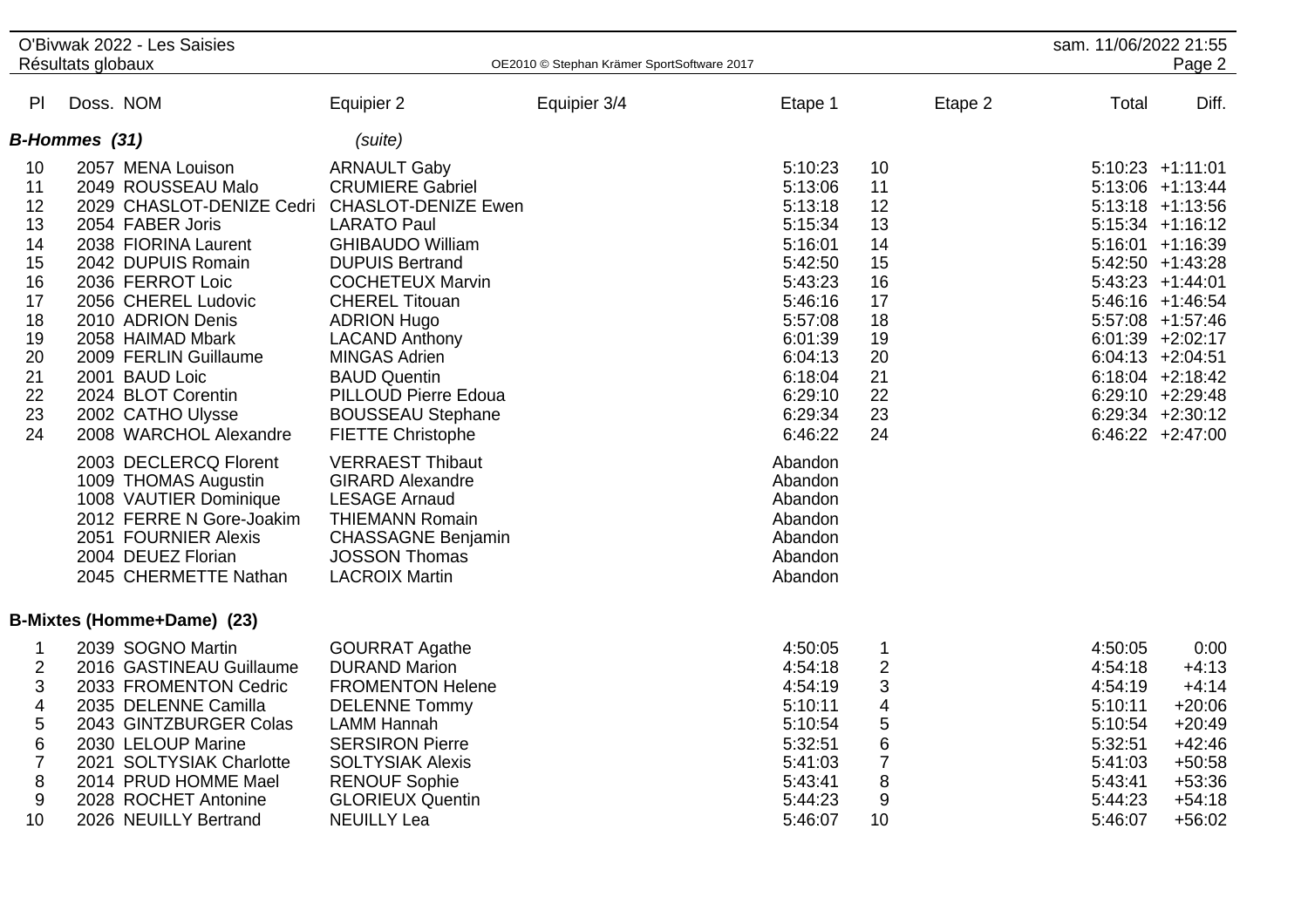|                                                                                                                                          | O'Bivwak 2022 - Les Saisies<br>Résultats globaux                                                                                                                                                                                                              |                                                                                                                                                                                                                                                    | OE2010 © Stephan Krämer SportSoftware 2017 |                                                                                                                       |                                                                        | sam. 11/06/2022 21:55                                                                | Page 3                                                                                                                                                     |
|------------------------------------------------------------------------------------------------------------------------------------------|---------------------------------------------------------------------------------------------------------------------------------------------------------------------------------------------------------------------------------------------------------------|----------------------------------------------------------------------------------------------------------------------------------------------------------------------------------------------------------------------------------------------------|--------------------------------------------|-----------------------------------------------------------------------------------------------------------------------|------------------------------------------------------------------------|--------------------------------------------------------------------------------------|------------------------------------------------------------------------------------------------------------------------------------------------------------|
| PI                                                                                                                                       | Doss. NOM                                                                                                                                                                                                                                                     | Equipier 2                                                                                                                                                                                                                                         | Equipier 3/4                               | Etape 1                                                                                                               | Etape 2                                                                | Total                                                                                | Diff.                                                                                                                                                      |
|                                                                                                                                          | <b>B-Mixtes (Homme+Dame) (23)</b>                                                                                                                                                                                                                             | (suite)                                                                                                                                                                                                                                            |                                            |                                                                                                                       |                                                                        |                                                                                      |                                                                                                                                                            |
| 11<br>12<br>13<br>14<br>15<br>16                                                                                                         | 2018 CAYEUX Amelie<br>2019 VIGNY Johanne<br>2013 DELENNE Joanna<br>2022 BERLAND Marine<br>2032 MANIERE Louis<br>2055 BETRISEY Matmat                                                                                                                          | <b>TACK Franck</b><br><b>BOUCLIER Fabien</b><br><b>VIGOUROUX Hugo</b><br><b>JOVET Tanguy</b><br><b>GARDON Benedicte</b><br><b>DEBERDT Kathelijne</b>                                                                                               |                                            | 5:46:15<br>6:01:01<br>6:23:16<br>6:29:49<br>6:32:29<br>6:32:53                                                        | 11<br>12<br>13<br>14<br>15<br>16                                       | 5:46:15                                                                              | $+56:10$<br>$6:01:01$ +1:10:56<br>$6:23:16$ +1:33:11<br>$6:29:49$ +1:39:44<br>$6:32:29$ +1:42:24<br>$6:32:53 +1:42:48$                                     |
|                                                                                                                                          | 2041 PRUNIER Geoffrey<br>2005 CATHO Heloise<br>2053 WANIN Arnaud<br>2015 GIRAUD Marion<br>2017 CRETE Angelique<br>2040 GIBELIN Nicolas<br>1006 TEYSSEDRE Marie                                                                                                | <b>AIGON Pauline</b><br><b>RASTELLO Sebastien</b><br><b>HURTREZ Heloise</b><br><b>PELTIE Bertrand</b><br><b>SONNECK William</b><br><b>TOQUE Aurelie</b><br><b>DESBREST Romain</b>                                                                  |                                            | Abandon<br>Abandon<br>Abandon<br>Abandon<br>Abandon<br>Abandon<br>Abandon                                             |                                                                        |                                                                                      |                                                                                                                                                            |
|                                                                                                                                          | C-Jeune+ Vétéran (11)                                                                                                                                                                                                                                         |                                                                                                                                                                                                                                                    |                                            |                                                                                                                       |                                                                        |                                                                                      |                                                                                                                                                            |
| 1<br>$\overline{2}$<br>3<br>$\overline{\mathbf{4}}$<br>5<br>$6\phantom{1}6$<br>$\overline{7}$<br>$\bf 8$<br>$\boldsymbol{9}$<br>10<br>11 | 3047 PERRIN Nans<br>3107 PARZYCH Jean Michel<br>3118 PARZYCH Mickael<br>3021 BOILEAU Cyril<br>3084 LAROSE Eric<br>3131 JANOD Francois<br>3099 TROCHUT Severin<br>3077 MARTIN Pascal<br>3104 MORER Richard<br>3145 TRAMOLAY Sebastien<br>3043 CHEVALIER Cedric | <b>PERRIN Liv</b><br>PARZYCH Tom<br>LE BORGNE-CASTILLO<br><b>BOILEAU Allan</b><br><b>LAROSE Antoine</b><br>JANOD Jeromine<br><b>TROCHUT Nathael</b><br><b>MARTIN Laura</b><br><b>MORER Yann</b><br><b>TRAMOLAY Soko</b><br><b>CHEVALIER Satine</b> |                                            | 3:46:19<br>3:56:16<br>4:04:13<br>4:12:10<br>4:12:58<br>4:18:40<br>4:32:11<br>4:41:48<br>5:34:25<br>5:43:28<br>5:50:31 | 1<br>$\overline{2}$<br>3<br>4<br>5<br>6<br>7<br>8<br>$9\,$<br>10<br>11 | 3:46:19<br>3:56:16<br>4:04:13<br>4:12:10<br>4:12:58<br>4:18:40<br>4:32:11<br>4:41:48 | 0:00<br>$+9:57$<br>$+17:54$<br>$+25:51$<br>$+26:39$<br>$+32:21$<br>$+45:52$<br>$+55:29$<br>$5:34:25 +1:48:06$<br>$5:43:28$ +1:57:09<br>$5:50:31 + 2:04:12$ |
|                                                                                                                                          | C-Junior (3)                                                                                                                                                                                                                                                  |                                                                                                                                                                                                                                                    |                                            |                                                                                                                       |                                                                        |                                                                                      |                                                                                                                                                            |
| 1<br>$\overline{2}$<br>3                                                                                                                 | 3094 BRUNEL Nathan<br>3146 TRAMOLAY Leonard<br>3101 LEROY Manon                                                                                                                                                                                               | <b>CARLE Odin</b><br><b>HENNEQUIN Titouan</b><br><b>LOCATELLI Louane</b>                                                                                                                                                                           |                                            | 3:55:01<br>4:53:54<br>5:10:59                                                                                         | 1<br>$\overline{2}$<br>3                                               | 3:55:01<br>4:53:54                                                                   | 0:00<br>$+58:53$<br>$5:10:59$ +1:15:58                                                                                                                     |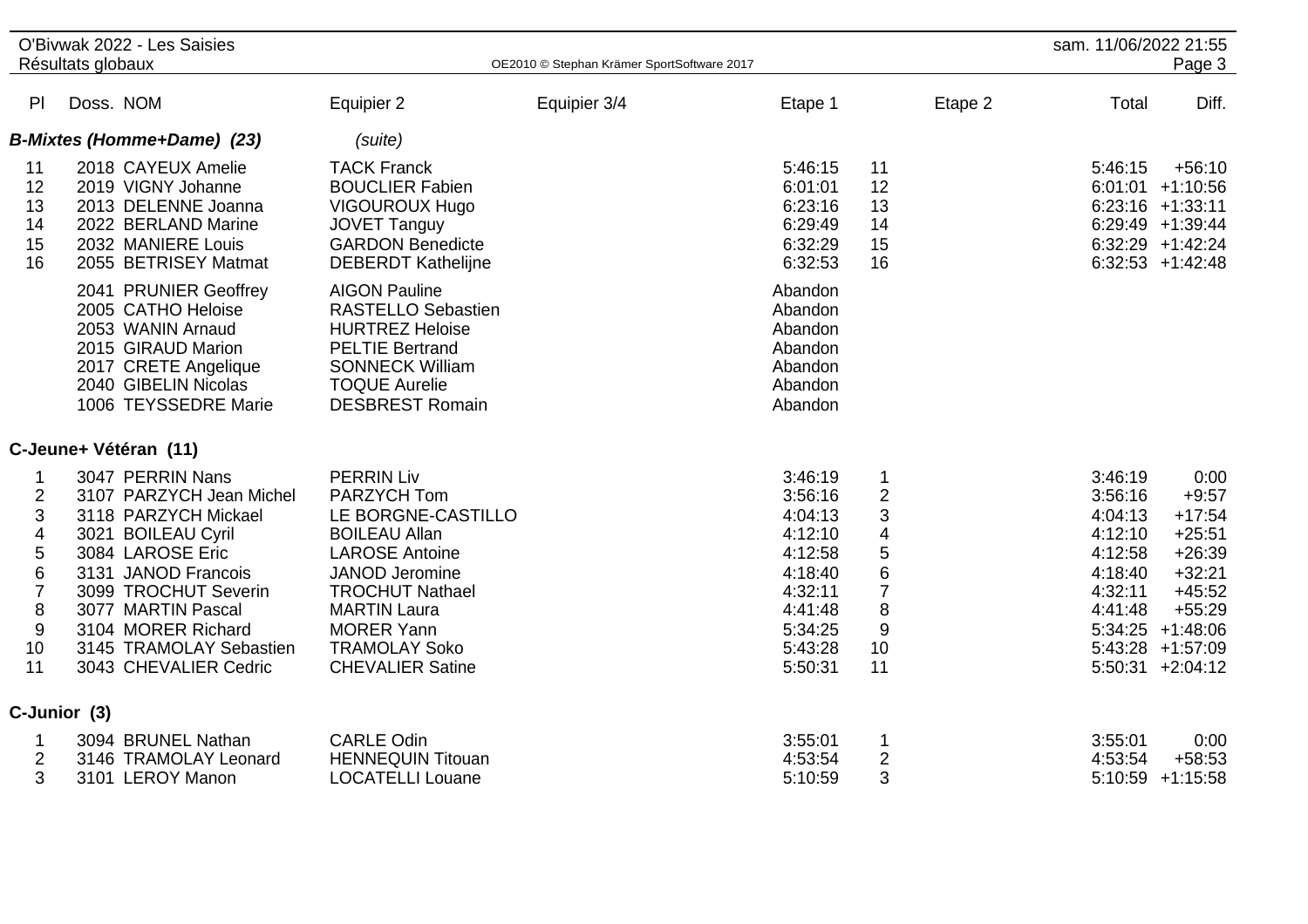|                                                                                                                                    | Résultats globaux | O'Bivwak 2022 - Les Saisies                                                                                                                                                                                                                                                                                                                                                        |                                                                                                                                                                                                                                                                                                                                                                                                         | OE2010 © Stephan Krämer SportSoftware 2017 |                                                                                                                                                                              |                                                                                                                                                                        |         | sam. 11/06/2022 21:55                                                                | Page 4                                                                                                                                                                                                                                                                          |
|------------------------------------------------------------------------------------------------------------------------------------|-------------------|------------------------------------------------------------------------------------------------------------------------------------------------------------------------------------------------------------------------------------------------------------------------------------------------------------------------------------------------------------------------------------|---------------------------------------------------------------------------------------------------------------------------------------------------------------------------------------------------------------------------------------------------------------------------------------------------------------------------------------------------------------------------------------------------------|--------------------------------------------|------------------------------------------------------------------------------------------------------------------------------------------------------------------------------|------------------------------------------------------------------------------------------------------------------------------------------------------------------------|---------|--------------------------------------------------------------------------------------|---------------------------------------------------------------------------------------------------------------------------------------------------------------------------------------------------------------------------------------------------------------------------------|
| PI                                                                                                                                 | Doss. NOM         |                                                                                                                                                                                                                                                                                                                                                                                    | Equipier 2                                                                                                                                                                                                                                                                                                                                                                                              | Equipier 3/4                               | Etape 1                                                                                                                                                                      |                                                                                                                                                                        | Etape 2 | Total                                                                                | Diff.                                                                                                                                                                                                                                                                           |
| C-Dames (22)                                                                                                                       |                   |                                                                                                                                                                                                                                                                                                                                                                                    |                                                                                                                                                                                                                                                                                                                                                                                                         |                                            |                                                                                                                                                                              |                                                                                                                                                                        |         |                                                                                      |                                                                                                                                                                                                                                                                                 |
| 1<br>$\overline{2}$<br>3<br>4<br>5<br>6<br>$\overline{7}$<br>$\,8\,$<br>$\boldsymbol{9}$<br>10<br>11<br>12<br>13<br>14<br>15<br>16 |                   | 3153 VULLIET Coline<br>3098 KONIECZNY Vanessa<br>3091 CLERC Caroline<br>3129 DURIX--MURIS Liv<br>3148 GAUDILLAT Maelle<br>3139 ARNOULD Marie<br>3019 ELIAS Pauline<br>3093 PAUL Melody<br>3030 ANDRIOT Severine<br>3018 PENY Penelope<br>3048 MARTIN Maelys<br>3023 ORY Aline<br>3073 DEPOORTERE Camille<br>3053 LE GUYADEC Gabrielle<br>3114 VIARD Laurane<br>3134 CATHERINE Nina | <b>CHEDIN Sylvie</b><br><b>TROCHUT Melissa</b><br><b>GONET Janick</b><br><b>DENIAU Thaina</b><br><b>MERCIER Leslie</b><br><b>BOYER Romane</b><br><b>BLANC-TRANCHANT Ele</b><br><b>LESUEUR Charlotte</b><br><b>PONT Emma</b><br><b>TIZZONI Clarisse</b><br><b>CROUTE Solene</b><br><b>DELORME Marine</b><br><b>NIQUET Marion</b><br><b>PALAPRAT Oriane</b><br><b>GATTAZ Lucie</b><br><b>HUMBERT Emma</b> |                                            | 4:15:21<br>4:15:31<br>4:36:27<br>4:48:04<br>4:50:15<br>4:55:29<br>5:07:22<br>5:19:41<br>5:31:09<br>5:41:05<br>5:49:11<br>5:49:18<br>6:01:47<br>6:12:22<br>6:14:53<br>6:34:59 | $\mathbf 1$<br>$\overline{2}$<br>3<br>$\overline{\mathbf{4}}$<br>5<br>$\,$ 6 $\,$<br>$\overline{7}$<br>8<br>$\boldsymbol{9}$<br>10<br>11<br>12<br>13<br>14<br>15<br>16 |         | 4:15:21<br>4:15:31<br>4:36:27<br>4:48:04<br>4:50:15<br>4:55:29<br>5:07:22            | 0:00<br>$+0:10$<br>$+21:06$<br>$+32:43$<br>$+34:54$<br>$+40:08$<br>$+52:01$<br>5:19:41 +1:04:20<br>$5:31:09$ +1:15:48<br>$5:41:05$ +1:25:44<br>$5:49:11 + 1:33:50$<br>5:49:18 +1:33:57<br>$6:01:47$ +1:46:26<br>$6:12:22 +1:57:01$<br>$6:14:53 + 1:59:32$<br>$6:34:59$ +2:19:38 |
| 17                                                                                                                                 |                   | 3005 CURT Nathalie<br>3085 MAGAT-SAUNIER Armelle GJURASEVIC Claire<br>3152 ROCHETTE Claire<br>3100 FRANCE Laurine<br>2025 RUMIN Sophie<br>2048 BOSSON Marine                                                                                                                                                                                                                       | <b>FALCONNET Lysiane</b><br><b>PRADIGNAC Cecile</b><br><b>SERVAS Nolwenn</b><br><b>RUMIN Charlotte</b><br><b>BERNARD Caroline</b>                                                                                                                                                                                                                                                                       |                                            | 7:04:15<br>Abandon<br>5:37:26<br>Abandon<br>Abandon<br>Abandon                                                                                                               | 17<br>nc                                                                                                                                                               |         |                                                                                      | 7:04:15 +2:48:54                                                                                                                                                                                                                                                                |
| C-Hommes (47)                                                                                                                      |                   |                                                                                                                                                                                                                                                                                                                                                                                    |                                                                                                                                                                                                                                                                                                                                                                                                         |                                            |                                                                                                                                                                              |                                                                                                                                                                        |         |                                                                                      |                                                                                                                                                                                                                                                                                 |
| $\mathbf 1$<br>$\overline{2}$<br>3<br>4<br>5<br>6<br>$\overline{7}$<br>8<br>9<br>10                                                |                   | 3127 ODILE Nicolas<br>3141 SEIMBILLE Denis<br>3050 GREFF Nicolas<br>3051 LONGA Laurent<br>3070 BLONDEAU-TOINY Celia BLONDEAU Lenaic<br>3083 BANULS Thomas<br>3031 GAUFILLET Pierre<br>3011 CHOTARD Philippe<br>3062 BUSSY Clement<br>3112 MEJEAN Paul                                                                                                                              | <b>ODILE Jules</b><br><b>SCHUMACHER Thomas</b><br><b>BEGUINOT Alain</b><br><b>VERT Christian</b><br><b>BANULS Romain</b><br><b>MASSON Philippe</b><br>AIT ARAB Ali<br><b>GANDON Thomas</b><br><b>ALAIZE Julian</b>                                                                                                                                                                                      |                                            | 3:30:47<br>3:52:30<br>3:53:57<br>4:08:47<br>4:12:35<br>4:20:19<br>4:20:21<br>4:22:42<br>4:41:51<br>4:42:51                                                                   | $\mathbf 1$<br>$\mathbf 2$<br>$\ensuremath{\mathsf{3}}$<br>4<br>$\sqrt{5}$<br>$\,6$<br>$\overline{7}$<br>8<br>$\boldsymbol{9}$<br>10                                   |         | 3:30:47<br>3:52:30<br>3:53:57<br>4:08:47<br>4:12:35<br>4:20:19<br>4:20:21<br>4:22:42 | 0:00<br>$+21:43$<br>$+23:10$<br>$+38:00$<br>$+41:48$<br>$+49:32$<br>$+49:34$<br>$+51:55$<br>4:41:51 +1:11:04<br>4:42:51 +1:12:04                                                                                                                                                |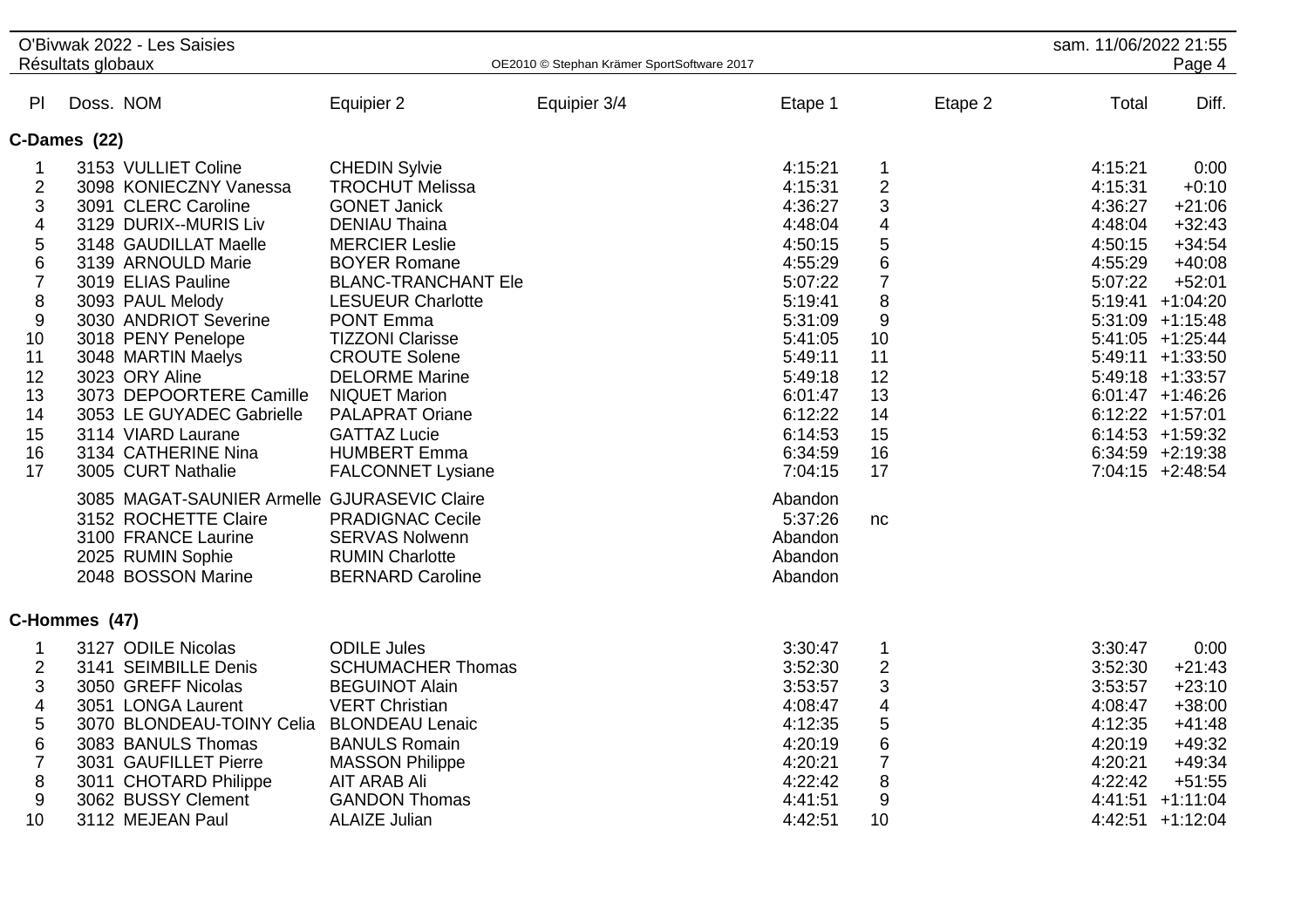|    |                   | O'Bivwak 2022 - Les Saisies                  |                             |                                            |         |         | sam. 11/06/2022 21:55 |                     |
|----|-------------------|----------------------------------------------|-----------------------------|--------------------------------------------|---------|---------|-----------------------|---------------------|
|    | Résultats globaux |                                              |                             | OE2010 © Stephan Krämer SportSoftware 2017 |         |         |                       | Page 5              |
| PI | Doss. NOM         |                                              | Equipier 2                  | Equipier 3/4                               | Etape 1 | Etape 2 | Total                 | Diff.               |
|    | C-Hommes (47)     |                                              | (suite)                     |                                            |         |         |                       |                     |
| 11 |                   | 3046 ROUSSEL Damien                          | <b>ROUSSEL Pierre Louis</b> |                                            | 4:45:04 | 11      |                       | 4:45:04 +1:14:17    |
| 12 |                   | 3029 VERVIER Frederic                        | <b>HERVE Corentin</b>       |                                            | 4:47:30 | 12      |                       | $4:47:30 +1:16:43$  |
| 13 |                   | 3080 HENRIO Ludovic                          | <b>PREVOSTO Virgile</b>     |                                            | 4:48:02 | 13      |                       | 4:48:02 +1:17:15    |
| 14 |                   | 3027 TOURTELIER Louan                        | <b>LEGAIT Antoine</b>       |                                            | 4:48:34 | 14      |                       | 4:48:34 +1:17:47    |
| 15 |                   | 3150 MAURAS Benjamin                         | <b>HARTER Maxime</b>        |                                            | 4:48:55 | 15      |                       | $4:48:55$ +1:18:08  |
| 16 |                   | 3054 DEUTSCH Matthias                        | <b>ROMANET Leo</b>          |                                            | 4:49:35 | 16      |                       | $4:49:35$ +1:18:48  |
| 17 |                   | 3016 LAVENANT Victor                         | <b>LAVENANT Hugues</b>      |                                            | 4:54:02 | 17      |                       | 4:54:02 +1:23:15    |
| 18 |                   | 3064 FALLONE Nicolas                         | <b>SAINT-CAST Thibaut</b>   |                                            | 4:57:36 | 18      |                       | 4:57:36 +1:26:49    |
| 19 |                   | 3126 PAUL Antoine                            | <b>AMICE William</b>        |                                            | 4:57:40 | 19      |                       | 4:57:40 +1:26:53    |
| 20 |                   | 3057 MALET Christophe                        | <b>MASSERON Sebastien</b>   |                                            | 4:57:46 | 20      |                       | 4:57:46 +1:26:59    |
| 21 |                   | 3006 PARDO Pierre-Emmauel DIANOUX Vincent    |                             |                                            | 4:57:51 | 21      |                       | 4:57:51 +1:27:04    |
| 22 |                   | 3108 LIOCHON Vivien                          | <b>GAUDIN Nicolas</b>       |                                            | 4:58:31 | 22      |                       | 4:58:31 +1:27:44    |
| 23 |                   | 3102 LEFEVRE Alexandre                       | LE MEZO Mathieu             |                                            | 4:59:13 | 23      |                       | $4:59:13 +1:28:26$  |
| 24 |                   | 3068 GENISSEL Olivier                        | <b>GENISSEL Thibault</b>    |                                            | 4:59:32 | 24      |                       | 4:59:32 +1:28:45    |
| 25 |                   | 3025 CAUMARTIN Gauthier                      | <b>LAPERSONNE Jeremy</b>    |                                            | 5:05:04 | 25      |                       | $5:05:04$ +1:34:17  |
| 26 |                   | 3013 WINTENBERGER Olivier CHEVALIER Thibault |                             |                                            | 5:06:58 | 26      |                       | $5:06:58$ +1:36:11  |
| 27 |                   | 3061 MARECHAL Camille                        | <b>MARECHAL Justin</b>      |                                            | 5:11:08 | 27      |                       | $5:11:08$ +1:40:21  |
| 28 |                   | 3026 PEILLON Eric                            | <b>FRELOT Nathan</b>        |                                            | 5:14:17 | 28      |                       | $5:14:17 +1:43:30$  |
| 29 |                   | 3115 DUFRENOY Olivier                        | THEVENART Johann            |                                            | 5:15:21 | 29      |                       | $5:15:21 + 1:44:34$ |
| 30 |                   | 3113 GAUDIN Mathias                          | <b>MERLE Kevin</b>          |                                            | 5:20:49 | 30      |                       | $5:20:49$ +1:50:02  |
| 31 |                   | 3109 ZIFFEL Francois                         | <b>JACOB Alexandre</b>      |                                            | 5:25:16 | 31      |                       | $5:25:16$ +1:54:29  |
| 32 |                   | 3066 HUREAU Fabrice                          | <b>PELLETIER Gregory</b>    |                                            | 5:32:12 | 32      |                       | $5:32:12 +2:01:25$  |
| 33 |                   | 3040 CORBI Francois                          | <b>ANDRE Stephane</b>       |                                            | 5:42:41 | 33      |                       | $5:42:41 +2:11:54$  |
| 34 |                   | 3038 GRANGEOT Romain                         | <b>ROCHAS Jonathan</b>      |                                            | 5:42:53 | 34      |                       | $5:42:53$ +2:12:06  |
| 35 |                   | 3004 PETITEAU Johan                          | <b>DANET Gautier</b>        |                                            | 5:47:03 | 35      |                       | $5:47:03$ +2:16:16  |
| 36 |                   | 3024 DIDELOT Ludovic                         | <b>DIDELOT Nathan</b>       |                                            | 5:49:59 | 36      |                       | 5:49:59 +2:19:12    |
| 37 |                   | 3149 BONIVIN Jordan                          | <b>CAZALY Colin</b>         |                                            | 6:03:54 | 37      |                       | $6:03:54$ +2:33:07  |
| 38 |                   | 3015 BRULE Guillaume                         | <b>LECOMTE Thomas</b>       |                                            | 6:04:50 | 38      |                       | $6:04:50 +2:34:03$  |
| 39 |                   | 3035 LOGE Paul                               | LE BIGOT Ludovic            |                                            | 6:05:04 | 39      |                       | $6:05:04$ +2:34:17  |
| 40 |                   | 3056 DOUBLE Vincent                          | <b>GREA Matteo</b>          |                                            | 6:20:06 | 40      |                       | $6:20:06$ +2:49:19  |
|    |                   | 2044 BURNICHON Baptiste                      | <b>FERRARI-BOYER Alexis</b> |                                            | Abandon |         |                       |                     |
|    |                   | 3132 RADAL Thomas                            | <b>DE CERTAINES Herve</b>   |                                            | pm      |         |                       |                     |
|    |                   | 3096 THIVIYANATHAN Annoyan KABA Teo          |                             |                                            | Abandon |         |                       |                     |
|    |                   | 3097 NARKISSIAN Maxime                       | <b>DIBLING Olivier</b>      |                                            | Abandon |         |                       |                     |
|    |                   | 3082 GRUSELLE Wilfried                       | <b>CLEMENT Thierry</b>      |                                            | Abandon |         |                       |                     |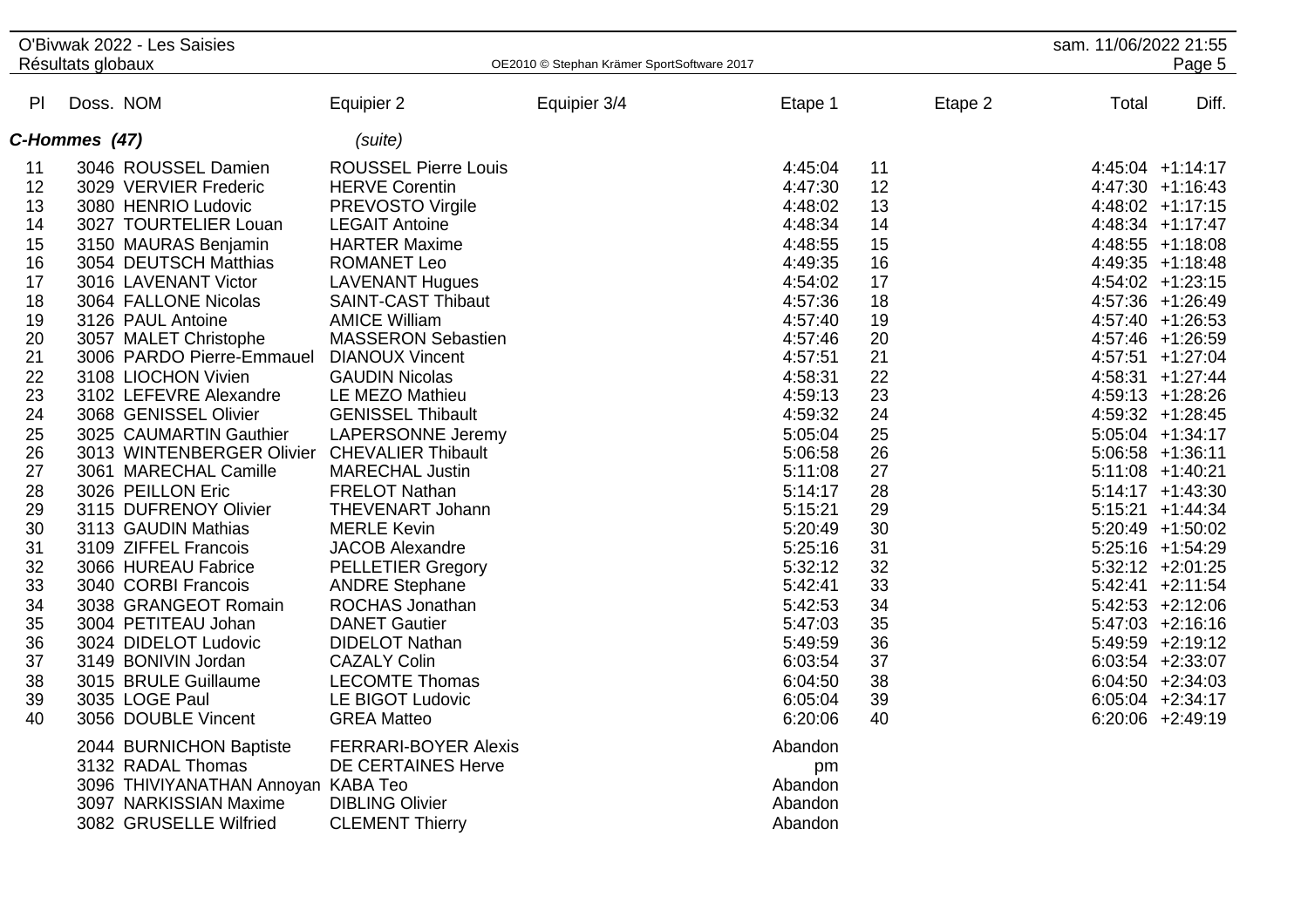|                                                                                                                                                                                      | O'Bivwak 2022 - Les Saisies<br>Résultats globaux                                                                                                                                                                                                                                                                                                                                                                                                                                                                                                                                                                                                                                                                           |                                                                                                                                                                                                                                                                                                                                                                                                                                                                                                                                                                                                                                                                                                                                                              | OE2010 © Stephan Krämer SportSoftware 2017 |                                                                                                                                                                                                                                                                                                                                        |                                                                                                                                                                                               | sam. 11/06/2022 21:55                                                                                      | Page 6                                                                                                                                                                                                                                                                                                                                                                                                                                                                                                                                                        |
|--------------------------------------------------------------------------------------------------------------------------------------------------------------------------------------|----------------------------------------------------------------------------------------------------------------------------------------------------------------------------------------------------------------------------------------------------------------------------------------------------------------------------------------------------------------------------------------------------------------------------------------------------------------------------------------------------------------------------------------------------------------------------------------------------------------------------------------------------------------------------------------------------------------------------|--------------------------------------------------------------------------------------------------------------------------------------------------------------------------------------------------------------------------------------------------------------------------------------------------------------------------------------------------------------------------------------------------------------------------------------------------------------------------------------------------------------------------------------------------------------------------------------------------------------------------------------------------------------------------------------------------------------------------------------------------------------|--------------------------------------------|----------------------------------------------------------------------------------------------------------------------------------------------------------------------------------------------------------------------------------------------------------------------------------------------------------------------------------------|-----------------------------------------------------------------------------------------------------------------------------------------------------------------------------------------------|------------------------------------------------------------------------------------------------------------|---------------------------------------------------------------------------------------------------------------------------------------------------------------------------------------------------------------------------------------------------------------------------------------------------------------------------------------------------------------------------------------------------------------------------------------------------------------------------------------------------------------------------------------------------------------|
| PI                                                                                                                                                                                   | Doss. NOM                                                                                                                                                                                                                                                                                                                                                                                                                                                                                                                                                                                                                                                                                                                  | Equipier 2                                                                                                                                                                                                                                                                                                                                                                                                                                                                                                                                                                                                                                                                                                                                                   | Equipier 3/4                               | Etape 1                                                                                                                                                                                                                                                                                                                                | Etape 2                                                                                                                                                                                       | Total                                                                                                      | Diff.                                                                                                                                                                                                                                                                                                                                                                                                                                                                                                                                                         |
|                                                                                                                                                                                      | C-Hommes (47)                                                                                                                                                                                                                                                                                                                                                                                                                                                                                                                                                                                                                                                                                                              | (suite)                                                                                                                                                                                                                                                                                                                                                                                                                                                                                                                                                                                                                                                                                                                                                      |                                            |                                                                                                                                                                                                                                                                                                                                        |                                                                                                                                                                                               |                                                                                                            |                                                                                                                                                                                                                                                                                                                                                                                                                                                                                                                                                               |
|                                                                                                                                                                                      | 1012 REZE Baptiste<br>2034 BOLEAT Baptiste                                                                                                                                                                                                                                                                                                                                                                                                                                                                                                                                                                                                                                                                                 | <b>HUYGHE Guillaume</b><br><b>BOLEAT Paul</b>                                                                                                                                                                                                                                                                                                                                                                                                                                                                                                                                                                                                                                                                                                                |                                            | Abandon<br>Abandon                                                                                                                                                                                                                                                                                                                     |                                                                                                                                                                                               |                                                                                                            |                                                                                                                                                                                                                                                                                                                                                                                                                                                                                                                                                               |
|                                                                                                                                                                                      | C-Mixtes (Homme+Dame) (52)                                                                                                                                                                                                                                                                                                                                                                                                                                                                                                                                                                                                                                                                                                 |                                                                                                                                                                                                                                                                                                                                                                                                                                                                                                                                                                                                                                                                                                                                                              |                                            |                                                                                                                                                                                                                                                                                                                                        |                                                                                                                                                                                               |                                                                                                            |                                                                                                                                                                                                                                                                                                                                                                                                                                                                                                                                                               |
| 1<br>2<br>3<br>4<br>5<br>6<br>$\overline{7}$<br>8<br>9<br>10<br>11<br>12<br>13<br>14<br>15<br>16<br>17<br>18<br>19<br>20<br>21<br>22<br>23<br>24<br>25<br>26<br>27<br>28<br>29<br>30 | 3090 ANDRIEUX Xavier<br>3017 JOURJON Julien<br>3042 BORDET Pierre<br>3122 VANNIER Emie<br>3002 DROIN Solene<br>3075 PETINON Christine<br>3121 BALLAS Valentin<br>3123 VUILLEMARD Jeremy<br>3117 BOISSONNET Nicolas<br>3067 MORLON Marie<br>3142 LOUISON Bruno<br>3065 DUCHENE Elodie<br>3032 PERRIER Emilie<br>3081 DELINSELLE Charlotte<br>3063 GIRE Florie<br>3095 GRANJON Cecile<br>3049 ZENEVRE Manuel<br>3133 SEVEQUE Matthieu<br>3074 DUVAL Angelique<br>3128 DUFRENE Maud<br>3020 PELLETIER Genevieve<br>3041 HENNO Aurelien<br>3034 PFLIEGER Oceane<br>3028 SALETTE Arnaud<br>3124 BREGNAC Olivier<br>3092 TAURISSON Claire<br>3119 PARISOT Claire<br>3072 PAGET Emma<br>3086 BIGOT Pierre<br>3037 BOUCE Angelique | <b>ROUSSEL Anne</b><br><b>PADEL Karine</b><br><b>DUBOIS Anne-Lise</b><br>AINSEBA Zakary<br>PASCAL Benjamin<br><b>PETINON Guy</b><br><b>BALLAS Fanny</b><br><b>VUILLEMARD Marie</b><br><b>BOISSONNET Lilou</b><br><b>MORLON Jean-Francois</b><br><b>BERNAUD Claire</b><br><b>RAISON Romain</b><br><b>FRAGNOL Leo</b><br><b>DIRAISON Gael</b><br><b>GIRE Sylvain</b><br><b>GRANJON Dominique</b><br><b>JOUCLA Patricia</b><br><b>KOLMERSCHLAG Lisa</b><br><b>LIMON Benoit</b><br><b>TROCQ Tanguy</b><br>PELLETIER Luc<br><b>AUSSOURD Marie</b><br><b>ARNOULD Louis</b><br><b>SALAGER Estelle</b><br><b>BREGNAC Aurore</b><br><b>FOURNIER Sebastien</b><br><b>DU TERTRE Wallerand</b><br><b>BRAHIER Jonathan</b><br><b>BIGOT Jeanne</b><br><b>BOULARAN Paul</b> |                                            | 3:31:16<br>3:37:08<br>3:52:32<br>4:07:36<br>4:07:53<br>4:09:22<br>4:11:16<br>4:16:40<br>4:18:42<br>4:22:28<br>4:33:30<br>4:35:32<br>4:35:40<br>4:36:20<br>4:38:06<br>4:41:43<br>4:42:20<br>4:43:05<br>4:46:23<br>4:49:17<br>4:55:02<br>4:55:43<br>5:03:22<br>5:04:18<br>5:04:30<br>5:06:43<br>5:10:50<br>5:26:51<br>5:33:04<br>5:33:52 | 1<br>2<br>3<br>4<br>$\sqrt{5}$<br>6<br>$\overline{7}$<br>8<br>9<br>10<br>11<br>12<br>13<br>14<br>15<br>16<br>17<br>18<br>19<br>20<br>21<br>22<br>23<br>24<br>25<br>26<br>27<br>28<br>29<br>30 | 3:31:16<br>3:37:08<br>3:52:32<br>4:07:36<br>4:07:53<br>4:09:22<br>4:11:16<br>4:16:40<br>4:18:42<br>4:22:28 | 0:00<br>$+5:52$<br>$+21:16$<br>$+36:20$<br>$+36:37$<br>$+38:06$<br>$+40:00$<br>$+45:24$<br>$+47:26$<br>$+51:12$<br>4:33:30 +1:02:14<br>$4:35:32 +1:04:16$<br>4:35:40 +1:04:24<br>4:36:20 +1:05:04<br>4:38:06 +1:06:50<br>$4:41:43 +1:10:27$<br>$4:42:20 +1:11:04$<br>$4:43:05$ +1:11:49<br>$4:46:23 +1:15:07$<br>$4:49:17 +1:18:01$<br>$4:55:02 +1:23:46$<br>$4:55:43$ +1:24:27<br>$5:03:22 +1:32:06$<br>$5:04:18$ +1:33:02<br>$5:04:30 +1:33:14$<br>$5:06:43 +1:35:27$<br>5:10:50 +1:39:34<br>$5:26:51 +1:55:35$<br>$5:33:04$ +2:01:48<br>$5:33:52 +2:02:36$ |
| 31                                                                                                                                                                                   | 3151 MONOT Apolline                                                                                                                                                                                                                                                                                                                                                                                                                                                                                                                                                                                                                                                                                                        | MASMIQUEL Theo                                                                                                                                                                                                                                                                                                                                                                                                                                                                                                                                                                                                                                                                                                                                               |                                            | 5:35:20                                                                                                                                                                                                                                                                                                                                | 31                                                                                                                                                                                            |                                                                                                            | $5:35:20 +2:04:04$                                                                                                                                                                                                                                                                                                                                                                                                                                                                                                                                            |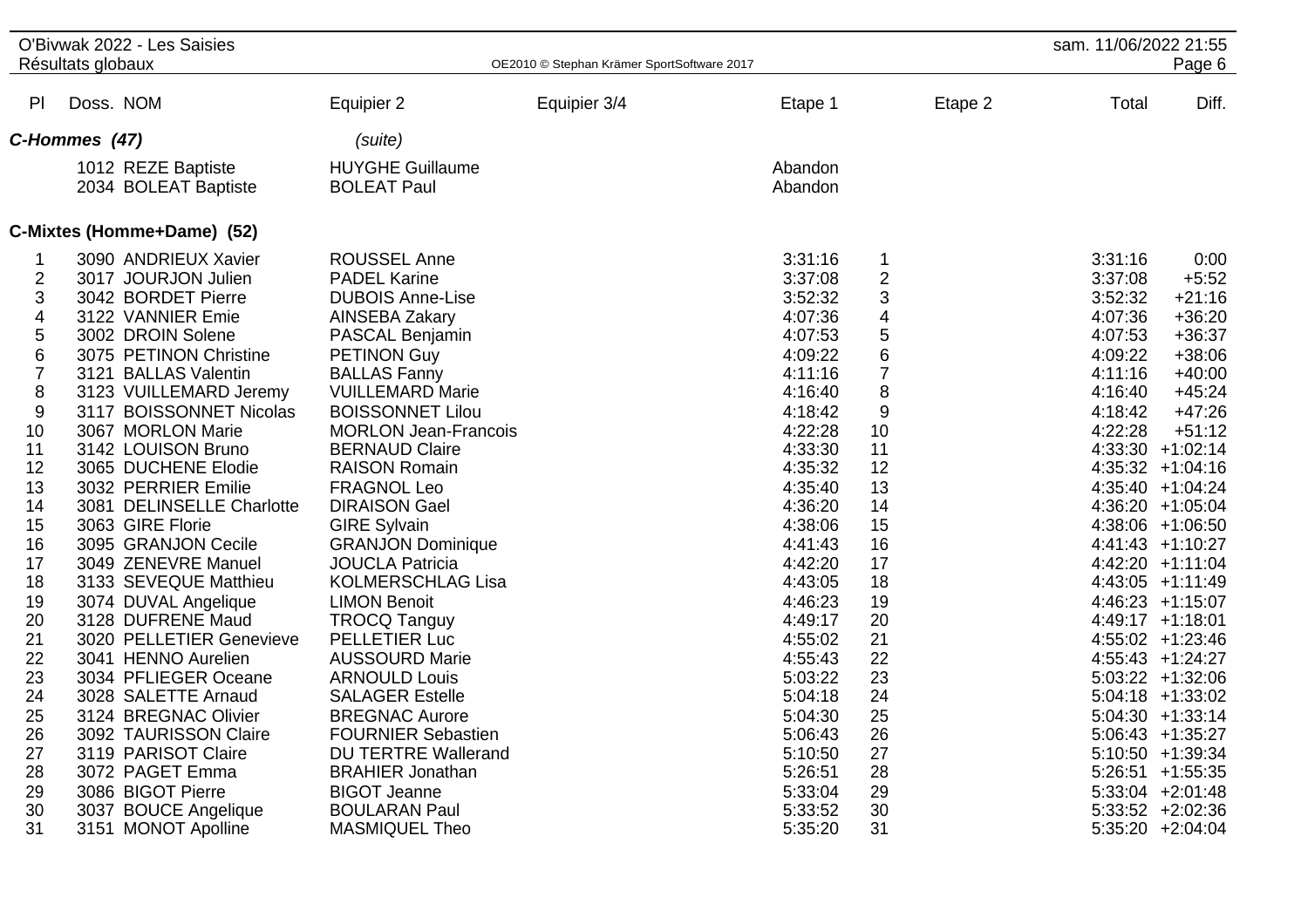|                                                                                                          | O'Bivwak 2022 - Les Saisies<br>Résultats globaux                                                                                                                                                                                                                                                                                                                                                                                                                                                              |                                                                                                                                                                                                                                                                                                                                                                                                                                                                                                                                            | OE2010 © Stephan Krämer SportSoftware 2017 |                                                                                                                                                                                                                           |                                                                                                          | sam. 11/06/2022 21:55                                                                                      | Page 7                                                                                                                                                                                                                                                                                                                                                                                                  |
|----------------------------------------------------------------------------------------------------------|---------------------------------------------------------------------------------------------------------------------------------------------------------------------------------------------------------------------------------------------------------------------------------------------------------------------------------------------------------------------------------------------------------------------------------------------------------------------------------------------------------------|--------------------------------------------------------------------------------------------------------------------------------------------------------------------------------------------------------------------------------------------------------------------------------------------------------------------------------------------------------------------------------------------------------------------------------------------------------------------------------------------------------------------------------------------|--------------------------------------------|---------------------------------------------------------------------------------------------------------------------------------------------------------------------------------------------------------------------------|----------------------------------------------------------------------------------------------------------|------------------------------------------------------------------------------------------------------------|---------------------------------------------------------------------------------------------------------------------------------------------------------------------------------------------------------------------------------------------------------------------------------------------------------------------------------------------------------------------------------------------------------|
| P <sub>1</sub>                                                                                           | Doss. NOM                                                                                                                                                                                                                                                                                                                                                                                                                                                                                                     | Equipier 2                                                                                                                                                                                                                                                                                                                                                                                                                                                                                                                                 | Equipier 3/4                               | Etape 1                                                                                                                                                                                                                   | Etape 2                                                                                                  | Total                                                                                                      | Diff.                                                                                                                                                                                                                                                                                                                                                                                                   |
|                                                                                                          | C-Mixtes (Homme+Dame) (52)                                                                                                                                                                                                                                                                                                                                                                                                                                                                                    | (suite)                                                                                                                                                                                                                                                                                                                                                                                                                                                                                                                                    |                                            |                                                                                                                                                                                                                           |                                                                                                          |                                                                                                            |                                                                                                                                                                                                                                                                                                                                                                                                         |
| 32<br>33<br>34<br>35<br>36<br>37<br>38<br>39<br>40<br>41<br>42<br>43<br>44<br>45<br>46<br>47<br>48<br>49 | 3136 BEDAGUE Charlotte<br>3087 FOL Thierry<br>3033 GRALL Louise<br>3076 BAILLET Laetitia<br>3036 GEORGES Jean-Yves<br>3045 GEORGET Clement<br>3079 LOSCUL Benoist<br>3154 DUCAS Louis<br>3147 CHOLET Benjamin<br>3059 ARMAND Manon<br>3089 LAPERGUE Fabrice<br>3012 FRAIN COMBANAIRE Cla<br>3001 VAUPRE Solenn<br>3060 BOUCLIER Valerie<br>3071 LACHAT Nathalie<br>3055 FRANCOISE Lucas<br>3105 BERLAND Alizee<br>3039 DEGORS Marine<br>3007 NABONNE Philippe<br>3014 SCATOLI Paolo<br>3022 LAURENT Guillaume | <b>GIGNOUX Alizee</b><br><b>FOL-RIBET Helene</b><br><b>GRALL Pierre</b><br><b>BAILLET Arnaud</b><br><b>GRAS Fanny</b><br><b>LEPINE Hanae</b><br><b>MEIGNIEN Marie</b><br><b>DUCAS Melie</b><br><b>GOURDON Aurelie</b><br><b>LENAERTS Olivier</b><br><b>LAPERGUE Florence</b><br><b>JAYLES Romain</b><br><b>SALOMON Claire</b><br><b>VIGNY Serge</b><br><b>GERARD Christian</b><br><b>BERLAND Noeline</b><br><b>PALLY Adrien</b><br><b>DUCOMBS Guillaume</b><br><b>NABONNE Sylvie</b><br><b>LISON Marie Pierre</b><br><b>LAURENT Flavie</b> |                                            | 5:36:16<br>5:36:48<br>5:51:16<br>5:53:21<br>6:09:52<br>6:10:58<br>6:10:59<br>6:12:17<br>6:12:30<br>6:12:35<br>6:13:41<br>6:14:56<br>6:26:04<br>6:26:18<br>6:39:55<br>6:41:18<br>6:42:04<br>6:42:05<br>pm<br>pm<br>Abandon | 32<br>33<br>34<br>35<br>36<br>37<br>38<br>39<br>40<br>41<br>42<br>43<br>44<br>45<br>46<br>47<br>48<br>49 |                                                                                                            | $5:36:16$ +2:05:00<br>$5:36:48$ +2:05:32<br>$5:51:16 + 2:20:00$<br>$5:53:21 +2:22:05$<br>$6:09:52 +2:38:36$<br>$6:10:58$ +2:39:42<br>6:10:59 +2:39:43<br>$6:12:17 +2:41:01$<br>$6:12:30 +2:41:14$<br>$6:12:35$ +2:41:19<br>$6:13:41 +2:42:25$<br>$6:14:56$ +2:43:40<br>$6:26:04$ +2:54:48<br>$6:26:18$ +2:55:02<br>$6:39:55$ +3:08:39<br>$6:41:18$ +3:10:02<br>$6:42:04$ +3:10:48<br>$6:42:05$ +3:10:49 |
|                                                                                                          | D-Dames (54)                                                                                                                                                                                                                                                                                                                                                                                                                                                                                                  |                                                                                                                                                                                                                                                                                                                                                                                                                                                                                                                                            |                                            |                                                                                                                                                                                                                           |                                                                                                          |                                                                                                            |                                                                                                                                                                                                                                                                                                                                                                                                         |
| 1<br>$\mathbf{2}$<br>3<br>$\overline{\mathbf{4}}$<br>5<br>6<br>$\overline{7}$<br>$\,8\,$<br>9<br>10      | 4267 LOCATELLI Murielle<br>4314 LARUE Alice<br>4203 VAULEON Mathilde<br>4264 BASSET Fiona<br>4197 LETERME Elise<br>4298 COLOMBIER Alexia<br>4235 MARTEL Marianne<br>4118 BIGOT Violaine<br>4327 CONTAMIN Lauriane<br>4163 BERTOIA Marie Pierre                                                                                                                                                                                                                                                                | POCHET Albane<br><b>RAUTURIER Camille</b><br><b>JAN Marion</b><br><b>BASSET Tess</b><br><b>LETERME Augustine</b><br><b>CROUTZ Alex</b><br><b>CARITEY Lucie</b><br><b>DEFRANCA Marie</b><br><b>GABRIE Marylou</b><br><b>LAGORS Floriane</b>                                                                                                                                                                                                                                                                                                 |                                            | 3:04:46<br>3:19:23<br>3:25:28<br>3:29:00<br>3:30:21<br>3:36:20<br>3:38:03<br>3:47:55<br>3:50:55<br>3:57:53                                                                                                                | 1<br>$\overline{2}$<br>3<br>4<br>5<br>6<br>$\overline{7}$<br>8<br>9<br>10                                | 3:04:46<br>3:19:23<br>3:25:28<br>3:29:00<br>3:30:21<br>3:36:20<br>3:38:03<br>3:47:55<br>3:50:55<br>3:57:53 | 0:00<br>$+14:37$<br>$+20:42$<br>$+24:14$<br>$+25:35$<br>$+31:34$<br>$+33:17$<br>$+43:09$<br>$+46:09$<br>$+53:07$                                                                                                                                                                                                                                                                                        |
| 11                                                                                                       | 4248 MEYER Aude                                                                                                                                                                                                                                                                                                                                                                                                                                                                                               | <b>MEYER Coralline</b>                                                                                                                                                                                                                                                                                                                                                                                                                                                                                                                     |                                            | 3:59:43                                                                                                                                                                                                                   | 11                                                                                                       | 3:59:43                                                                                                    | $+54:57$                                                                                                                                                                                                                                                                                                                                                                                                |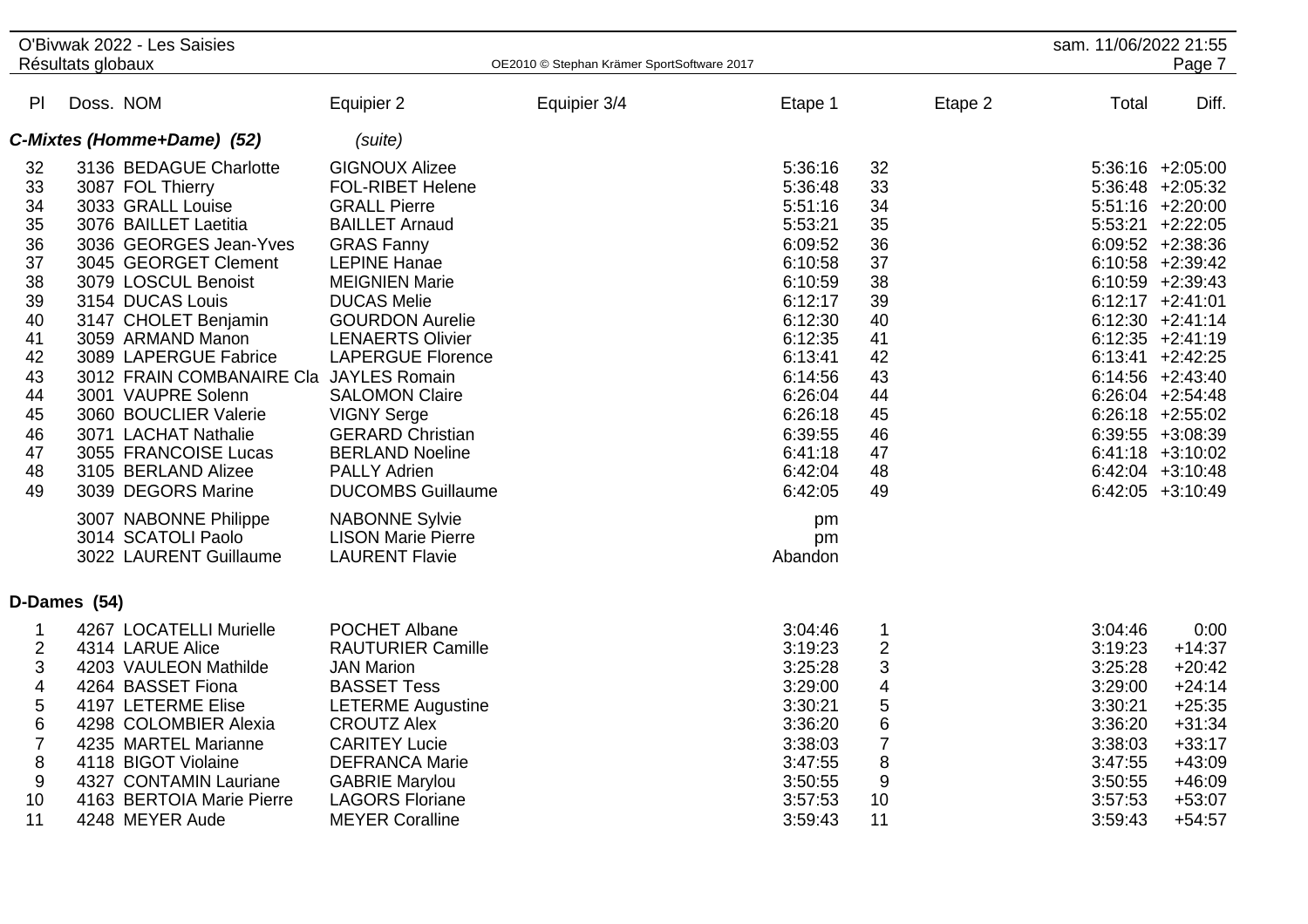|        |                   | O'Bivwak 2022 - Les Saisies                   |                             |                                            |         |         | sam. 11/06/2022 21:55 |                    |
|--------|-------------------|-----------------------------------------------|-----------------------------|--------------------------------------------|---------|---------|-----------------------|--------------------|
|        | Résultats globaux |                                               |                             | OE2010 © Stephan Krämer SportSoftware 2017 |         |         |                       | Page 8             |
|        |                   |                                               |                             |                                            |         |         |                       |                    |
| PI     | Doss. NOM         |                                               | Equipier 2                  | Equipier 3/4                               | Etape 1 | Etape 2 | Total                 | Diff.              |
|        | D-Dames (54)      |                                               | (suite)                     |                                            |         |         |                       |                    |
| 12     |                   | 4230 GRANJON Isaline                          | <b>GRANJON Noemie</b>       |                                            | 4:01:18 | 12      | 4:01:18               | $+56:32$           |
| 13     |                   | 4251 MIGNOT Elsa                              | <b>MARTELAT Anne</b>        |                                            | 4:02:14 | 13      | 4:02:14               | $+57:28$           |
| 14     |                   | 4243 RAGOUGNEAU Angeline                      | <b>CHASSAGNEUX Agathe</b>   |                                            | 4:02:57 | 14      | 4:02:57               | $+58:11$           |
| 15     |                   | 4310 LE GALL Lenaig                           | <b>ZUBER Guillemette</b>    |                                            | 4:03:49 | 15      | 4:03:49               | $+59:03$           |
| 16     |                   | 4236 LEROY Celine                             | <b>PLAGNOL Fabienne</b>     |                                            | 4:06:08 | 16      |                       | 4:06:08 +1:01:22   |
| 17     |                   | 4103 COHEN Camila                             | <b>CHANAL Cloe</b>          |                                            | 4:11:22 | 17      |                       | 4:11:22 +1:06:36   |
| 18     |                   | 4157 BIGOT Pauline                            | LE GRAET Awen               |                                            | 4:12:04 | 18      |                       | 4:12:04 +1:07:18   |
| 19     |                   | 4323 HAGEN Camille                            | <b>VALDENAIRE Morgane</b>   |                                            | 4:19:50 | 19      |                       | 4:19:50 +1:15:04   |
| 20     |                   | 4125 BRONCHART Magali                         | <b>HECQUET Emilie</b>       |                                            | 4:22:08 | 20      |                       | $4:22:08$ +1:17:22 |
| 21     |                   | 4109 REFFET Frederique                        | SALLEFRANQUE Mayder         |                                            | 4:24:40 | 21      |                       | 4:24:40 +1:19:54   |
| 22     |                   | 4165 MOREL Dominique                          | JALALE Mahjouba             |                                            | 4:33:51 | 22      |                       | 4:33:51 +1:29:05   |
| 23     |                   | 4284 COUCHOT Solene                           | <b>REYNAUD Justine</b>      |                                            | 4:44:10 | 23      |                       | 4:44:10 +1:39:24   |
| 24     |                   | 4249 OUVRIER NEYRET Jean                      | <b>NONO Sandra</b>          |                                            | 4:46:09 | 24      |                       | 4:46:09 +1:41:23   |
| 25     |                   | 4315 LAUREN Mosdale                           | <b>GODART Soisic</b>        |                                            | 4:46:46 | 25      |                       | 4:46:46 +1:42:00   |
| 26     |                   | 4228 RYCKEWAERT Caroline SAINTQUENTIN Delphin |                             |                                            | 4:47:15 | 26      |                       | $4:47:15$ +1:42:29 |
| 27     |                   | 4122 ASLAHE Isabelle                          | <b>REVAUX Sophie</b>        |                                            | 4:51:00 | 27      |                       | 4:51:00 +1:46:14   |
| 28     |                   | 4208 BOLZER Veronique                         | RAGAZZI Isabelle            |                                            | 4:51:21 | 28      |                       | $4:51:21 +1:46:35$ |
| 29     |                   | 4156 HERY Romane                              | <b>HUCK Camille</b>         |                                            | 4:52:19 | 29      |                       | $4:52:19$ +1:47:33 |
| $30\,$ |                   | 4222 CAUCHARD Anne                            | <b>GUILLERME Aurelie</b>    |                                            | 4:53:06 | 30      |                       | 4:53:06 +1:48:20   |
| 31     |                   | 4176 SRITHAMMAVANH Lyne                       | <b>BENSAID Baya</b>         |                                            | 4:53:32 | 31      |                       | $4:53:32 +1:48:46$ |
| 32     |                   | 4277 PITTET Zoe                               | <b>RISSOAN Lucie</b>        |                                            | 4:58:59 | 32      |                       | 4:58:59 +1:54:13   |
| 33     |                   | 4114 BULTEAU Florence                         | <b>LASSAIGNE Alice</b>      |                                            | 4:59:44 | 33      |                       | 4:59:44 +1:54:58   |
| 34     |                   | 4123 SORDET Claire                            | <b>SORDET Anne</b>          |                                            | 5:01:36 | 34      |                       | 5:01:36 +1:56:50   |
| 35     |                   | 4311 BRUNEL Alice                             | <b>RENY Camille</b>         |                                            | 5:03:16 | 35      |                       | $5:03:16$ +1:58:30 |
| 36     |                   | 4119 LEBRETON Alice                           | <b>DAVROUX Clemence</b>     |                                            | 5:08:57 | 36      |                       | $5:08:57 +2:04:11$ |
| 37     |                   | 4148 PESCH Lucile                             | <b>CHARTRAIN Amelie</b>     |                                            | 5:11:56 | 37      |                       | 5:11:56 +2:07:10   |
| 38     |                   | 4102 GAIGE Axelle                             | <b>GAIGE Laure</b>          |                                            | 5:19:36 | 38      |                       | $5:19:36$ +2:14:50 |
| 39     |                   | 4282 MICLO Amelie                             | <b>MOALI Ophelie</b>        |                                            | 5:20:20 | 39      |                       | $5:20:20$ +2:15:34 |
| 40     |                   | 4281 LOMBARD Alice                            | <b>ROUX Solene</b>          |                                            | 5:20:39 | 40      |                       | 5:20:39 +2:15:53   |
| 41     |                   | 4247 PONNELLE Anne-Cecile                     | <b>PONNELLE Marie-Laure</b> |                                            | 5:22:48 | 41      |                       | $5:22:48$ +2:18:02 |
| 42     |                   | 4246 SAVIDAN Amelie                           | <b>PATUREL Cecile</b>       |                                            | 5:22:51 | 42      |                       | $5:22:51$ +2:18:05 |
| 43     |                   | 4169 LANGLAIS Marie-Line                      | <b>JOUAULT Clemence</b>     |                                            | 5:23:07 | 43      |                       | $5:23:07$ +2:18:21 |
| 44     |                   | 4179 ESNAULT Mylene                           | <b>DESCHAMPS Joelle</b>     |                                            | 5:25:25 | 44      |                       | $5:25:25$ +2:20:39 |
| 45     |                   | 4289 PORTIER Emilie                           | <b>BROISIN Lisa</b>         |                                            | 5:31:16 | 45      |                       | $5:31:16$ +2:26:30 |
| 46     |                   | 4255 DELATTRE Emeline                         | RIETHMULLER Solene          |                                            | 5:34:25 | 46      |                       | $5:34:25$ +2:29:39 |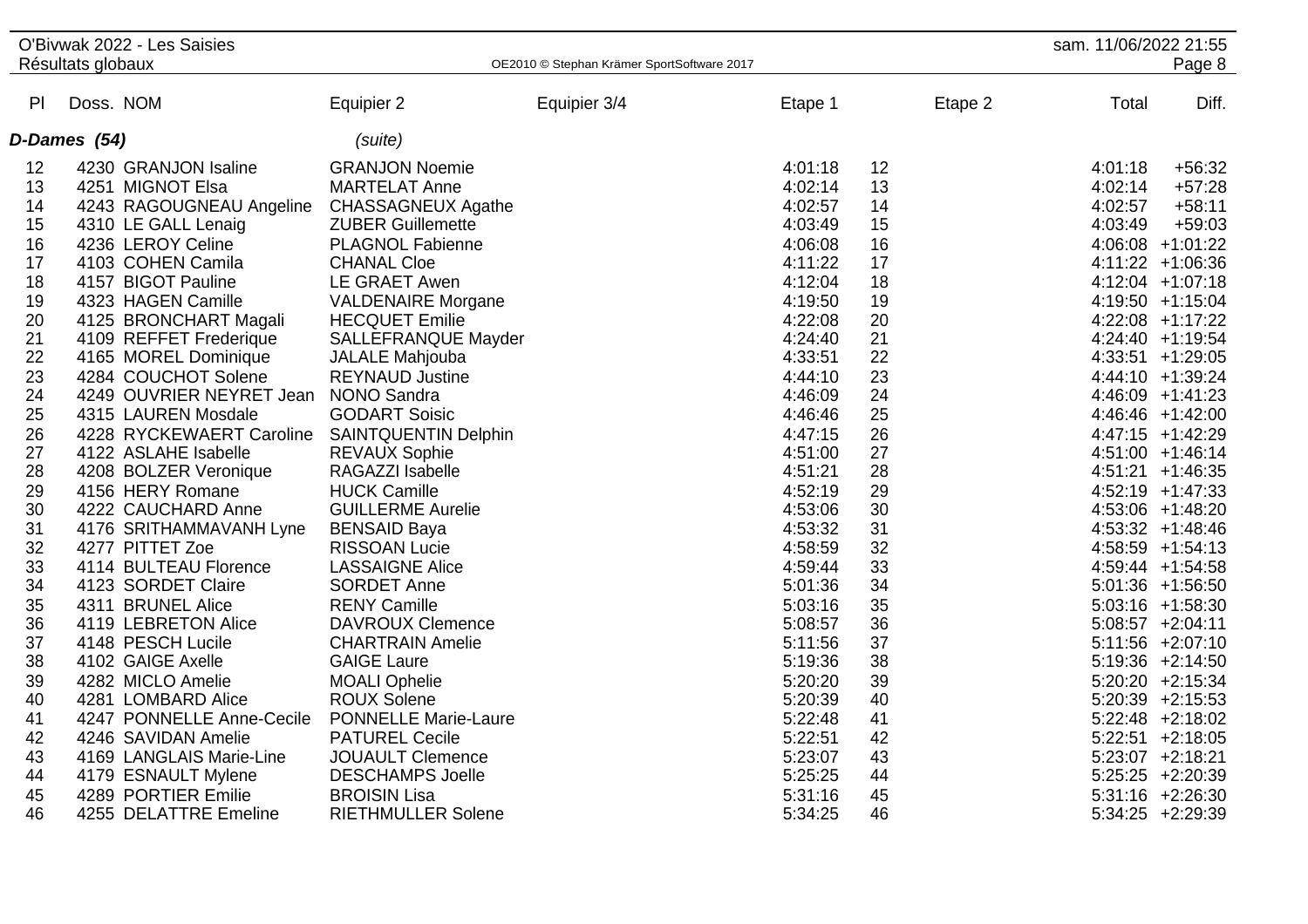|                                                                                                                                                                                      | O'Bivwak 2022 - Les Saisies<br>Résultats globaux                                                                                                                                                                                                                                                                                                                                                                                                                                          |                                                                                                                                                                                                                                                                                                                                                                                                                                                                             | OE2010 © Stephan Krämer SportSoftware 2017 |                                                                                                                                                                                                                          |                                                                                                                                                           |         | sam. 11/06/2022 21:55                                                                                                                                                                                         | Page 9                                                                                                                                                                                                                                           |
|--------------------------------------------------------------------------------------------------------------------------------------------------------------------------------------|-------------------------------------------------------------------------------------------------------------------------------------------------------------------------------------------------------------------------------------------------------------------------------------------------------------------------------------------------------------------------------------------------------------------------------------------------------------------------------------------|-----------------------------------------------------------------------------------------------------------------------------------------------------------------------------------------------------------------------------------------------------------------------------------------------------------------------------------------------------------------------------------------------------------------------------------------------------------------------------|--------------------------------------------|--------------------------------------------------------------------------------------------------------------------------------------------------------------------------------------------------------------------------|-----------------------------------------------------------------------------------------------------------------------------------------------------------|---------|---------------------------------------------------------------------------------------------------------------------------------------------------------------------------------------------------------------|--------------------------------------------------------------------------------------------------------------------------------------------------------------------------------------------------------------------------------------------------|
| PI                                                                                                                                                                                   | Doss. NOM                                                                                                                                                                                                                                                                                                                                                                                                                                                                                 | Equipier 2                                                                                                                                                                                                                                                                                                                                                                                                                                                                  | Equipier 3/4                               | Etape 1                                                                                                                                                                                                                  |                                                                                                                                                           | Etape 2 | Total                                                                                                                                                                                                         | Diff.                                                                                                                                                                                                                                            |
|                                                                                                                                                                                      | D-Dames (54)                                                                                                                                                                                                                                                                                                                                                                                                                                                                              | (suite)                                                                                                                                                                                                                                                                                                                                                                                                                                                                     |                                            |                                                                                                                                                                                                                          |                                                                                                                                                           |         |                                                                                                                                                                                                               |                                                                                                                                                                                                                                                  |
| 47<br>48                                                                                                                                                                             | 4142 FONTANIERE Sandra<br>4283 TOMIETTO Maelisse                                                                                                                                                                                                                                                                                                                                                                                                                                          | <b>RUPTIER Charlotte</b><br><b>MOULIN Heloise</b>                                                                                                                                                                                                                                                                                                                                                                                                                           |                                            | 5:45:43<br>6:35:07                                                                                                                                                                                                       | 47<br>48                                                                                                                                                  |         |                                                                                                                                                                                                               | $5:45:43$ +2:40:57<br>$6:35:07$ +3:30:21                                                                                                                                                                                                         |
|                                                                                                                                                                                      | 4171 THOMAS Carole<br>4172 BUISSON ATES Zuhal<br>4188 GOVIN Amandine<br>4304 KIENNEMANN Perine<br>4146 ROZIER Vero<br>3135 SIMONIE Clarisse                                                                                                                                                                                                                                                                                                                                               | <b>MINJOLLET Estelle</b><br>LE BRUCHEC Aurelie<br><b>GOVIN Marion</b><br><b>KIENNEMANN Lise</b><br><b>PIMENTEL Dorothee</b><br><b>GUELIN Julie</b>                                                                                                                                                                                                                                                                                                                          |                                            | pm<br>pm<br>pm<br>4:57:41<br>pm<br>Abandon                                                                                                                                                                               | nc                                                                                                                                                        |         |                                                                                                                                                                                                               |                                                                                                                                                                                                                                                  |
|                                                                                                                                                                                      | D-Hommes (52)                                                                                                                                                                                                                                                                                                                                                                                                                                                                             |                                                                                                                                                                                                                                                                                                                                                                                                                                                                             |                                            |                                                                                                                                                                                                                          |                                                                                                                                                           |         |                                                                                                                                                                                                               |                                                                                                                                                                                                                                                  |
| 1<br>$\overline{2}$<br>3<br>$\overline{\mathbf{4}}$<br>5<br>$\,6$<br>$\overline{7}$<br>$\bf 8$<br>$\boldsymbol{9}$<br>10<br>11<br>12<br>13<br>14<br>15<br>16<br>17<br>18<br>19<br>20 | 4182 SUSIN Cedric<br>4213 JOLLY Andy<br>4266 BEHRA Eric<br>4265 COURTIADE-VANIN Jules DEVEAUX Gedeon<br>4274 TISSOT Andre<br>4317 SEVIN Adrien<br>4232 AMY Julien<br>4291 DOLLEANS Alexandre<br>4215 JOLLY Frederic<br>4219 BIDET Sylvain<br>4309 ROLIN Christophe<br>4221 INIESTA Laurent<br>4308 MAILLOCHEAU Vincent<br>4201 DALENS Guillaume<br>4181 CHIERICI Piero<br>4135 TOURBIER Vincent<br>4303 VINCENT Martin<br>4205 ANSEL Theo<br>4300 FOURNIER Christian<br>4168 ADAM Olivier | <b>PIERRE Julien</b><br><b>ALLOT CAUCHARD Basil</b><br><b>BEHRA Max</b><br><b>ROSSI Elia</b><br><b>REMY Didier</b><br><b>GAGET Eneric</b><br>LE GUEVELLOU Lilian<br><b>JOLLY Sylvain</b><br><b>ALLA David</b><br><b>ROLIN Jerome</b><br><b>BENOIT Jeremy</b><br><b>MAILLOCHEAU Corentin</b><br><b>BONNAUD Bertrand</b><br><b>DEBAT Pascal</b><br><b>POSSICH Guillaume</b><br><b>GIRAUD Constant</b><br><b>COPPEE Fabien</b><br><b>DELOS Baptiste</b><br><b>ADAM Michael</b> | <b>DEBAT Pascal</b>                        | 2:38:28<br>2:39:07<br>2:44:20<br>2:55:24<br>2:58:01<br>2:58:23<br>2:58:30<br>3:00:03<br>3:00:24<br>3:02:19<br>3:02:32<br>3:02:48<br>3:04:13<br>3:04:41<br>3:12:52<br>3:19:16<br>3:21:02<br>3:32:01<br>3:38:11<br>3:39:58 | $\mathbf 1$<br>$\overline{2}$<br>3<br>4<br>$\mathbf 5$<br>6<br>$\overline{7}$<br>8<br>9<br>10<br>11<br>12<br>13<br>14<br>15<br>16<br>17<br>18<br>19<br>20 |         | 2:38:28<br>2:39:07<br>2:44:20<br>2:55:24<br>2:58:01<br>2:58:23<br>2:58:30<br>3:00:03<br>3:00:24<br>3:02:19<br>3:02:32<br>3:02:48<br>3:04:13<br>3:04:41<br>3:12:52<br>3:19:16<br>3:21:02<br>3:32:01<br>3:38:11 | 0:00<br>$+0:39$<br>$+5:52$<br>$+16:56$<br>$+19:33$<br>$+19:55$<br>$+20:02$<br>$+21:35$<br>$+21:56$<br>$+23:51$<br>$+24:04$<br>$+24:20$<br>$+25:45$<br>$+26:13$<br>$+34:24$<br>$+40:48$<br>$+42:34$<br>$+53:33$<br>$+59:43$<br>$3:39:58$ +1:01:30 |
| 21<br>22<br>23<br>24                                                                                                                                                                 | 4105 VERDEIL Olivier<br>4337 MARTY Sylvain<br>4152 DELAUNAY Antoine<br>4139 PECAL Franck                                                                                                                                                                                                                                                                                                                                                                                                  | <b>VERDEIL Tom</b><br><b>MARTY Virgile</b><br><b>TURIN Arnaud</b><br><b>PECAL Mathieu</b>                                                                                                                                                                                                                                                                                                                                                                                   |                                            | 3:40:07<br>3:43:04<br>3:46:10<br>3:56:59                                                                                                                                                                                 | 21<br>22<br>23<br>24                                                                                                                                      |         |                                                                                                                                                                                                               | $3:40:07 +1:01:39$<br>$3:43:04$ +1:04:36<br>$3:46:10 + 1:07:42$<br>$3:56:59$ +1:18:31                                                                                                                                                            |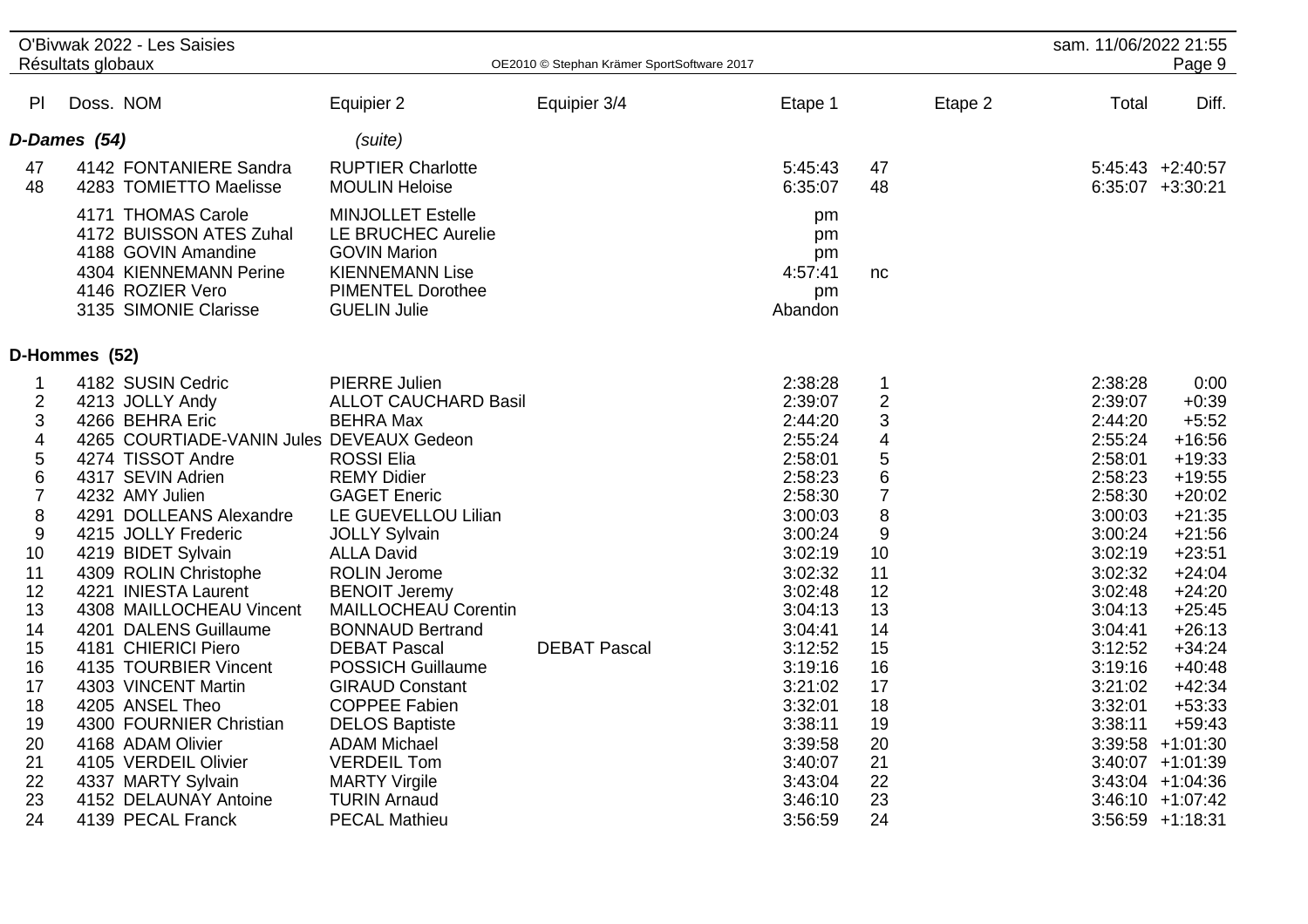|                                                                                              | O'Bivwak 2022 - Les Saisies                                                                                                                                                                                                                                                                                                                                                   |                                                                                                                                                                                                                                                                                                                                                                                                                             |                                            |                                                                                                                                                                              |                                                                                              | sam. 11/06/2022 21:55         |                                                                                                                                                                                                                                                                                                                                               |
|----------------------------------------------------------------------------------------------|-------------------------------------------------------------------------------------------------------------------------------------------------------------------------------------------------------------------------------------------------------------------------------------------------------------------------------------------------------------------------------|-----------------------------------------------------------------------------------------------------------------------------------------------------------------------------------------------------------------------------------------------------------------------------------------------------------------------------------------------------------------------------------------------------------------------------|--------------------------------------------|------------------------------------------------------------------------------------------------------------------------------------------------------------------------------|----------------------------------------------------------------------------------------------|-------------------------------|-----------------------------------------------------------------------------------------------------------------------------------------------------------------------------------------------------------------------------------------------------------------------------------------------------------------------------------------------|
|                                                                                              | Résultats globaux                                                                                                                                                                                                                                                                                                                                                             |                                                                                                                                                                                                                                                                                                                                                                                                                             | OE2010 © Stephan Krämer SportSoftware 2017 |                                                                                                                                                                              |                                                                                              |                               | Page 10                                                                                                                                                                                                                                                                                                                                       |
| PI                                                                                           | Doss. NOM                                                                                                                                                                                                                                                                                                                                                                     | Equipier 2                                                                                                                                                                                                                                                                                                                                                                                                                  | Equipier 3/4                               | Etape 1                                                                                                                                                                      | Etape 2                                                                                      | Total                         | Diff.                                                                                                                                                                                                                                                                                                                                         |
|                                                                                              | D-Hommes (52)                                                                                                                                                                                                                                                                                                                                                                 | (suite)                                                                                                                                                                                                                                                                                                                                                                                                                     |                                            |                                                                                                                                                                              |                                                                                              |                               |                                                                                                                                                                                                                                                                                                                                               |
| 25<br>26<br>27<br>28<br>29<br>30<br>31<br>32<br>33<br>34<br>35<br>36<br>37<br>38<br>39<br>40 | 4234 DAUTREY Thomas<br>4134 MICHEL Arnaud<br>4238 JULIEN Remy<br>4117 FUCHS Jean-Francois<br>4144 POULAIN Thomas<br>4320 LLONCH Guillaume<br>4204 ANSEL Pascal<br>4216 COPPEE Vincent<br>4193 DEGRAND Nicolas<br>4239 FOURNEL Sebastien<br>4140 IMBAUD Romain<br>4211 MANGAS Jose<br>4276 BROCHET Jeremy<br>4297 LEBLANC Antoine<br>4275 HERAUT Alain<br>4145 PELLE Sebastien | <b>BAYET Jean-Denis</b><br><b>PANIER Stephane</b><br><b>BOITEAU Pierre-Emman</b><br><b>DELMAS Christian</b><br><b>RAYBAUD Vincent</b><br><b>ROUSTAN Boris</b><br><b>MICHELOT Laurent</b><br><b>BREDOW Christophe</b><br><b>DEGRAND Jean-Baptist</b><br><b>PERRET Olivier</b><br><b>IMBAUD Nathanael</b><br><b>JOSE David</b><br><b>MEUNIER Romain</b><br><b>MORENDIERE Sebastien</b><br><b>GESSEN Nicolas</b><br>PELLE Hugo |                                            | 3:59:06<br>4:01:52<br>4:02:17<br>4:03:19<br>4:11:13<br>4:11:40<br>4:11:56<br>4:13:26<br>4:30:48<br>4:36:19<br>4:39:48<br>4:49:26<br>4:56:42<br>4:56:49<br>4:57:04<br>4:57:13 | 25<br>26<br>27<br>28<br>29<br>30<br>31<br>32<br>33<br>34<br>35<br>36<br>37<br>38<br>39<br>40 |                               | $3:59:06$ +1:20:38<br>$4:01:52$ +1:23:24<br>4:02:17 +1:23:49<br>$4:03:19$ +1:24:51<br>$4:11:13 + 1:32:45$<br>4:11:40 +1:33:12<br>4:11:56 +1:33:28<br>$4:13:26$ +1:34:58<br>4:30:48 +1:52:20<br>4:36:19 +1:57:51<br>4:39:48 +2:01:20<br>$4:49:26$ +2:10:58<br>4:56:42 +2:18:14<br>4:56:49 +2:18:21<br>$4:57:04$ +2:18:36<br>$4:57:13 +2:18:45$ |
| 41<br>42<br>43<br>44<br>45<br>46                                                             | 4253 DENOUAL Quentin<br>4245 GUILLEMOT David<br>4227 PALLUY Thierry<br>4220 MORVAN Fabien<br>4133 MORVAN Martial<br>4252 POINAS Nicolas<br>3103 DEZILES Laurent<br>4224 DESBIOLLES Thibaud                                                                                                                                                                                    | <b>CAROFF Antoine</b><br><b>GUILLEMOT Oscar</b><br><b>MARTINEZ Jerome</b><br><b>LOISEAU Romain</b><br><b>POULAIN Dominique</b><br>POINAS Noah<br><b>DEZILES</b> Antoine<br><b>PATTY Remy</b>                                                                                                                                                                                                                                |                                            | 4:57:44<br>4:58:05<br>5:15:27<br>6:14:37<br>6:14:40<br>6:27:40<br>Abandon<br>Abandon                                                                                         | 41<br>42<br>43<br>44<br>45<br>46                                                             |                               | 4:57:44 +2:19:16<br>4:58:05 +2:19:37<br>$5:15:27 +2:36:59$<br>$6:14:37 +3:36:09$<br>$6:14:40 +3:36:12$<br>$6:27:40 +3:49:12$                                                                                                                                                                                                                  |
| 1                                                                                            | 4160 MADRIGNAC Yannick<br>3138 HOYAU Christophe<br>4287 TENEV Preslav<br>2037 FEAU Stephane<br>D-Mixtes (Homme+Dame) (130)<br>4225 MASSE Pierrick                                                                                                                                                                                                                             | <b>BRUNET Alexis</b><br><b>SCHNEIDER Stephane</b><br><b>ALLOU Adrien</b><br><b>BOURMAULT Vincent</b><br><b>CARPREAU Elise</b>                                                                                                                                                                                                                                                                                               |                                            | Abandon<br>Abandon<br>Abandon<br>Abandon<br>2:47:45                                                                                                                          | 1                                                                                            | 2:47:45                       | 0:00                                                                                                                                                                                                                                                                                                                                          |
| 2<br>3<br>4                                                                                  | 4292 ANDRIEUX Marion<br>4126 ERTEL Kelly<br>4233 MACIAN Anais                                                                                                                                                                                                                                                                                                                 | <b>ANDRIEUX Titouan</b><br><b>ERTEL Jacques</b><br><b>MACIAN Balbino</b>                                                                                                                                                                                                                                                                                                                                                    |                                            | 2:51:01<br>2:51:39<br>2:55:03                                                                                                                                                | $\overline{2}$<br>3<br>4                                                                     | 2:51:01<br>2:51:39<br>2:55:03 | $+3:16$<br>$+3:54$<br>$+7:18$                                                                                                                                                                                                                                                                                                                 |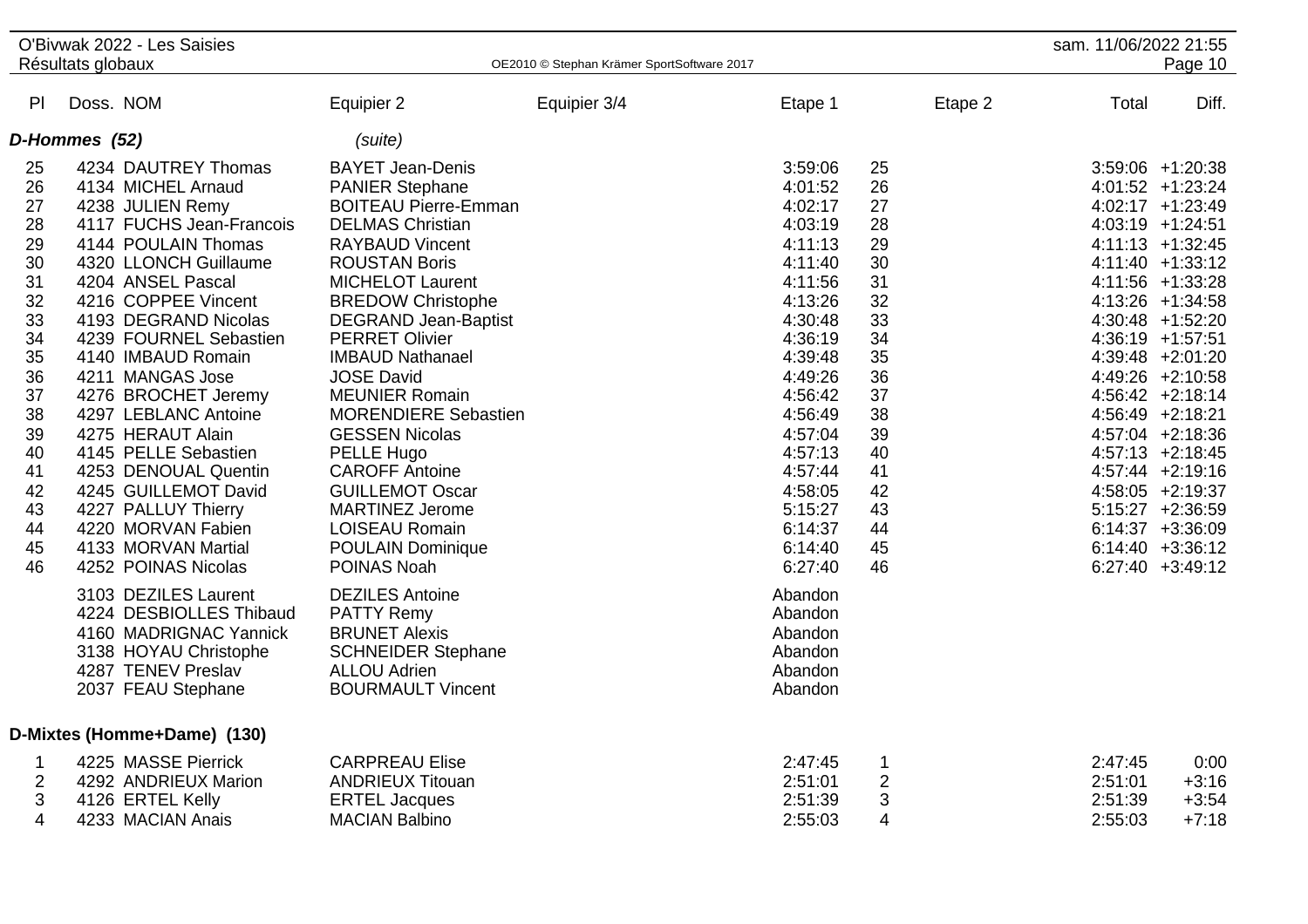|                |                   | O'Bivwak 2022 - Les Saisies              |                             |                                            |         |                |         | sam. 11/06/2022 21:55 |                     |
|----------------|-------------------|------------------------------------------|-----------------------------|--------------------------------------------|---------|----------------|---------|-----------------------|---------------------|
|                | Résultats globaux |                                          |                             | OE2010 © Stephan Krämer SportSoftware 2017 |         |                |         |                       | Page 11             |
|                |                   |                                          |                             |                                            |         |                |         |                       |                     |
| PI             | Doss. NOM         |                                          | Equipier 2                  | Equipier 3/4                               | Etape 1 |                | Etape 2 | Total                 | Diff.               |
|                |                   | D-Mixtes (Homme+Dame) (130)              | (suite)                     |                                            |         |                |         |                       |                     |
| 5              |                   | 4155 LEMAIRE Stanislas                   | <b>REAUD Delphine</b>       |                                            | 2:55:09 | 5              |         | 2:55:09               | $+7:24$             |
| 6              |                   | 4316 MUTREL Soazig                       | <b>DREVETON Francois</b>    |                                            | 2:57:23 | 6              |         | 2:57:23               | $+9:38$             |
| $\overline{7}$ |                   | 4301 CARON Mathilde                      | <b>LACROIX Timothee</b>     |                                            | 3:00:03 | $\overline{7}$ |         | 3:00:03               | $+12:18$            |
| 8              |                   | 4263 LEPAILLEUR Leelou                   | <b>LEPAILLEUR Fabien</b>    |                                            | 3:00:55 | 8              |         | 3:00:55               | $+13:10$            |
| 9              |                   | 4107 BOUTEILLE Damien                    | <b>BOUTEILLE Louise</b>     |                                            | 3:01:50 | 9              |         | 3:01:50               | $+14:05$            |
| 10             |                   | 4199 LETERME Alexandre                   | <b>LETERME Philomene</b>    |                                            | 3:02:50 | 10             |         | 3:02:50               | $+15:05$            |
| 11             |                   | 4186 BUDILLON-RABATEL Mel RIGAUD Quentin |                             |                                            | 3:03:06 | 11             |         | 3:03:06               | $+15:21$            |
| 12             |                   | 4191 LINTZ Jean Baptiste                 | <b>BRUAND Cecile</b>        |                                            | 3:10:48 | 12             |         | 3:10:48               | $+23:03$            |
| 13             |                   | 4177 GOUREAU Nolwenn                     | <b>JORT Hugo</b>            |                                            | 3:11:11 | 13             |         | 3:11:11               | $+23:26$            |
| 14             |                   | 4153 BIGOTTE Sophie                      | <b>CASEZ Joris</b>          |                                            | 3:12:17 | 14             |         | 3:12:17               | $+24:32$            |
| 15             |                   | 4336 LEBLANC Michel                      | <b>GIMBERT Juliette</b>     |                                            | 3:12:28 | 15             |         | 3:12:28               | $+24:43$            |
| 16             |                   | 4150 LEBERT Eloi                         | <b>HUGON Gabrielle</b>      |                                            | 3:14:12 | 16             |         | 3:14:12               | $+26:27$            |
| 17             |                   | 4178 MATTON Carole                       | <b>LEBRUN Flavien</b>       |                                            | 3:20:12 | 17             |         | 3:20:12               | $+32:27$            |
| 18             |                   | 4231 SANJUAN Stephane                    | <b>SANJUAN Sophie</b>       |                                            | 3:20:54 | 18             |         | 3:20:54               | $+33:09$            |
| 19             |                   | 4259 CONDAMIN Delphine                   | <b>CONDAMIN Guy</b>         |                                            | 3:21:29 | 19             |         | 3:21:29               | $+33:44$            |
| 20             |                   | 4273 ROUX Laetitia                       | <b>PARIS Quentin</b>        |                                            | 3:21:33 | 20             |         | 3:21:33               | $+33:48$            |
| 21             |                   | 4260 THIBAULT Camille                    | <b>TEMPELAERE Guillaume</b> |                                            | 3:22:55 | 21             |         | 3:22:55               | $+35:10$            |
| 22             |                   | 4244 PICTON Juliette                     | <b>COLLIGNON Antoine</b>    |                                            | 3:24:30 | 22             |         | 3:24:30               | $+36:45$            |
| 23             |                   | 4299 FOURNIER Renaud                     | <b>FOURNIER Anouk</b>       |                                            | 3:26:38 | 23             |         | 3:26:38               | $+38:53$            |
| 24             |                   | 4241 HAJOST Guillaume                    | <b>HAJOST Aurelie</b>       |                                            | 3:31:01 | 24             |         | 3:31:01               | $+43:16$            |
| 25             |                   | 4257 GERBEL Marion                       | <b>MATRINGE Pierre</b>      |                                            | 3:32:02 | 25             |         | 3:32:02               | $+44:17$            |
| 26             |                   | 4192 MARTIN Olivia                       | <b>AYNIE Henri</b>          |                                            | 3:33:36 | 26             |         | 3:33:36               | $+45:51$            |
| 27             |                   | 4293 BASSET Regis                        | <b>BASSET Laurence</b>      |                                            | 3:33:46 | 27             |         | 3:33:46               | $+46:01$            |
| 28             |                   | 4262 DENOEUD Quentin                     | <b>BUET Marie</b>           |                                            | 3:33:51 | 28             |         | 3:33:51               | $+46:06$            |
| 29             |                   | 4137 MORIN Anne                          | <b>MORIN Pierre</b>         |                                            | 3:40:12 | 29             |         | 3:40:12               | $+52:27$            |
| 30             |                   | 4268 MEIGNAUD Maxime                     | <b>BIDEGORRY Karine</b>     |                                            | 3:42:03 | 30             |         | 3:42:03               | $+54:18$            |
| 31             |                   | 4111 BEVALOT Nicolas                     | <b>BEVALOT Marie</b>        |                                            | 3:42:14 | 31             |         | 3:42:14               | $+54:29$            |
| 32             |                   | 4161 MONTAGARD Frederic                  | <b>PELLERIN Stephanie</b>   |                                            | 3:43:52 | 32             |         | 3:43:52               | $+56:07$            |
| 33             |                   | 4174 BISSON Loise                        | <b>SNAPPE Raphael</b>       |                                            | 3:46:15 | 33             |         | 3:46:15               | $+58:30$            |
| 34             |                   | 4319 RUAULT Audrey                       | <b>RUAULT Emmanuel</b>      |                                            | 3:46:48 | 34             |         | 3:46:48               | $+59:03$            |
| 35             |                   | 4180 PERRIN David                        | <b>PERRIN Capucine</b>      |                                            | 3:50:24 | 35             |         |                       | $3:50:24$ +1:02:39  |
| 36             |                   | 4256 HERNANDEZ Didier                    | <b>DECHAUD Celine</b>       |                                            | 3:50:57 | 36             |         |                       | $3:50:57 +1:03:12$  |
| 37             |                   | 4154 DAMANGE Florian                     | <b>DAMANGE Anne</b>         |                                            | 3:51:22 | 37             |         |                       | $3:51:22 + 1:03:37$ |
| 38             |                   | 4218 BENSSY Amine                        | <b>GIRARD Isabelle</b>      |                                            | 3:55:25 | 38             |         |                       | $3:55:25 + 1:07:40$ |
| 39             |                   | 4151 FREYCHET Thomas                     | <b>FREYCHET Emmanuelle</b>  |                                            | 3:55:53 | 39             |         |                       | $3:55:53 +1:08:08$  |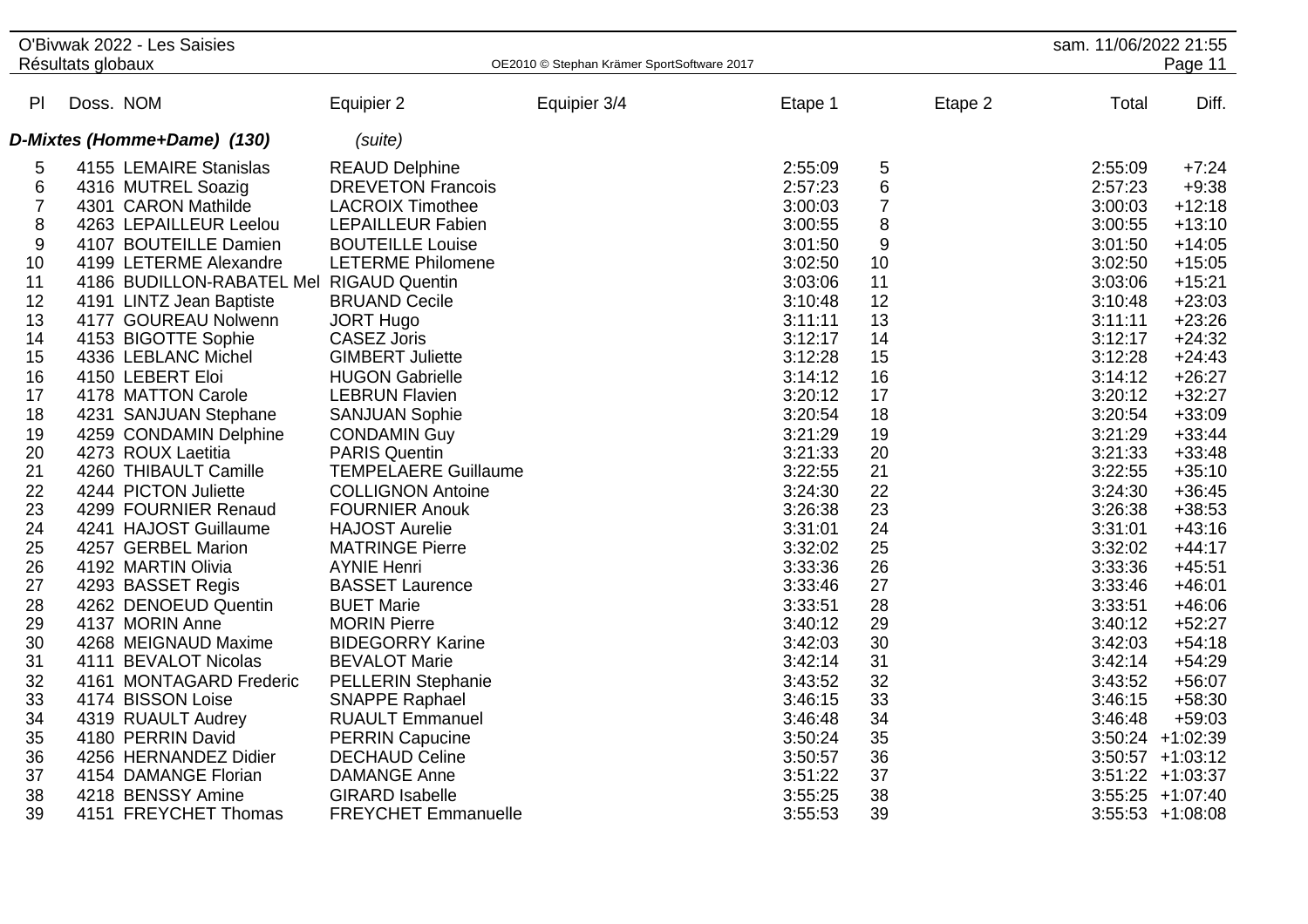|    | Résultats globaux | O'Bivwak 2022 - Les Saisies                  |                             | OE2010 © Stephan Krämer SportSoftware 2017 |         |         | sam. 11/06/2022 21:55 | Page 12             |
|----|-------------------|----------------------------------------------|-----------------------------|--------------------------------------------|---------|---------|-----------------------|---------------------|
|    |                   |                                              |                             |                                            |         |         |                       |                     |
| PI | Doss. NOM         |                                              | Equipier 2                  | Equipier 3/4                               | Etape 1 | Etape 2 | Total                 | Diff.               |
|    |                   | D-Mixtes (Homme+Dame) (130)                  | (suite)                     |                                            |         |         |                       |                     |
| 40 |                   | 4207 GABOLDE Simon                           | <b>ROBERT Marjorie</b>      |                                            | 3:56:57 | 40      |                       | $3:56:57 +1:09:12$  |
| 41 |                   | 4240 TRILLAT Richard                         | <b>TRILLAT Lou</b>          |                                            | 3:57:12 | 41      |                       | $3:57:12 +1:09:27$  |
| 42 |                   | 4305 POMMIER Marie                           | <b>ARBOUET Jeremie</b>      |                                            | 3:57:31 | 42      |                       | $3:57:31 + 1:09:46$ |
| 43 |                   | 4194 CLEMENT Delvine                         | <b>CLEMENT Pierre-Benoi</b> |                                            | 3:59:09 | 43      |                       | $3:59:09$ +1:11:24  |
| 44 |                   | 4338 RIGOLLET Agathe                         | <b>CROUVIZIER Olivier</b>   |                                            | 3:59:53 | 44      |                       | $3:59:53 +1:12:08$  |
| 45 |                   | 4104 ANDRIEUX Veronique                      | <b>ELION Sebastien</b>      |                                            | 3:59:58 | 45      |                       | $3:59:58$ +1:12:13  |
| 46 |                   | 4112 LELONG Chloris                          | <b>MENARD Kevin</b>         |                                            | 4:00:13 | 46      |                       | $4:00:13 +1:12:28$  |
| 47 |                   | 4159 BOURDELIN Anne                          | <b>SAPOLIN Theo</b>         |                                            | 4:00:18 | 47      |                       | $4:00:18$ +1:12:33  |
| 48 |                   | 4141 VILLERET Gaetan                         | <b>ORLHAC Sarah</b>         |                                            | 4:03:30 | 48      |                       | $4:03:30 +1:15:45$  |
| 49 |                   | 4173 AUBERTIN Paul                           | <b>LECOCQ Chloe</b>         |                                            | 4:04:28 | 49      |                       | $4:04:28$ +1:16:43  |
| 50 |                   | 4143 TISSEUR Mathieu                         | <b>VILLERET Laetitia</b>    |                                            | 4:05:30 | 50      |                       | 4:05:30 +1:17:45    |
| 51 |                   | 4195 MANGUERO Olivier                        | <b>BEDOUCH Carine</b>       |                                            | 4:06:50 | 51      |                       | $4:06:50 +1:19:05$  |
| 52 |                   | 4212 DUPONT Paul                             | <b>MORLOT</b> Isabelle      |                                            | 4:09:02 | 52      |                       | 4:09:02 +1:21:17    |
| 53 |                   | 4290 PONCET Clement                          | <b>TISSOT Juliette</b>      |                                            | 4:11:42 | 53      |                       | 4:11:42 +1:23:57    |
| 54 |                   | 4209 ROBUCHON Gaelle                         | <b>VARGAS Geoffrey</b>      |                                            | 4:19:24 | 54      |                       | 4:19:24 +1:31:39    |
| 55 |                   | 4226 SOUBEYRAND Ambre                        | <b>BOURGEAY Joris</b>       |                                            | 4:19:35 | 55      |                       | $4:19:35 +1:31:50$  |
| 56 |                   | 4164 REY Gaelle                              | <b>LENOIR Quentin</b>       |                                            | 4:19:58 | 56      |                       | 4:19:58 +1:32:13    |
| 57 |                   | 4261 DESVIGNES Chloe                         | <b>RANDAZZO Mickael</b>     |                                            | 4:22:14 | 57      |                       | 4:22:14 +1:34:29    |
| 58 |                   | 4149 GALEY Mathilde                          | <b>DUVAL Maxime</b>         |                                            | 4:27:51 | 58      |                       | $4:27:51$ +1:40:06  |
| 59 |                   | 4294 HARVEY Will                             | <b>HARVEY Veronique</b>     |                                            | 4:30:12 | 59      |                       | $4:30:12 +1:42:27$  |
| 60 |                   | 4113 GOBE Laurent                            | <b>GOBE Sarah</b>           |                                            | 4:30:33 | 60      |                       | $4:30:33 +1:42:48$  |
| 61 |                   | 4330 HILAIRE Jean-Christophe L HOSTIS Elena  |                             |                                            | 4:31:57 | 61      |                       | $4:31:57$ +1:44:12  |
| 62 |                   | 4131 BUKOWINSKI Pascal                       | <b>DIMPRE Aurelie</b>       |                                            | 4:32:53 | 62      |                       | $4:32:53$ +1:45:08  |
| 63 |                   | 4278 MORIN Alice                             | <b>GONZALEZ Anthony</b>     |                                            | 4:33:18 | 63      |                       | $4:33:18$ +1:45:33  |
| 64 |                   | 4242 CHAPUT Julie                            | <b>SANDELIS Thomas</b>      |                                            | 4:33:22 | 64      |                       | $4:33:22 +1:45:37$  |
| 65 |                   | 4329 DELVALLEE Marion                        | <b>GIBERNON Louis</b>       |                                            | 4:34:22 | 65      |                       | $4:34:22 +1:46:37$  |
| 66 |                   | 4106 TERPANT Kevin                           | <b>BILLARD Valentine</b>    |                                            | 4:34:37 | 66      |                       | $4:34:37$ +1:46:52  |
| 67 |                   | 4324 PAGNAC Remy                             | <b>DINTHEER Loredane</b>    |                                            | 4:35:53 | 67      |                       | $4:35:53 +1:48:08$  |
| 68 |                   | 4325 CUOQ Xavier                             | <b>BRUN Laurianne</b>       |                                            | 4:35:55 | 68      |                       | $4:35:55$ +1:48:10  |
| 69 |                   | 4175 BELLENGIER Christophe BELLENGIER Sabine |                             |                                            | 4:36:52 | 69      |                       | 4:36:52 +1:49:07    |
| 70 |                   | 4162 BROSSET Serge                           | <b>TRISNA Audrey</b>        |                                            | 4:38:10 | 70      |                       | 4:38:10 +1:50:25    |
| 71 |                   | 4326 LYOTARD Alexandre                       | <b>FARGETTE Claire</b>      |                                            | 4:38:28 | 71      |                       | $4:38:28$ +1:50:43  |
| 72 |                   | 4136 MACCHI Christophe                       | <b>MACCHI Anouck</b>        |                                            | 4:39:41 | 72      |                       | $4:39:41 +1:51:56$  |
| 73 |                   | 4138 KERN Karine                             | <b>KERN Henri</b>           |                                            | 4:39:44 | 73      |                       | 4:39:44 +1:51:59    |
| 73 |                   | 4306 BRETON Emile                            | <b>CATIMEL Charlotte</b>    |                                            | 4:39:44 | 73      |                       | 4:39:44 +1:51:59    |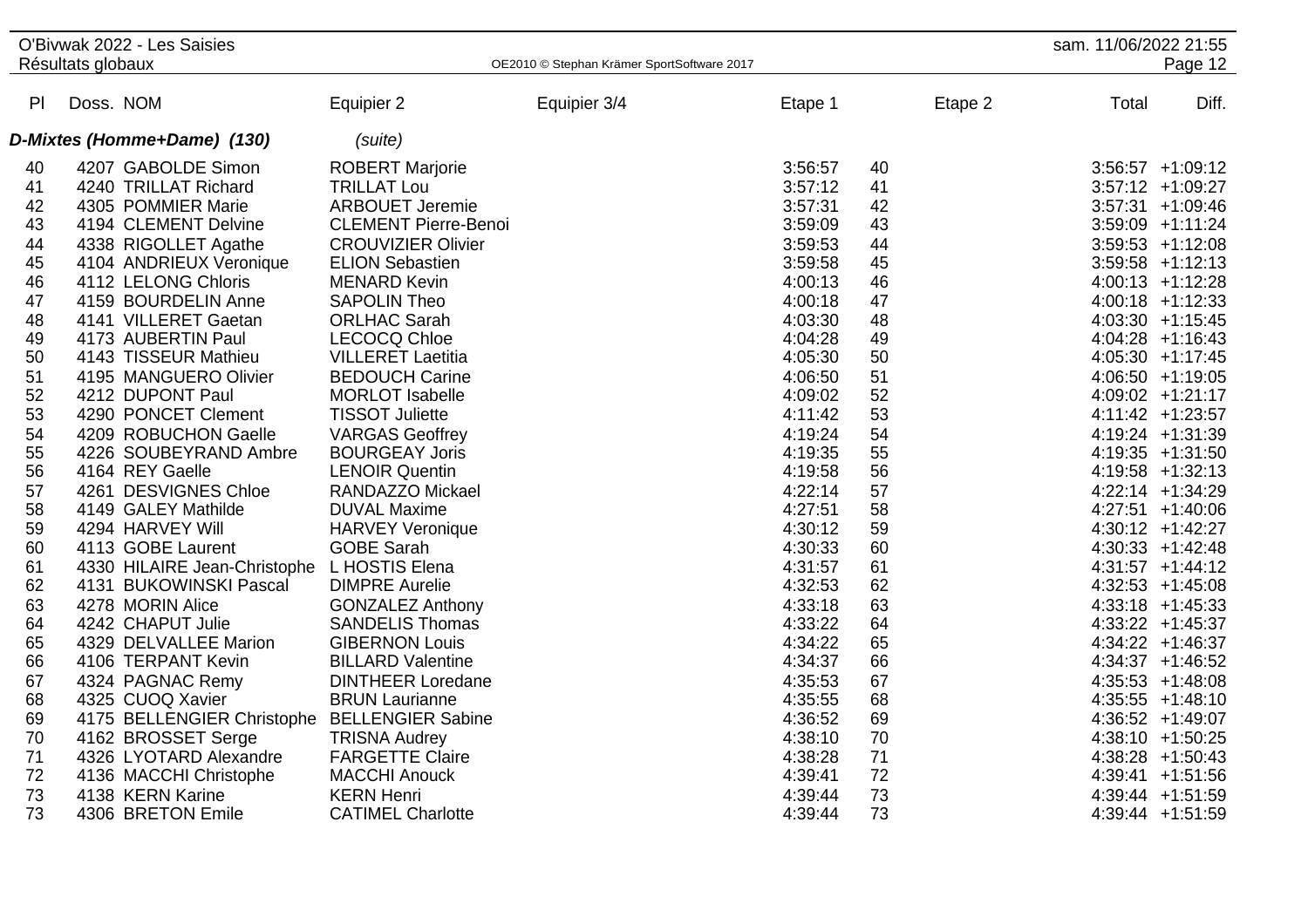|                |                   | O'Bivwak 2022 - Les Saisies                   |                             |                                            |         |     |         | sam. 11/06/2022 21:55 |                     |
|----------------|-------------------|-----------------------------------------------|-----------------------------|--------------------------------------------|---------|-----|---------|-----------------------|---------------------|
|                | Résultats globaux |                                               |                             | OE2010 © Stephan Krämer SportSoftware 2017 |         |     |         |                       | Page 13             |
|                |                   |                                               |                             |                                            |         |     |         |                       |                     |
| P <sub>1</sub> | Doss. NOM         |                                               | Equipier 2                  | Equipier 3/4                               | Etape 1 |     | Etape 2 | Total                 | Diff.               |
|                |                   | D-Mixtes (Homme+Dame) (130)                   | (suite)                     |                                            |         |     |         |                       |                     |
| 75             |                   | 4318 TAVELLA Laura                            | <b>BOUTEILLE Lionel</b>     |                                            | 4:39:50 | 75  |         |                       | 4:39:50 +1:52:05    |
| 76             |                   | 4167 ROUCHON Delphine                         | <b>ROUCHON Pierre-Alexi</b> |                                            | 4:40:09 | 76  |         |                       | 4:40:09 +1:52:24    |
| 77             |                   | 4279 CROS Louis                               | <b>TROUILLET Fanny</b>      |                                            | 4:43:40 | 77  |         |                       | 4:43:40 +1:55:55    |
| 78             |                   | 4184 DECHEPY Emilie                           | <b>ANDREVON Lucas</b>       |                                            | 4:44:19 | 78  |         |                       | 4:44:19 +1:56:34    |
| 79             |                   | 4110 PELE Mickael                             | <b>PELE Fanny</b>           |                                            | 4:44:33 | 79  |         |                       | $4:44:33 +1:56:48$  |
| 80             |                   | 4328 INAN Christophe                          | <b>INAN Clarisse</b>        |                                            | 4:44:49 | 80  |         |                       | 4:44:49 +1:57:04    |
| 81             |                   | 4288 BENZAID Lina                             | <b>COFFIGNEAU Thomas</b>    |                                            | 4:46:30 | 81  |         |                       | $4:46:30 +1:58:45$  |
| 82             |                   | 4313 ANDRE Margaux                            | <b>GOMEZ Julien</b>         |                                            | 4:47:06 | 82  |         |                       | 4:47:06 +1:59:21    |
| 83             |                   | 4229 CRETEUR Cyril                            | <b>CRETEUR Eve</b>          |                                            | 4:47:16 | 83  |         |                       | $4:47:16$ +1:59:31  |
| 84             |                   | 4258 BUTZBACH Thomas                          | <b>WERST Marlene</b>        |                                            | 4:47:35 | 84  |         |                       | 4:47:35 +1:59:50    |
| 85             |                   | 4121 BONNARD Christopher                      | <b>BONNARD Sixtine</b>      |                                            | 4:48:16 | 85  |         |                       | 4:48:16 +2:00:31    |
| 86             |                   | 4124 SCHMETS Benoit                           | <b>VEYSSIERE Karine</b>     |                                            | 4:48:39 | 86  |         |                       | 4:48:39 +2:00:54    |
| 87             |                   | 4295 MARCOUX Romain                           | <b>CHATEAU Sarah</b>        |                                            | 4:49:26 | 87  |         |                       | 4:49:26 +2:01:41    |
| 88             |                   | 4223 PATTY Matthieu                           | <b>PATTY Lylou</b>          |                                            | 4:50:22 | 88  |         |                       | 4:50:22 +2:02:37    |
| 89             |                   | 4206 BONNERY Gilles                           | <b>MARCEL Maryline</b>      |                                            | 4:52:54 | 89  |         |                       | $4:52:54$ +2:05:09  |
| 90             |                   | 4158 CHAN YONG Aurelie                        | <b>BOIVIN Christophe</b>    |                                            | 4:54:29 | 90  |         |                       | 4:54:29 +2:06:44    |
| 91             |                   | 4296 VERGNET Jules                            | <b>VERGERON Laure</b>       |                                            | 4:55:07 | 91  |         |                       | 4:55:07 +2:07:22    |
| 92             |                   | 4250 HOUOT Benjamin                           | <b>QUILLERY Elsa</b>        |                                            | 4:57:06 | 92  |         |                       | 4:57:06 +2:09:21    |
| 93             |                   | 4307 TARDY Audrey                             | <b>MINCK Olivier</b>        |                                            | 4:57:26 | 93  |         |                       | 4:57:26 +2:09:41    |
| 94             |                   | 4254 MAHMOUD Wajih                            | <b>SALOU Emmanuelle</b>     |                                            | 4:57:43 | 94  |         |                       | 4:57:43 +2:09:58    |
| 95             |                   | 4270 BODINIER David                           | <b>BODINIER Julie</b>       |                                            | 4:57:55 | 95  |         |                       | $4:57:55$ +2:10:10  |
| 96             |                   | 4272 BODINIER Corinne                         | <b>BODINIER Thomas</b>      |                                            | 4:57:57 | 96  |         |                       | $4:57:57$ +2:10:12  |
| 97             |                   | 4202 RODRIGUEZ VAZQUEZ F RODRIGUEZ VAZQUEZ S  |                             |                                            | 5:00:37 | 97  |         |                       | $5:00:37 +2:12:52$  |
| 98             |                   | 4187 BELLES Anne Lyse                         | <b>BELLES</b> Eric          |                                            | 5:01:19 | 98  |         |                       | $5:01:19$ +2:13:34  |
| 99             |                   | 4115 LAMBERTHO Gael                           | <b>GARAND Axelle</b>        |                                            | 5:02:33 | 99  |         |                       | $5:02:33 +2:14:48$  |
| 100            |                   | 4217 DOS SANTOS Fernando FLORENT Claire       |                             |                                            | 5:02:54 | 100 |         |                       | $5:02:54$ +2:15:09  |
| 101            |                   | 4210 BAFFERT Renaud                           | <b>BAFFERT Alberte</b>      |                                            | 5:03:33 | 101 |         |                       | $5:03:33 +2:15:48$  |
| 102            |                   | 4120 BLAY Etienne                             | <b>CALMEL Marine</b>        |                                            | 5:09:11 | 102 |         |                       | $5:09:11 + 2:21:26$ |
| 103            |                   | 4214 BENIN L                                  | <b>BENIN A</b>              |                                            | 5:09:44 | 103 |         |                       | $5:09:44$ +2:21:59  |
| 104            |                   | 4147 HELBO Penelope                           | <b>PESCH Antoine</b>        |                                            | 5:11:57 | 104 |         |                       | $5:11:57$ +2:24:12  |
| 105            |                   | 4335 RICHARD Yannis                           | <b>BAJARD Coraline</b>      |                                            | 5:15:49 | 105 |         |                       | 5:15:49 +2:28:04    |
| 106            |                   | 4166 GARNIER Etienne                          | <b>MELLA Blandine</b>       |                                            | 5:17:35 | 106 |         |                       | $5:17:35 +2:29:50$  |
| 107            |                   | 4129 ESPARTEIRO Daniel                        | <b>ESPARTEIRO Eden</b>      |                                            | 5:20:10 | 107 |         |                       | 5:20:10 +2:32:25    |
| 108            |                   | 4269 TRAULLE-LAMBELAIN Lo KHADIDE-BOUCHAUT Ju |                             |                                            | 5:21:25 | 108 |         |                       | $5:21:25 +2:33:40$  |
| 109            |                   | 4271 MASSON Julien                            | <b>ORDRENNEAU Margaux</b>   |                                            | 5:22:14 | 109 |         |                       | 5:22:14 +2:34:29    |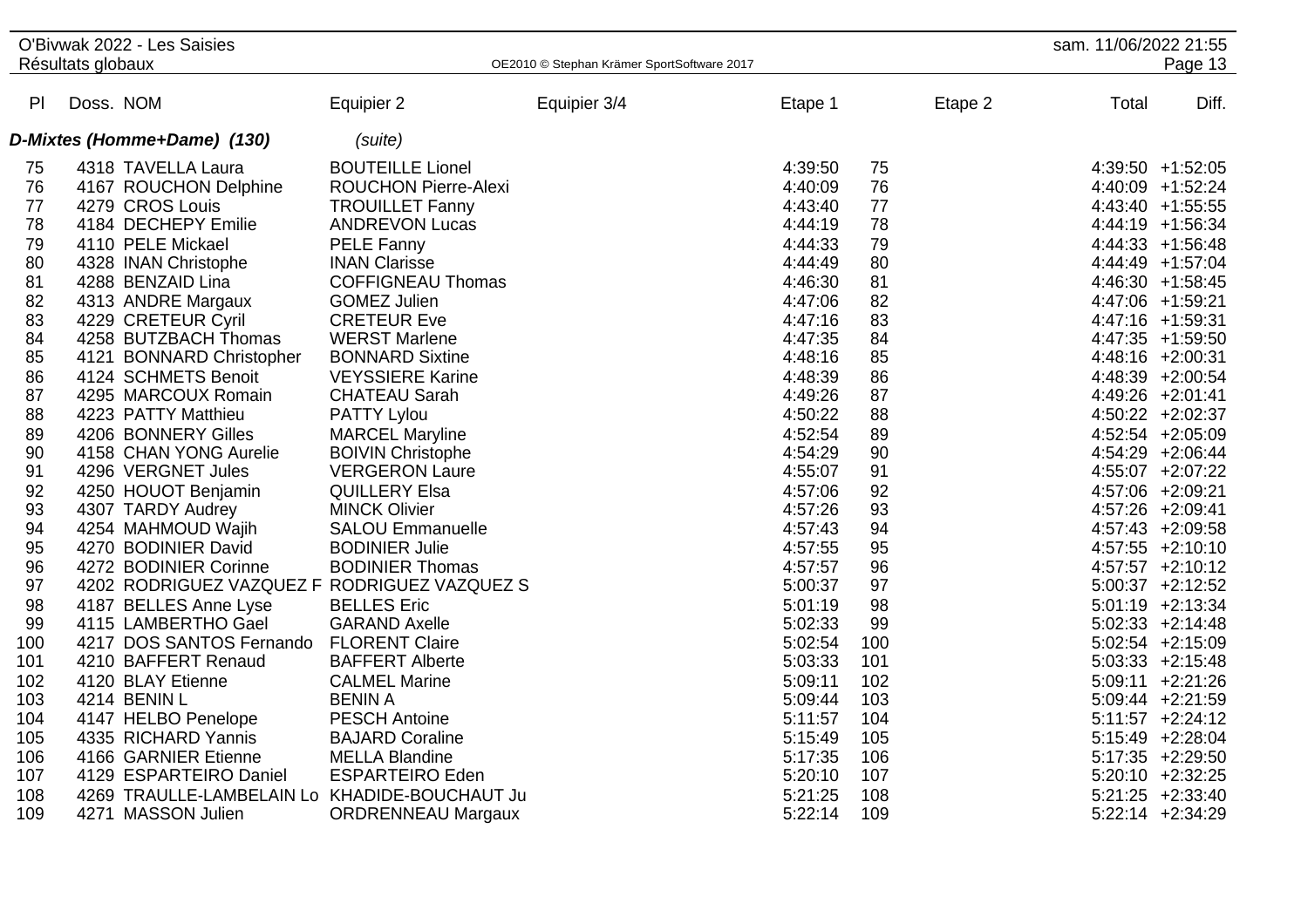|                                                                                                                   | O'Bivwak 2022 - Les Saisies<br>Résultats globaux                                                                                                                                                                                                                                                                                                                                                                                                                                                              |                                                                                                                                                                                                                                                                                                                                                                                                                                                                                                                                                      | OE2010 © Stephan Krämer SportSoftware 2017 |                                                                                                                                                                                                                      |                                                                                                                                 | sam. 11/06/2022 21:55                                                                           | Page 14                                                                                                                                                                                                                                                                                 |
|-------------------------------------------------------------------------------------------------------------------|---------------------------------------------------------------------------------------------------------------------------------------------------------------------------------------------------------------------------------------------------------------------------------------------------------------------------------------------------------------------------------------------------------------------------------------------------------------------------------------------------------------|------------------------------------------------------------------------------------------------------------------------------------------------------------------------------------------------------------------------------------------------------------------------------------------------------------------------------------------------------------------------------------------------------------------------------------------------------------------------------------------------------------------------------------------------------|--------------------------------------------|----------------------------------------------------------------------------------------------------------------------------------------------------------------------------------------------------------------------|---------------------------------------------------------------------------------------------------------------------------------|-------------------------------------------------------------------------------------------------|-----------------------------------------------------------------------------------------------------------------------------------------------------------------------------------------------------------------------------------------------------------------------------------------|
| PI                                                                                                                | Doss. NOM                                                                                                                                                                                                                                                                                                                                                                                                                                                                                                     | Equipier 2                                                                                                                                                                                                                                                                                                                                                                                                                                                                                                                                           | Equipier 3/4                               | Etape 1                                                                                                                                                                                                              | Etape 2                                                                                                                         | Total                                                                                           | Diff.                                                                                                                                                                                                                                                                                   |
|                                                                                                                   | D-Mixtes (Homme+Dame) (130)                                                                                                                                                                                                                                                                                                                                                                                                                                                                                   | (suite)                                                                                                                                                                                                                                                                                                                                                                                                                                                                                                                                              |                                            |                                                                                                                                                                                                                      |                                                                                                                                 |                                                                                                 |                                                                                                                                                                                                                                                                                         |
| 110<br>111<br>112<br>113<br>114<br>115<br>116<br>117<br>118<br>119<br>120<br>121<br>122                           | 4183 WITTISCHE Michael<br>4170 JOUAULT Amelie<br>4322 TINIERE Frederique<br>4321 TINIERE Romain<br>4127 COTTET Marine<br>4285 TISSOT Melissa<br>4198 FOURNEL Faustine<br>4185 DESGACHES Bernard<br>4189 DESGACHES Elisabeth<br>4132 ANDRE Helene<br>4130 GRANGE Lucile<br>4128 FAURAX Camille<br>4108 MONNERON Chloe<br>4196 TATON Paul<br>3058 DEBRUYNE Laurent<br>4116 GOUDIN Romain<br>4286 BESQUEUT Swann<br>3140 ROUSSET Julien<br>4302 HEGRON Fabien<br>3010 VANDEWALLE Lisa<br>3008 DUBRULLE Angelique | <b>SCANDELLA Celine</b><br><b>MOTTEAU Pierre-Miche</b><br><b>TINIERE Gabrielle</b><br><b>TINIERE Manon</b><br><b>MERCIER Laurent</b><br><b>BARALLON Nicolas</b><br><b>GRAEFF Thimothe</b><br><b>DESGACHES Pauline</b><br><b>COURBON Dominique</b><br><b>POULAIN Viviane</b><br>DE GUINARD DE GERM<br><b>LEFEBVRE Gregory</b><br><b>BOURY Charles</b><br><b>BONNIN Lola</b><br><b>RIVOMALA Veronirina</b><br><b>RIDOU Lucie</b><br><b>WATERMAN Alice</b><br>ROUSSET Apolline<br><b>HEGRON Sarah</b><br><b>LAIGLE Romain</b><br><b>SALAMON Mathieu</b> | <b>VANDEWALLE Lisa</b>                     | 5:22:41<br>5:24:05<br>5:26:25<br>5:26:26<br>5:26:41<br>5:31:30<br>5:55:37<br>5:56:52<br>5:57:04<br>6:14:52<br>6:33:58<br>6:33:59<br>6:41:47<br>Abandon<br>pm<br>pm<br>Abandon<br>Abandon<br>pm<br>Abandon<br>Abandon | 110<br>111<br>112<br>113<br>114<br>115<br>116<br>117<br>118<br>119<br>120<br>121<br>122                                         |                                                                                                 | $5:22:41 +2:34:56$<br>$5:24:05$ +2:36:20<br>$5:26:25 +2:38:40$<br>$5:26:26$ +2:38:41<br>$5:26:41 +2:38:56$<br>$5:31:30 +2:43:45$<br>$5:55:37 +3:07:52$<br>5:56:52 +3:09:07<br>5:57:04 +3:09:19<br>$6:14:52 + 3:27:07$<br>$6:33:58$ +3:46:13<br>$6:33:59$ +3:46:14<br>$6:41:47$ +3:54:02 |
|                                                                                                                   | E-Dames (37)                                                                                                                                                                                                                                                                                                                                                                                                                                                                                                  |                                                                                                                                                                                                                                                                                                                                                                                                                                                                                                                                                      |                                            |                                                                                                                                                                                                                      |                                                                                                                                 |                                                                                                 |                                                                                                                                                                                                                                                                                         |
| 1<br>2<br>3<br>$\overline{\mathbf{4}}$<br>5<br>$\,6$<br>$\overline{7}$<br>$\bf 8$<br>$\boldsymbol{9}$<br>10<br>11 | 5017 PROY Ariane<br>5170 MATHIAN Alais<br>5118 CETRE Marion<br>5184 HAGNIER Mathilde<br>5121 CHATEIGNER-LETINOIS<br>5145 MONCAREY Emilie<br>5002 LAFORCE Gaelle<br>5149 MORER Sophie<br>5178 CARON Solene<br>5182 FELIERS Corinne<br>5167 GINTZBURGER Veroniqu ZACAR Laurence                                                                                                                                                                                                                                 | <b>CARTIER-MOULIN Charl</b><br><b>HOUOT Elise</b><br><b>BERTHAUD Manon</b><br><b>GRILLET Johanna</b><br><b>CHATEIGNER-LETINOIS</b><br><b>CADIOU Marine</b><br><b>VAUDEY Charlotte</b><br><b>LOPERA Stephanie</b><br><b>COQUET Claire</b><br><b>FELIERS Lise</b>                                                                                                                                                                                                                                                                                      | <b>ROCHE Amaia</b><br><b>VAUDEY Louise</b> | 2:44:01<br>2:51:01<br>2:56:34<br>3:03:48<br>3:04:07<br>3:13:03<br>3:35:18<br>3:38:41<br>3:41:38<br>3:51:00<br>3:59:03                                                                                                | $\mathbf 1$<br>$\boldsymbol{2}$<br>3<br>$\overline{\mathbf{4}}$<br>5<br>$6\phantom{1}6$<br>$\overline{7}$<br>8<br>9<br>10<br>11 | 2:44:01<br>2:51:01<br>2:56:34<br>3:03:48<br>3:04:07<br>3:13:03<br>3:35:18<br>3:38:41<br>3:41:38 | 0:00<br>$+7:00$<br>$+12:33$<br>$+19:47$<br>$+20:06$<br>$+29:02$<br>$+51:17$<br>$+54:40$<br>$+57:37$<br>$3:51:00 + 1:06:59$<br>$3:59:03 +1:15:02$                                                                                                                                        |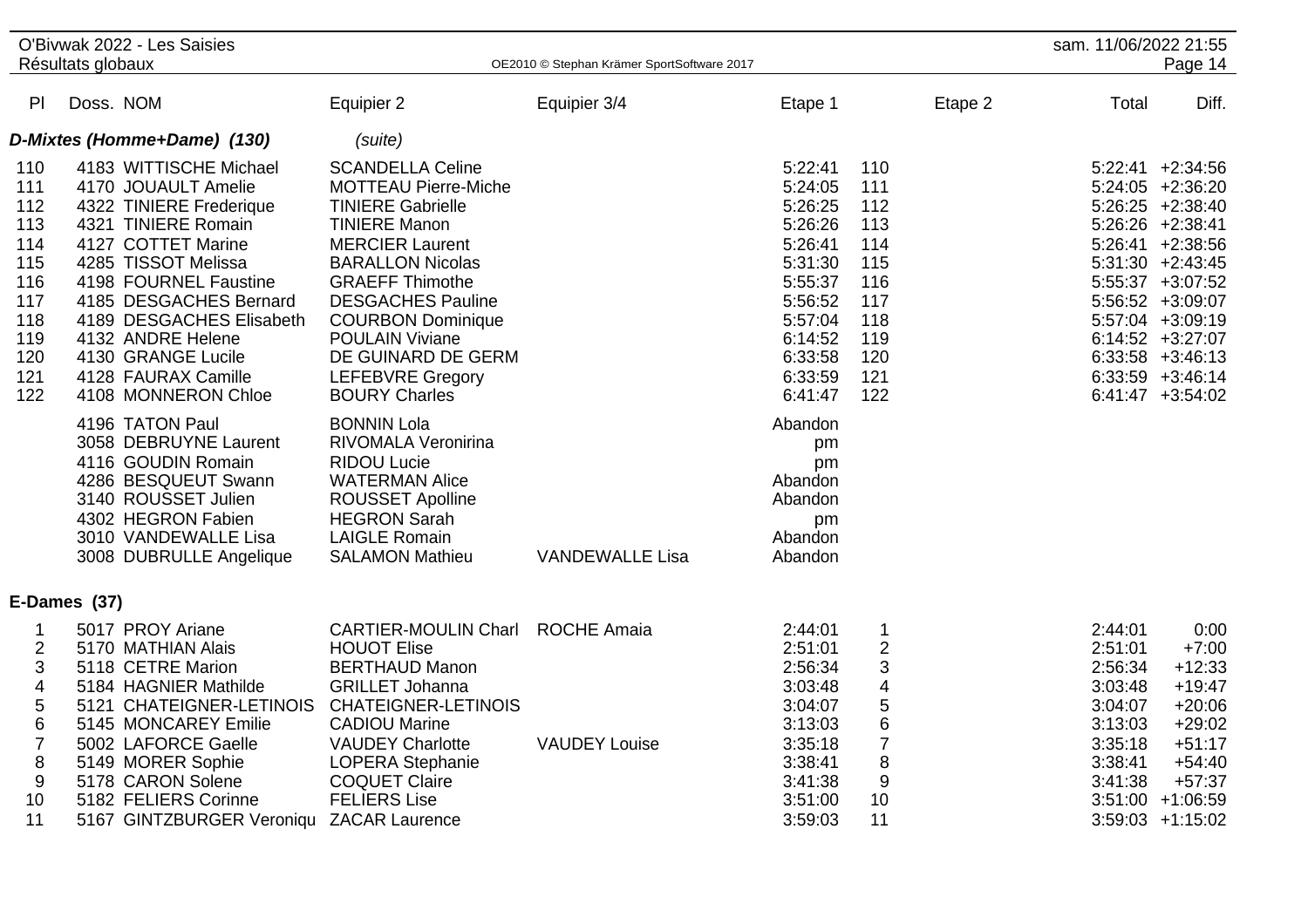|                                                                                                                      | Résultats globaux | O'Bivwak 2022 - Les Saisies                                                                                                                                                                                                                                                                                                                                                                                                                                                                                        |                                                                                                                                                                                                                                                                                                                                                                                                                                                                    | OE2010 © Stephan Krämer SportSoftware 2017                                                                                                           |                                                                                                                                                                                                                          |                                                                                                                      | sam. 11/06/2022 21:55                    | Page 15                                                                                                                                                                                                                                                                                                                                                                                                                                     |
|----------------------------------------------------------------------------------------------------------------------|-------------------|--------------------------------------------------------------------------------------------------------------------------------------------------------------------------------------------------------------------------------------------------------------------------------------------------------------------------------------------------------------------------------------------------------------------------------------------------------------------------------------------------------------------|--------------------------------------------------------------------------------------------------------------------------------------------------------------------------------------------------------------------------------------------------------------------------------------------------------------------------------------------------------------------------------------------------------------------------------------------------------------------|------------------------------------------------------------------------------------------------------------------------------------------------------|--------------------------------------------------------------------------------------------------------------------------------------------------------------------------------------------------------------------------|----------------------------------------------------------------------------------------------------------------------|------------------------------------------|---------------------------------------------------------------------------------------------------------------------------------------------------------------------------------------------------------------------------------------------------------------------------------------------------------------------------------------------------------------------------------------------------------------------------------------------|
| PI.                                                                                                                  | Doss. NOM         |                                                                                                                                                                                                                                                                                                                                                                                                                                                                                                                    | Equipier 2                                                                                                                                                                                                                                                                                                                                                                                                                                                         | Equipier 3/4                                                                                                                                         | Etape 1                                                                                                                                                                                                                  | Etape 2                                                                                                              | Total                                    | Diff.                                                                                                                                                                                                                                                                                                                                                                                                                                       |
|                                                                                                                      | E-Dames (37)      |                                                                                                                                                                                                                                                                                                                                                                                                                                                                                                                    | (suite)                                                                                                                                                                                                                                                                                                                                                                                                                                                            |                                                                                                                                                      |                                                                                                                                                                                                                          |                                                                                                                      |                                          |                                                                                                                                                                                                                                                                                                                                                                                                                                             |
| 12<br>13<br>14<br>15<br>16<br>17<br>18<br>19<br>20<br>21<br>22<br>23<br>24<br>25<br>26<br>27<br>28<br>29<br>30<br>31 |                   | 5165 CHABANCE Anne<br>5117 ARSEGUEL Clara<br>5013 NAUCHE Marion<br>5112 ROCH Sophie<br>5187 GERACI Sandra<br>5162 BIZOUARD Camille<br>5169 BREUILLY Marine<br>5144 CASTILLO XARGAY Sara NOVION DUCASSOU Juli<br>5203 DESMAILLET Roxane<br>5183 FELLOUS-CROUZET Lau CHALAND Fanny<br>5012 JAN Vanessa<br>5006 ARCHINARD Marie<br>5131 MADRANGES Maelys<br>5154 FOSSE Cecilia<br>5020 ALLAIX Athena<br>5146 DELAMEA Sabine<br>5173 AOUNIL Kenza<br>5156 CHERRIER Sabine<br>5014 DUPIRE Nelia<br>5174 MARENATI Stella | <b>CHABANCE Lucile</b><br><b>ARSEGUEL Solene</b><br><b>DESORMEAUX Alice</b><br><b>BOUVIER Line</b><br><b>BIGOT Lise</b><br><b>GUILLAUME Thaliana</b><br><b>GUAQUIERE Aline</b><br><b>PERON Lucile</b><br><b>NICLOT Elea</b><br><b>GUIRONNET Celine</b><br><b>MESSY Alexandra</b><br><b>FOSSE Jade</b><br><b>STEINMETZ Anaelle</b><br><b>BOCQUENE Aurelie</b><br><b>CHAMAKH Kaina</b><br><b>SEVIN Anne-Sophie</b><br><b>MARTIN Catherine</b><br>ABBAD EL ANDALOUSSI | <b>TESTI Marie</b><br><b>NICLOT Candice</b><br><b>ROCHEREUX Coralie</b><br><b>SAM Mazarine</b><br><b>DELAMEA Sabine</b><br><b>CHAZERAND Caroline</b> | 4:02:15<br>4:05:44<br>4:07:44<br>4:09:46<br>4:22:18<br>4:24:04<br>4:31:11<br>4:32:33<br>4:33:16<br>4:45:33<br>4:50:02<br>4:54:43<br>5:00:49<br>5:07:06<br>5:10:27<br>5:14:00<br>5:38:10<br>5:39:00<br>5:42:31<br>6:15:35 | 12<br>13<br>14<br>15<br>16<br>17<br>18<br>19<br>20<br>21<br>22<br>23<br>24<br>25<br>26<br>27<br>28<br>29<br>30<br>31 |                                          | $4:02:15$ +1:18:14<br>$4:05:44$ +1:21:43<br>$4:07:44$ +1:23:43<br>4:09:46 +1:25:45<br>4:22:18 +1:38:17<br>$4:24:04$ +1:40:03<br>$4:31:11 + 1:47:10$<br>$4:32:33 +1:48:32$<br>$4:33:16$ +1:49:15<br>$4:45:33 +2:01:32$<br>4:50:02 +2:06:01<br>$4:54:43 +2:10:42$<br>$5:00:49$ +2:16:48<br>$5:07:06$ +2:23:05<br>$5:10:27$ +2:26:26<br>5:14:00 +2:29:59<br>$5:38:10 +2:54:09$<br>5:39:00 +2:54:59<br>$5:42:31 +2:58:30$<br>$6:15:35 +3:31:34$ |
|                                                                                                                      | E-Hommes (23)     | 5101 COURIVAUD Veronique<br>5180 BRISPOT Laura<br>3130 MENVIEL Berengere<br>3069 CHEVALIER Alexia<br>5172 ADEL Chahinez<br>3052 DELALANDE Clarisse                                                                                                                                                                                                                                                                                                                                                                 | ROBERT-ORBLIN Caroli<br><b>SAAS Melanie</b><br><b>MENVIEL OLLINET Emm</b><br><b>FAUCONNOT Ornella</b><br><b>CHAZEAU Audrey</b><br><b>BLEUSE Estelle</b>                                                                                                                                                                                                                                                                                                            |                                                                                                                                                      | pm<br>Abandon<br>Abandon<br>Abandon<br>pm<br>Abandon                                                                                                                                                                     |                                                                                                                      |                                          |                                                                                                                                                                                                                                                                                                                                                                                                                                             |
| 1                                                                                                                    |                   | 5158 CARTIER-MOULIN Olivier CARTIER-MOULIN Pierr                                                                                                                                                                                                                                                                                                                                                                                                                                                                   |                                                                                                                                                                                                                                                                                                                                                                                                                                                                    |                                                                                                                                                      | 2:21:19                                                                                                                                                                                                                  | $\mathbf 1$                                                                                                          | 2:21:19                                  | 0:00                                                                                                                                                                                                                                                                                                                                                                                                                                        |
| $\overline{\mathbf{c}}$<br>3<br>$\overline{\mathcal{A}}$<br>$\sqrt{5}$<br>6                                          |                   | 5177 BARBET Mayeul<br>5155 COLLET Pierrick<br>5030 GOBILLOT Nicolas<br>5123 CLAUDIN Benoit<br>5104 RICHARDOT Jerome                                                                                                                                                                                                                                                                                                                                                                                                | <b>BARBET Jules</b><br><b>COLLET Mathis</b><br><b>GOBILLOT Thomas</b><br><b>CLAUDIN Guillaume</b><br>RICHARDOT Benjamin                                                                                                                                                                                                                                                                                                                                            | <b>COLLET Mathis</b><br><b>GOBILLOT Jacques</b>                                                                                                      | 2:45:18<br>2:56:02<br>2:58:32<br>3:14:22<br>3:23:01                                                                                                                                                                      | $\overline{2}$<br>3<br>4<br>5<br>6                                                                                   | 2:45:18<br>2:56:02<br>2:58:32<br>3:14:22 | $+23:59$<br>$+34:43$<br>$+37:13$<br>$+53:03$<br>$3:23:01 +1:01:42$                                                                                                                                                                                                                                                                                                                                                                          |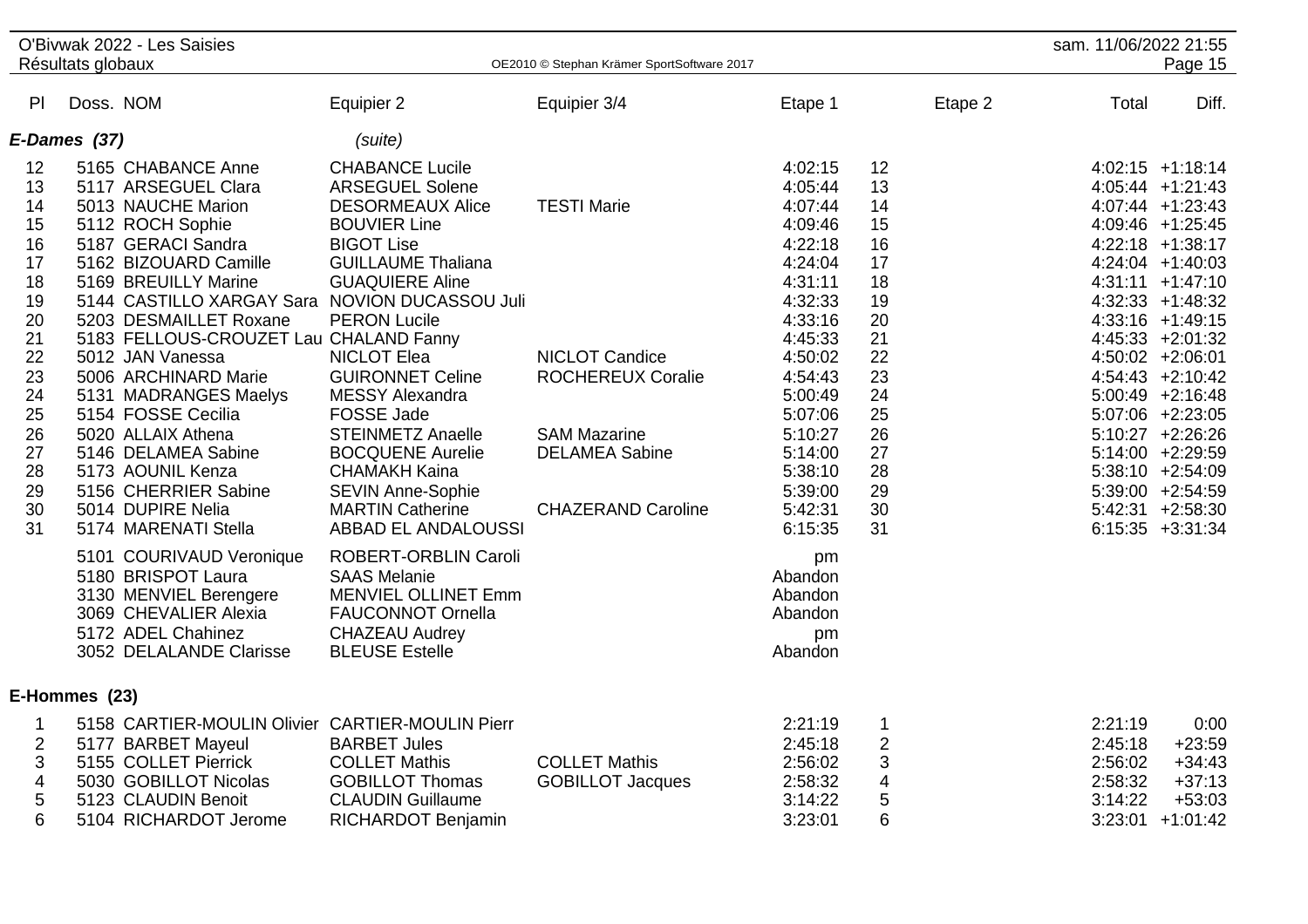|                         | O'Bivwak 2022 - Les Saisies<br>Résultats globaux |                                          | OE2010 © Stephan Krämer SportSoftware 2017 |         |                         |         | sam. 11/06/2022 21:55 | Page 16             |
|-------------------------|--------------------------------------------------|------------------------------------------|--------------------------------------------|---------|-------------------------|---------|-----------------------|---------------------|
| PI                      | Doss. NOM                                        | Equipier 2                               | Equipier 3/4                               | Etape 1 |                         | Etape 2 | Total                 | Diff.               |
|                         |                                                  |                                          |                                            |         |                         |         |                       |                     |
|                         | E-Hommes (23)                                    | (suite)                                  |                                            |         |                         |         |                       |                     |
| 7                       | 5147 MONGE Damien                                | <b>TRELIN Charles</b>                    |                                            | 3:30:07 | $\overline{7}$          |         |                       | $3:30:07 +1:08:48$  |
| 8                       | 5004 BRETTE Laurent                              | <b>BRETTE Ethan</b>                      | <b>BRETTE Axel</b>                         | 3:30:51 | 8                       |         |                       | $3:30:51 +1:09:32$  |
| $9\,$                   | 5135 MARCHESCHI Stephane                         | <b>RONJON Etienne</b>                    |                                            | 3:33:26 | 9                       |         |                       | $3:33:26$ +1:12:07  |
| 10                      | 5105 LESENNE Mathieu                             | <b>LESENNE Alexis</b>                    |                                            | 3:33:38 | 10                      |         |                       | $3:33:38$ +1:12:19  |
| 11                      | 5140 DECOEUR Thomas                              | <b>DECOEUR Arthur</b>                    |                                            | 3:41:01 | 11                      |         |                       | $3:41:01 +1:19:42$  |
| 12                      | 5113 DESOUTTER Frederic                          | <b>DESOUTTER Malo</b>                    |                                            | 3:45:02 | 12                      |         |                       | $3:45:02 +1:23:43$  |
| 13                      | 5142 BIRINGER Stephane                           | <b>BIRINGER Titouan</b>                  |                                            | 3:45:17 | 13                      |         |                       | $3:45:17 +1:23:58$  |
| 14                      | 5106 JOLY Cyril                                  | <b>JOLY Mathias</b>                      |                                            | 3:46:50 | 14                      |         |                       | $3:46:50 +1:25:31$  |
| 15                      | 5168 THUET Boris                                 | <b>BOURDOIS RISSE Thom</b>               |                                            | 3:51:21 | 15                      |         |                       | $3:51:21 + 1:30:02$ |
| 16                      | 5011 GRENIER Nolhan                              | <b>GRENIER Guilhem</b>                   | <b>POMEON Baptiste</b>                     | 3:56:51 | 16                      |         |                       | $3:56:51 + 1:35:32$ |
| 17                      | 5205 POUCHOL Cyril                               | <b>VERNAY Mathis</b>                     | <b>VALENTIN / LOU</b>                      | 3:57:44 | 17                      |         |                       | $3:57:44$ +1:36:25  |
| 18                      | 5164 HAYER Nicolas                               | <b>DUHAGON Vincent</b>                   | <b>HAYER Stephanie</b>                     | 4:13:26 | 18                      |         |                       | 4:13:26 +1:52:07    |
| 19                      | 5029 PEZEYRE Christophe                          | PEZEYRE Alexandre                        | <b>TATIN Ghyslain</b>                      | 4:50:07 | 19                      |         |                       | 4:50:07 +2:28:48    |
| 20                      | 5108 LAUTIER Vincent                             | <b>LAUTIER Valentin</b>                  |                                            | 5:20:06 | 20                      |         |                       | $5:20:06$ +2:58:47  |
| 21                      | 5161 BIZOUARD Arnaud                             | <b>ROUMIGUIE Cyril Luig</b>              |                                            | 5:34:23 | 21                      |         |                       | $5:34:23 +3:13:04$  |
|                         | 5021 LE GOFF Jean-Francois                       | ROSMY LE GOFF Pacom ROSMY LE GOFF Victor |                                            | pm      |                         |         |                       |                     |
|                         | 5150 SCHMIDT Pierre-Antoine                      | <b>CHARLES Armand</b>                    |                                            | pm      |                         |         |                       |                     |
|                         | E-Mixtes (Homme+Dame) (61)                       |                                          |                                            |         |                         |         |                       |                     |
|                         | 5202 MATHIAN Timothe                             | <b>DELGADO Clement</b>                   | <b>BEREZIAT M &amp; X</b>                  | 2:30:34 | $\mathbf 1$             |         | 2:30:34               | 0:00                |
| $\overline{2}$          | 5026 PONCET Claudine                             | <b>VION-DELPHIN Baptist</b>              | <b>VION-DELPHIN Thomas</b>                 | 2:33:20 | $\overline{2}$          |         | 2:33:20               | $+2:46$             |
| 3                       | 5143 MAZIMANN Vincent                            | <b>BIRINGER Elea</b>                     |                                            | 2:34:47 | 3                       |         | 2:34:47               | $+4:13$             |
| $\overline{\mathbf{4}}$ | 5005 LAGNEAU Julien                              | <b>LAGNEAU Marielle</b>                  | <b>LAGNEAU Basile</b>                      | 2:35:03 | $\overline{\mathbf{4}}$ |         | 2:35:03               | $+4:29$             |
| 5                       | 5018 GLAPA Noemie                                | <b>GAGNIERE Estelle</b>                  | <b>GLAPA David</b>                         | 2:36:54 | 5                       |         | 2:36:54               | $+6:20$             |
| 6                       | 5159 CHAUVIER Maelle                             | <b>BONNARD Jordy</b>                     |                                            | 2:37:15 | $6\phantom{1}6$         |         | 2:37:15               | $+6:41$             |
| $\overline{7}$          | 5153 MULLER Serge                                | <b>MULLER Marion</b>                     |                                            | 2:40:05 | $\overline{7}$          |         | 2:40:05               | $+9:31$             |
| $\bf 8$                 | 5160 BELLON Alice                                | <b>BELLON Noe</b>                        |                                            | 2:51:13 | 8                       |         | 2:51:13               | $+20:39$            |
| 9                       | 5157 CASTILLO Sylvie                             | <b>PARZYCH Matheis</b>                   |                                            | 2:56:24 | 9                       |         | 2:56:24               | $+25:50$            |
| 10                      | 5134 FOUCARD Yoann                               | <b>PILLOT Clara</b>                      |                                            | 2:59:07 | 10                      |         | 2:59:07               | $+28:33$            |
| 11                      | 5163 CORBIC Virginie                             | <b>ROUX CORBIC Arthur</b>                |                                            | 3:03:28 | 11                      |         | 3:03:28               | $+32:54$            |
| 12                      | 5111 TILMONT Juliette                            | <b>GUIHARD Benjamin</b>                  |                                            | 3:11:36 | 12                      |         | 3:11:36               | $+41:02$            |
| 13                      | 5189 LENOBLE Christophe                          | <b>LENOBLE Tiphaine</b>                  |                                            | 3:12:09 | 13                      |         | 3:12:09               | $+41:35$            |
| 14                      | 5028 JACQUES Sandrine                            | <b>JACQUES Thibaut</b>                   | <b>BOITIAT Noe</b>                         | 3:12:20 | 14                      |         | 3:12:20               | $+41:46$            |
| 15                      | 5019 GUILLE Celine                               | <b>FRESSARD Valerie</b>                  | <b>CHILLET Christophe</b>                  | 3:13:00 | 15                      |         | 3:13:00               | $+42:26$            |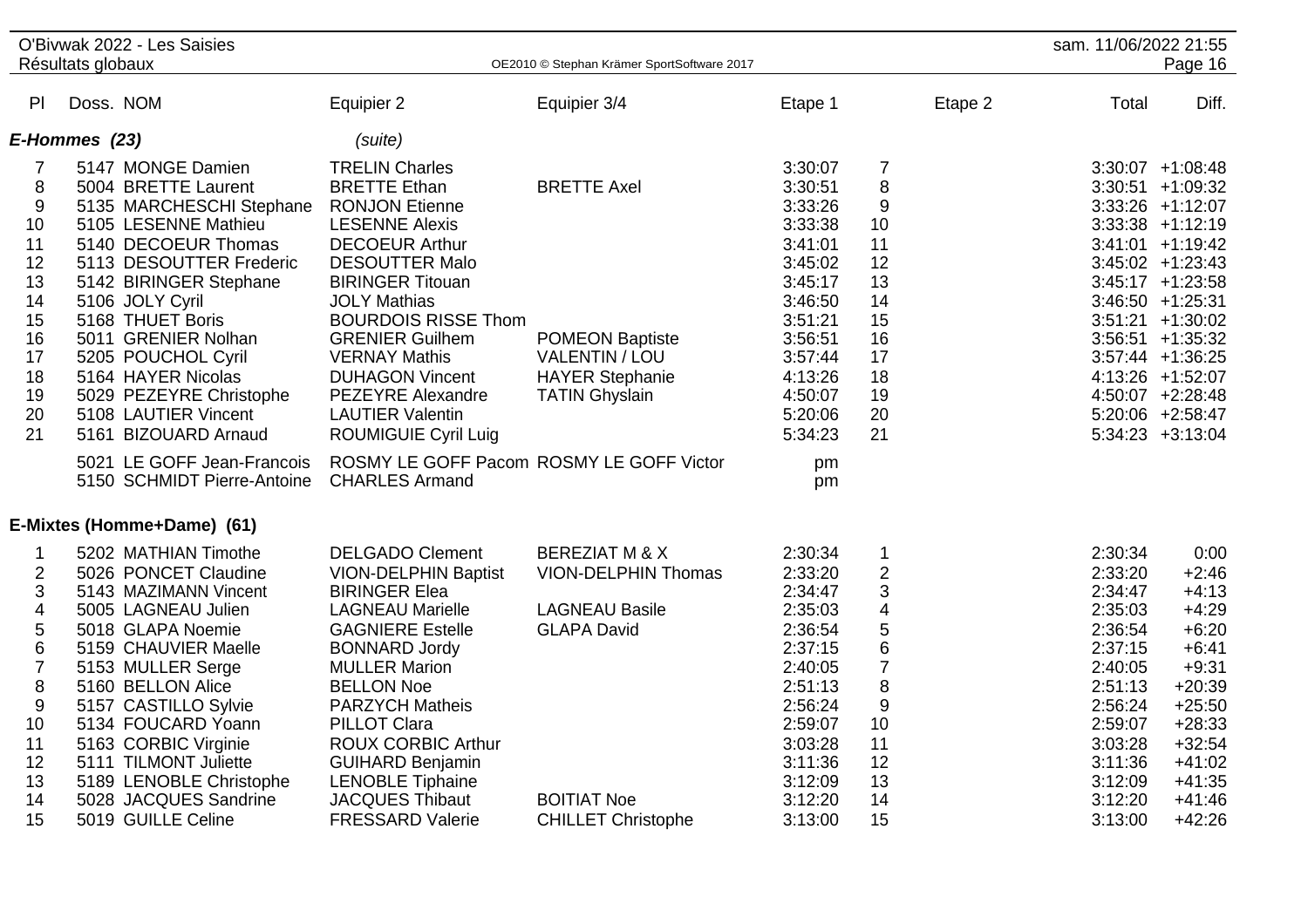|    | Résultats globaux | O'Bivwak 2022 - Les Saisies              |                             | OE2010 © Stephan Krämer SportSoftware 2017 |         |    |         | sam. 11/06/2022 21:55 | Page 17             |
|----|-------------------|------------------------------------------|-----------------------------|--------------------------------------------|---------|----|---------|-----------------------|---------------------|
|    |                   |                                          |                             |                                            |         |    |         |                       |                     |
| PI | Doss. NOM         |                                          | Equipier 2                  | Equipier 3/4                               | Etape 1 |    | Etape 2 | Total                 | Diff.               |
|    |                   | E-Mixtes (Homme+Dame) (61)               | (suite)                     |                                            |         |    |         |                       |                     |
| 16 |                   | 5127 GROSBOST Remi                       | <b>GROSBOST Marie Agnes</b> |                                            | 3:13:38 | 16 |         | 3:13:38               | $+43:04$            |
| 17 |                   | 5133 RIBAULT Herve                       | <b>RIBAULT Anne</b>         |                                            | 3:16:44 | 17 |         | 3:16:44               | $+46:10$            |
| 18 |                   | 5007 MARTINEZ Jean-Christop              | <b>MARTINEZ Marie Laure</b> | <b>MARTINEZ Noemie</b>                     | 3:19:19 | 18 |         | 3:19:19               | $+48:45$            |
| 19 |                   | 5132 COURTIAL Aurelien                   | <b>PESCIA Marianne</b>      |                                            | 3:19:50 | 19 |         | 3:19:50               | $+49:16$            |
| 20 |                   | 5110 SOUBRENIE Alexandra                 | <b>DEMARE Hugo</b>          |                                            | 3:25:40 | 20 |         | 3:25:40               | $+55:06$            |
| 21 |                   | 5016 LIOGIER Catherine                   | <b>LIOGIER Alexandre</b>    | <b>LIOGIER Philippe</b>                    | 3:27:08 | 21 |         | 3:27:08               | $+56:34$            |
| 22 |                   | 5152 STORI Nicolas                       | <b>STORI Catherine</b>      |                                            | 3:29:31 | 22 |         | 3:29:31               | $+58:57$            |
| 23 |                   | 5188 MAHE Angeline                       | <b>KUNTZ Maxime</b>         |                                            | 3:32:29 | 23 |         |                       | $3:32:29$ +1:01:55  |
| 24 |                   | 5136 RONJON Sylvain                      | <b>RONJON Solene</b>        |                                            | 3:32:38 | 24 |         |                       | 3:32:38 +1:02:04    |
| 25 |                   | 5176 BUFFET-EYMARD Celine BUFFET Tom     |                             |                                            | 3:33:42 | 25 |         |                       | $3:33:42 +1:03:08$  |
| 26 |                   | 5010 ASTIGARRAGA Cedrick                 | <b>ASTIGARRAGA Adeline</b>  | <b>ASTIGARRAGA Elyne</b>                   | 3:34:15 | 26 |         |                       | $3:34:15 +1:03:41$  |
| 27 |                   | 5193 UNAL Sebastien                      | <b>UNAL Elisa</b>           |                                            | 3:34:16 | 27 |         |                       | $3:34:16$ +1:03:42  |
| 28 |                   | 5109 SEGALEN Jean-Baptiste               | <b>GROSHENS Sophie</b>      |                                            | 3:34:29 | 28 |         |                       | $3:34:29$ +1:03:55  |
| 29 |                   | 5015 DORFFNER Frederic                   | <b>DORFFNER Anne-Laure</b>  | <b>DORFFNER Edmee</b>                      | 3:40:00 | 29 |         |                       | 3:40:00 +1:09:26    |
| 30 |                   | 5129 BELLET Mathis                       | <b>NOURI Lucile</b>         |                                            | 3:43:14 | 30 |         |                       | $3:43:14$ +1:12:40  |
| 31 |                   | 5151 LE GARGASSON Marie                  | <b>MEUNIER Nicolas</b>      |                                            | 3:44:37 | 31 |         |                       | $3:44:37 +1:14:03$  |
| 32 |                   | 5008 AZZOPARDI Cendrine                  | <b>CHAMPANGE Kylian</b>     | <b>CHAMPANGE Axel</b>                      | 3:50:36 | 32 |         |                       | $3:50:36$ +1:20:02  |
| 33 |                   | 5141 EGLIZOT Brice                       | <b>GOEMANS Juliette</b>     |                                            | 3:50:59 | 33 |         |                       | $3:50:59$ +1:20:25  |
| 34 |                   | 5139 HERAUT Lucas                        | <b>HERAUT Anais</b>         |                                            | 3:51:48 | 34 |         |                       | $3:51:48$ +1:21:14  |
| 35 |                   | 5128 PERDRIAT Delphine                   | <b>LOPES David</b>          |                                            | 3:56:12 | 35 |         |                       | $3:56:12 + 1:25:38$ |
| 36 |                   | 5137 GERMAINE Cyril                      | <b>VOURC H Lucie</b>        |                                            | 4:00:12 | 36 |         |                       | 4:00:12 +1:29:38    |
| 37 |                   | 5179 CHATAGNIER Philippe                 | <b>CHATAGNIER Anne</b>      |                                            | 4:05:16 | 37 |         |                       | $4:05:16$ +1:34:42  |
| 38 |                   | 5003 DAKOWSKI Mathieu                    | <b>DAKOWSKI Gaetan</b>      | <b>FOUSSAT Stephanie</b>                   | 4:09:34 | 38 |         |                       | 4:09:34 +1:39:00    |
| 39 |                   | 5124 DUHAGON Jean-Jacques DUHAGON Sylvie |                             |                                            | 4:13:29 | 39 |         |                       | 4:13:29 +1:42:55    |
| 40 |                   | 5009 JACOMY Eric                         | <b>JACOMY Celia</b>         | <b>BELLENGIER Marie</b>                    | 4:14:15 | 40 |         |                       | $4:14:15$ +1:43:41  |
| 41 |                   | 5185 NOYER Emma                          | <b>JOSSO Heloise</b>        |                                            | 4:14:39 | 41 |         |                       | 4:14:39 +1:44:05    |
| 42 |                   | 5171 VAN DER HEIJDE Marc                 | <b>BONHOMME Christelle</b>  |                                            | 4:20:45 | 42 |         |                       | 4:20:45 +1:50:11    |
| 43 |                   | 5122 BESSARD Rejane                      | <b>ADAM Olivier</b>         |                                            | 4:22:15 | 43 |         |                       | $4:22:15$ +1:51:41  |
| 44 |                   | 5001 CHARDON Jerome                      | <b>MAZOYER Celine</b>       | <b>MAZOYER Christophe</b>                  | 4:22:20 | 44 |         |                       | 4:22:20 +1:51:46    |
| 45 |                   | 5204 RIFFAUD Jerome                      | <b>PARZYCH Nellie</b>       | PARZYCH / RIFFAUD                          | 4:30:44 | 45 |         |                       | $4:30:44$ +2:00:10  |
| 46 |                   | 5115 TRIBOLLET Pascal                    | <b>TRIBOLLET Salome</b>     |                                            | 4:34:31 | 46 |         |                       | $4:34:31 + 2:03:57$ |
| 47 |                   | 5130 CARRON Jean-Philippe                | <b>CARRON Rachel</b>        |                                            | 4:41:06 | 47 |         |                       | $4:41:06$ +2:10:32  |
| 48 |                   | 5201 CHAPELIER Laurent                   | <b>FREMONT Flora</b>        | <b>CHAPELIER--FL&amp;F</b>                 | 4:46:54 | 48 |         |                       | $4:46:54$ +2:16:20  |
| 49 |                   | 5166 GEOFFROY Baptiste                   | <b>BERARD Sandie</b>        |                                            | 4:47:47 | 49 |         |                       | $4:47:47$ +2:17:13  |
| 50 |                   | 5114 COSSON Gerard                       | <b>COSSON Francoise</b>     |                                            | 5:04:43 | 50 |         |                       | $5:04:43 +2:34:09$  |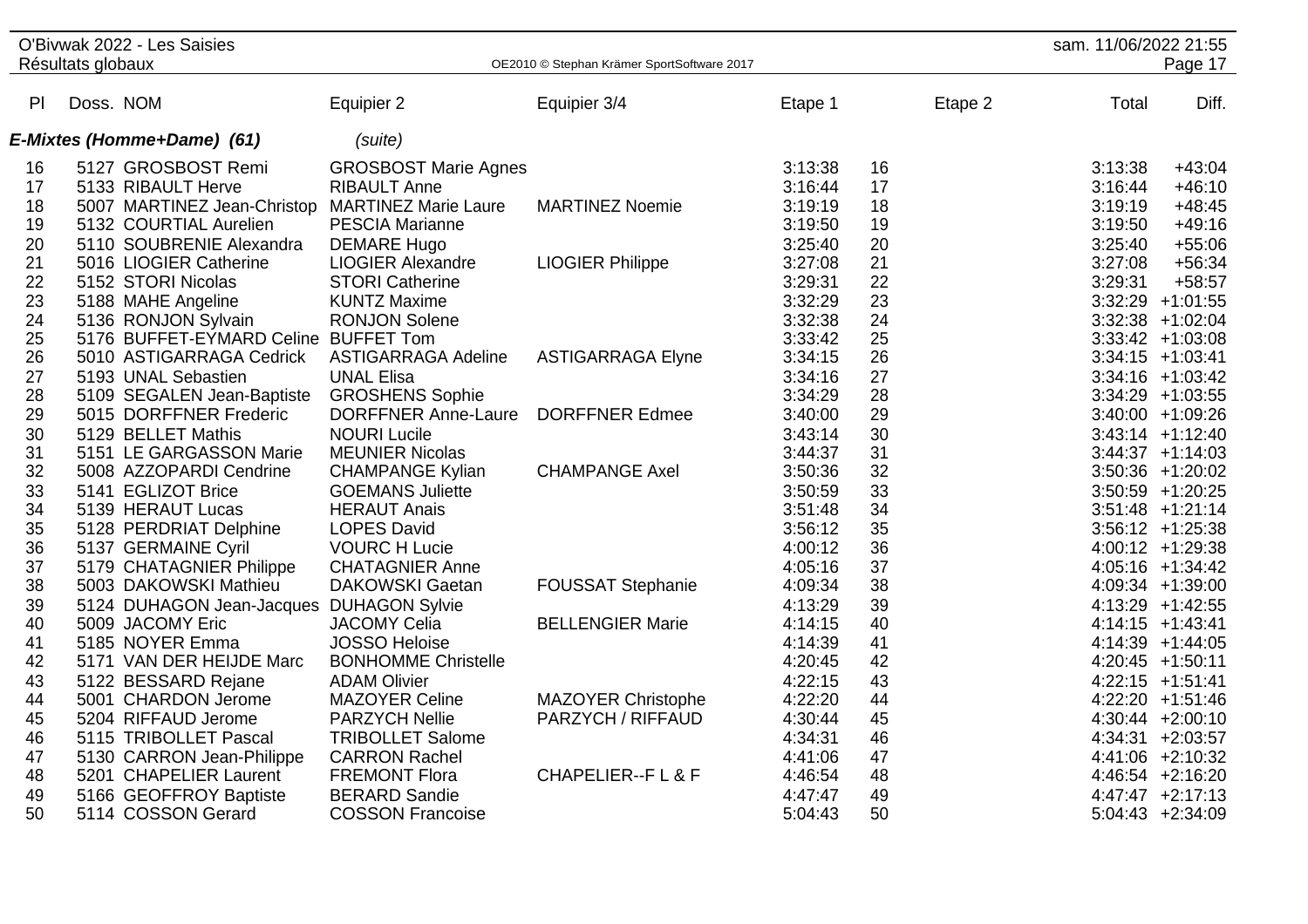|                                                          | O'Bivwak 2022 - Les Saisies<br>Résultats globaux |                                                                                                                                                                                                                                                                                                                                                                                                                                                                                                     | OE2010 © Stephan Krämer SportSoftware 2017                                                                                                                                                                                                                                                                                                                                                                                                                                                                   |                                                                      |                                                                                                                                                                                                                                                                                                           |                                                          |         | sam. 11/06/2022 21:55<br>Page 18 |                                                                                                                                                                                                                       |
|----------------------------------------------------------|--------------------------------------------------|-----------------------------------------------------------------------------------------------------------------------------------------------------------------------------------------------------------------------------------------------------------------------------------------------------------------------------------------------------------------------------------------------------------------------------------------------------------------------------------------------------|--------------------------------------------------------------------------------------------------------------------------------------------------------------------------------------------------------------------------------------------------------------------------------------------------------------------------------------------------------------------------------------------------------------------------------------------------------------------------------------------------------------|----------------------------------------------------------------------|-----------------------------------------------------------------------------------------------------------------------------------------------------------------------------------------------------------------------------------------------------------------------------------------------------------|----------------------------------------------------------|---------|----------------------------------|-----------------------------------------------------------------------------------------------------------------------------------------------------------------------------------------------------------------------|
|                                                          |                                                  |                                                                                                                                                                                                                                                                                                                                                                                                                                                                                                     |                                                                                                                                                                                                                                                                                                                                                                                                                                                                                                              |                                                                      |                                                                                                                                                                                                                                                                                                           |                                                          |         |                                  |                                                                                                                                                                                                                       |
| PI                                                       | Doss. NOM                                        |                                                                                                                                                                                                                                                                                                                                                                                                                                                                                                     | Equipier 2                                                                                                                                                                                                                                                                                                                                                                                                                                                                                                   | Equipier 3/4                                                         | Etape 1                                                                                                                                                                                                                                                                                                   |                                                          | Etape 2 | Total                            | Diff.                                                                                                                                                                                                                 |
|                                                          |                                                  | E-Mixtes (Homme+Dame) (61)                                                                                                                                                                                                                                                                                                                                                                                                                                                                          | (suite)                                                                                                                                                                                                                                                                                                                                                                                                                                                                                                      |                                                                      |                                                                                                                                                                                                                                                                                                           |                                                          |         |                                  |                                                                                                                                                                                                                       |
| 51<br>52<br>53<br>54<br>55<br>56<br>57<br>58<br>59<br>60 |                                                  | 5027 GRUFFAZ Marie<br>5022 FOURNIER Coline<br>5186 GRAIL Emilie<br>5107 LAUTIER Julien<br>5125 TITTON Doriane<br>5116 REGNAULT Laurent<br>5119 KUBES Pierre<br>5175 MOURLON Alexandra<br>5138 SEMMARTIN Thomas<br>5120 HUSER Laurene                                                                                                                                                                                                                                                                | <b>BOITIAT Tino</b><br><b>FOURNIER Lila</b><br><b>BERTIN Virgile</b><br><b>LAUTIER Caroline</b><br><b>GOUZY Guilhem</b><br><b>REGNAULT Florence</b><br><b>GUYON Mathilde</b><br><b>BOUTIN Etienne</b><br><b>MEINRAD Valentine</b><br><b>BERTHEAU Fabien</b>                                                                                                                                                                                                                                                  | <b>GOY Laurent</b><br>PEREZ Jose                                     | 5:09:38<br>5:10:56<br>5:11:41<br>5:20:02<br>5:20:16<br>5:22:59<br>5:26:37<br>5:32:59<br>5:34:51<br>5:38:19                                                                                                                                                                                                | 51<br>52<br>53<br>54<br>55<br>56<br>57<br>58<br>59<br>60 |         |                                  | 5:09:38 +2:39:04<br>$5:10:56$ +2:40:22<br>$5:11:41 +2:41:07$<br>$5:20:02 +2:49:28$<br>$5:20:16$ +2:49:42<br>$5:22:59$ +2:52:25<br>$5:26:37 +2:56:03$<br>$5:32:59$ +3:02:25<br>$5:34:51 + 3:04:17$<br>5:38:19 +3:07:45 |
|                                                          |                                                  | 3106 ROBERT Coralie                                                                                                                                                                                                                                                                                                                                                                                                                                                                                 | NIEDERMEYER Yann                                                                                                                                                                                                                                                                                                                                                                                                                                                                                             |                                                                      | Abandon                                                                                                                                                                                                                                                                                                   | nc                                                       |         |                                  |                                                                                                                                                                                                                       |
| H-Dames (24)                                             |                                                  |                                                                                                                                                                                                                                                                                                                                                                                                                                                                                                     |                                                                                                                                                                                                                                                                                                                                                                                                                                                                                                              |                                                                      |                                                                                                                                                                                                                                                                                                           |                                                          |         |                                  |                                                                                                                                                                                                                       |
|                                                          |                                                  | 8115 AGNOLY Rachel<br>8012 BABOULAZ Emilie<br>8156 BAUMERT Caroline<br>8132 BLAIS Caroline<br>8133 BONNEL Florence<br>8158 BRIGLIA Celine<br>8131 CHABUEL Charlotte<br>8155 CHARTIER Elisabeth<br>8102 CHEVALIER Caroline<br>8023 DE LORENA Matilde<br>8137 DELEGLISE Laetitia<br>8117 DION Armelle<br>8122 FOREST Barbara<br>8134 GERARD Nadege<br>8014 JACOTY Joelle<br>8146 JAILLARD Marine<br>8145 JOURDAN Fabienne<br>8143 MARQUIS Sabrina<br>8127 MARTINEU Chantal<br>8106 MICHEL Anne Sophie | <b>CARPREAU Cecile</b><br><b>PRIEUR Marie Laure</b><br><b>DUMONT My-Linh</b><br><b>BLAIS Elodie</b><br><b>BLAIS Juliette</b><br><b>CHARBERET Karine</b><br><b>VAUJANY Gaelle</b><br><b>CHARTIER Elsa</b><br><b>CREMADES Nathalie</b><br>DE LORENA Madalena<br><b>PICARD Marie</b><br><b>DEBAT Peggy</b><br><b>LORENTZ Karine</b><br><b>MEY Astrid</b><br><b>PRABEL Sandra</b><br><b>GAUTREAU Mathilde</b><br><b>JOURDAN Cecile</b><br><b>HADJADJ Myriam</b><br><b>RUFFIOT Megane</b><br><b>MICHEL Soline</b> | <b>PRIEUR Eva</b><br><b>DE LORENA Sofia</b><br><b>GRABIT Coralie</b> | Bien réalisé<br>Bien réalisé<br>Bien réalisé<br>Bien réalisé<br>Bien réalisé<br>abs<br>Bien réalisé<br>Bien réalisé<br>Bien réalisé<br>Abandon<br>Bien réalisé<br>Bien réalisé<br>Bien réalisé<br>Bien réalisé<br>Bien réalisé<br>Bien réalisé<br>Bien réalisé<br>Abandon<br>Bien réalisé<br>Bien réalisé |                                                          |         |                                  |                                                                                                                                                                                                                       |
|                                                          |                                                  |                                                                                                                                                                                                                                                                                                                                                                                                                                                                                                     | 8004 MOUTARDE DESBROSS MOUTARDE Marie-Aude                                                                                                                                                                                                                                                                                                                                                                                                                                                                   | MOUTARDE KHALIDY An                                                  | Bien réalisé                                                                                                                                                                                                                                                                                              |                                                          |         |                                  |                                                                                                                                                                                                                       |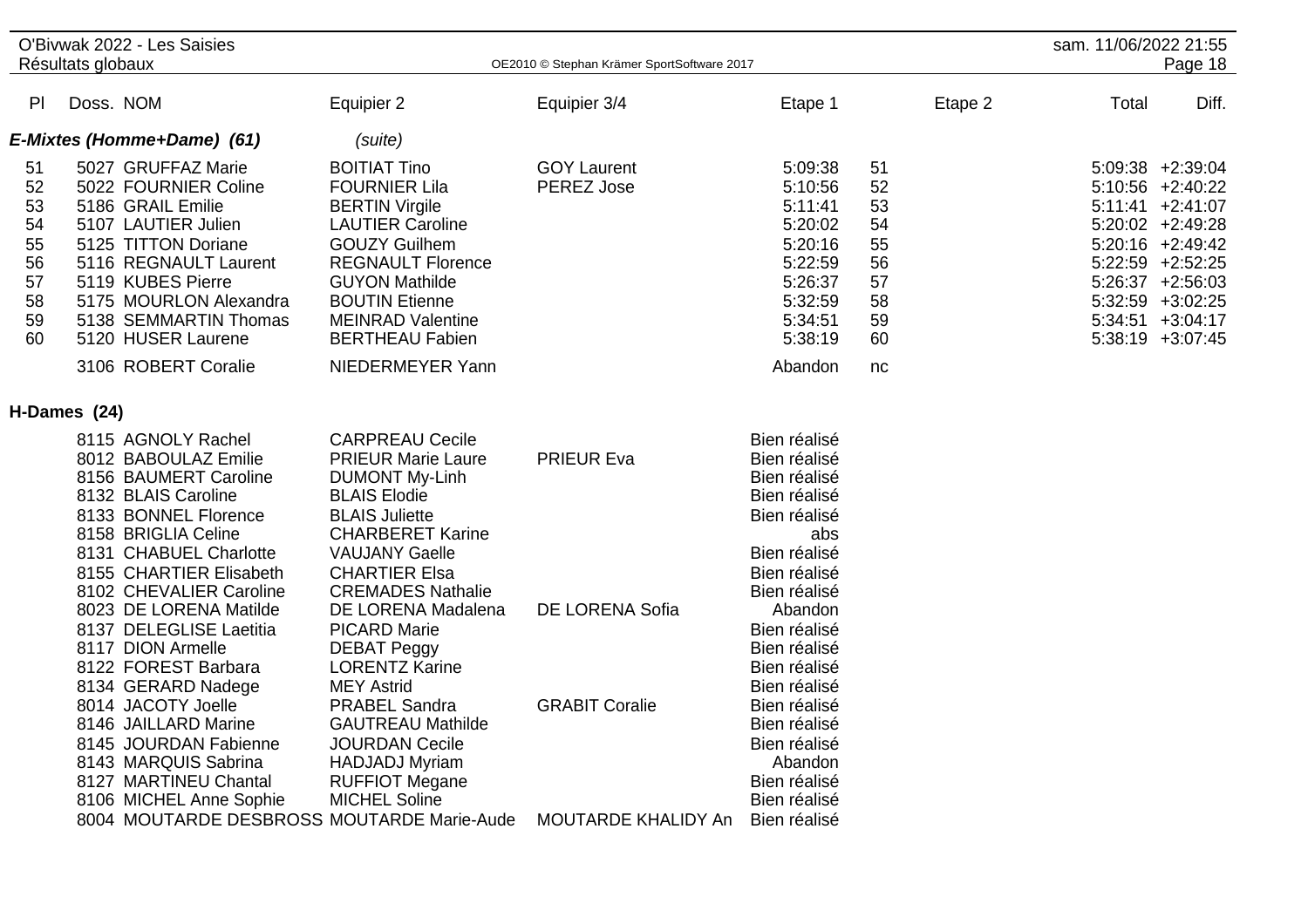|               | O'Bivwak 2022 - Les Saisies<br>Résultats globaux |                                                                                                                                                                                                                                                                                                                                                                                     | OE2010 © Stephan Krämer SportSoftware 2017                                                                                                                                                                                                                                                                                                                                                           |                                                                                                                                                      |                                                                                                                                                                                                                       |         | sam. 11/06/2022 21:55<br>Page 19 |       |  |
|---------------|--------------------------------------------------|-------------------------------------------------------------------------------------------------------------------------------------------------------------------------------------------------------------------------------------------------------------------------------------------------------------------------------------------------------------------------------------|------------------------------------------------------------------------------------------------------------------------------------------------------------------------------------------------------------------------------------------------------------------------------------------------------------------------------------------------------------------------------------------------------|------------------------------------------------------------------------------------------------------------------------------------------------------|-----------------------------------------------------------------------------------------------------------------------------------------------------------------------------------------------------------------------|---------|----------------------------------|-------|--|
| PI            | Doss. NOM                                        |                                                                                                                                                                                                                                                                                                                                                                                     | Equipier 2                                                                                                                                                                                                                                                                                                                                                                                           | Equipier 3/4                                                                                                                                         | Etape 1                                                                                                                                                                                                               | Etape 2 | Total                            | Diff. |  |
| H-Dames (24)  |                                                  |                                                                                                                                                                                                                                                                                                                                                                                     | (suite)                                                                                                                                                                                                                                                                                                                                                                                              |                                                                                                                                                      |                                                                                                                                                                                                                       |         |                                  |       |  |
|               |                                                  | 8009 RICHARD Elisabeth<br>8008 SCHIEBER Anne Helene<br>8018 THIMONIER Agnes                                                                                                                                                                                                                                                                                                         | <b>BOUCLIER Charlotte</b><br><b>SCHIEBER Alix</b><br><b>FOURNEL Anouk</b>                                                                                                                                                                                                                                                                                                                            | <b>BOUCLIER Aude</b><br><b>HOUEL-MASSET Emma</b><br><b>HOPP Blandine</b>                                                                             | Bien réalisé<br>Bien réalisé<br>Bien réalisé                                                                                                                                                                          |         |                                  |       |  |
| H-Hommes (11) |                                                  |                                                                                                                                                                                                                                                                                                                                                                                     |                                                                                                                                                                                                                                                                                                                                                                                                      |                                                                                                                                                      |                                                                                                                                                                                                                       |         |                                  |       |  |
|               |                                                  | 8153 CHARTIER Pierre<br>8005 COSTEA Viorel<br>8130 DOMPMARTIN Jerome<br>8011 LE NOTRE Francois<br>8028 MARTINEAU Vincent<br>8002 MOSSET Eric<br>8120 PAILLARD Laurent<br>8157 PERGOD Cecile<br>8029 PONTRE Lucas<br>8123 SADOVYKH Andrey<br>8150 SERINE Thibaut                                                                                                                     | <b>CHARTIER Fantin</b><br><b>COSTEA Victor</b><br><b>DOMPMARTIN Louis</b><br><b>SEGUR Vincent</b><br><b>COUCHON Johany</b><br><b>RENOU Vincent</b><br><b>PAILLARD Palmyre</b><br><b>PERGOD Arthur</b><br><b>DES HAYS Valerie</b><br><b>SADOVYKH Philippe</b><br>VACCARO Jonathan                                                                                                                     | <b>COSTEA Luca</b><br><b>GODEFROY Thibaut</b><br><b>PITIOT Robin</b><br>PAGNOD / NICOLAS<br><b>DES HAYS DE GASSART</b>                               | Bien réalisé<br>Bien réalisé<br>Bien réalisé<br>Bien réalisé<br>Bien réalisé<br>Bien réalisé<br>Bien réalisé<br>abs<br>abs<br>abs<br>Bien réalisé                                                                     |         |                                  |       |  |
|               |                                                  | H-Mixtes (Homme+Dame) (60)                                                                                                                                                                                                                                                                                                                                                          |                                                                                                                                                                                                                                                                                                                                                                                                      |                                                                                                                                                      |                                                                                                                                                                                                                       |         |                                  |       |  |
|               |                                                  | 8114 ANDRIEUX Victor<br>8141 AREF Michelle<br>8006 AUBERT Lionel<br>8016 AUTIE Celine<br>8151 BERNARD Lea<br>8126 BERU Marion<br>8109 BIGUENET Loic<br>8124 BONNET Sebastien<br>8136 CANALS Amaury<br>8140 CANTALOUBE Xavier<br>8204 CHARTIER Celine<br>8142 COROMPT Virginie<br>8107 DANIEL Gregory<br>8021 DARBOURET Martin<br>8020 DARBOURET Myriam<br>8026 DE JOUSSINEAU Albane | <b>ANDRIEUX Stephanie</b><br>PETITJEAN Regis<br><b>AUBERT Noe</b><br><b>LINET Lucas</b><br><b>LADAVIER Loic</b><br><b>GEFFROY Robin</b><br><b>BIGUENET Sandrine</b><br><b>BONNET Stephanie</b><br><b>SEVILLA Laetitia</b><br><b>LEBLOND Karine</b><br><b>CHARTIER Cyril</b><br><b>GONCALVES Jose</b><br><b>DANIEL Eloise</b><br><b>MAS Perrine</b><br><b>VEROT Nicolas</b><br><b>BARRIOT Gabriel</b> | <b>AUBERT Juliette</b><br><b>LINET Yael</b><br><b>CHARTIER N &amp; B</b><br><b>DARBOURET Leonie</b><br><b>VEROT Mathis</b><br><b>BARRIOT Morgane</b> | pm<br>Bien réalisé<br>Bien réalisé<br>Bien réalisé<br>Bien réalisé<br>abs<br>Bien réalisé<br>Bien réalisé<br>Bien réalisé<br>Bien réalisé<br>pm<br>Bien réalisé<br>Bien réalisé<br>Bien réalisé<br>Bien réalisé<br>pm |         |                                  |       |  |

 $\overline{\phantom{a}}$ 

 $\overline{a}$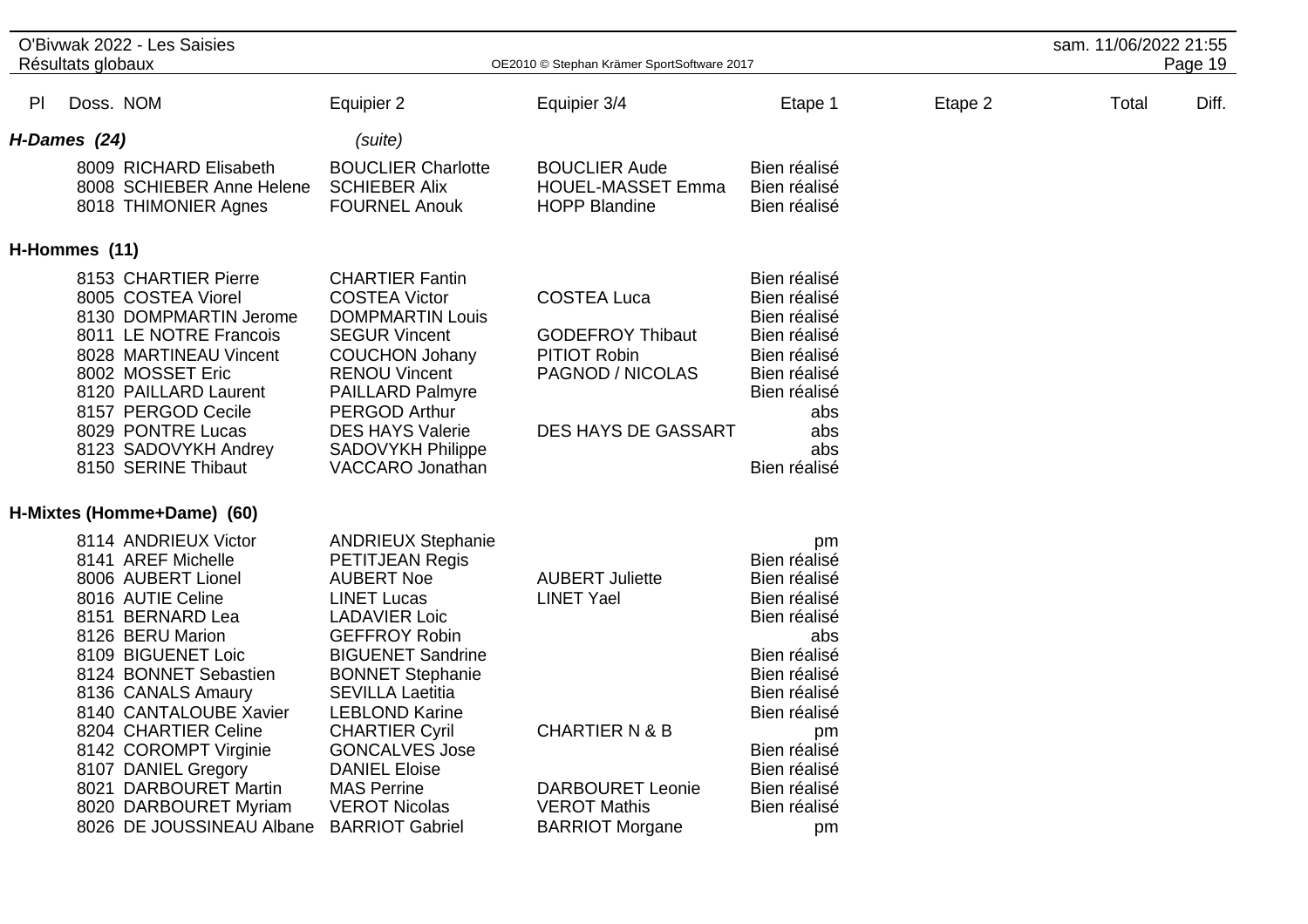| O'Bivwak 2022 - Les Saisies<br>Résultats globaux |                                           | OE2010 © Stephan Krämer SportSoftware 2017 |                              |              |         |       | sam. 11/06/2022 21:55<br>Page 20 |  |
|--------------------------------------------------|-------------------------------------------|--------------------------------------------|------------------------------|--------------|---------|-------|----------------------------------|--|
|                                                  |                                           |                                            |                              |              |         |       |                                  |  |
| PI                                               | Doss. NOM                                 | Equipier 2                                 | Equipier 3/4                 | Etape 1      | Etape 2 | Total | Diff.                            |  |
|                                                  | H-Mixtes (Homme+Dame) (60)                | (suite)                                    |                              |              |         |       |                                  |  |
|                                                  | 8152 DE LA SERRAZ Tanguy                  | <b>VALIN Jade</b>                          |                              | Bien réalisé |         |       |                                  |  |
|                                                  | 8113 DENAT Alban                          | <b>CAU Christine</b>                       |                              | Bien réalisé |         |       |                                  |  |
|                                                  | 8025 DESELAIE Clara                       | <b>PAGES Matthieu</b>                      | <b>DANIEL Mathilde</b>       | Bien réalisé |         |       |                                  |  |
|                                                  | 8128 DOMPMARTIN Flavie                    | <b>REBOURS Lucas</b>                       |                              | Bien réalisé |         |       |                                  |  |
|                                                  | 8024 DURET Olivier                        | <b>DURET Pauline</b>                       | <b>DURET Colette</b>         | Bien réalisé |         |       |                                  |  |
|                                                  | 8104 FONLUPT Philippe                     | <b>FONLUPT Margaux</b>                     |                              | Bien réalisé |         |       |                                  |  |
|                                                  | 8105 FRICK Nathalie                       | <b>FRICK Baptiste</b>                      |                              | Bien réalisé |         |       |                                  |  |
|                                                  | 8003 FRICK Sebastien                      | <b>FRICK Emilie</b>                        | <b>FRICK Camille</b>         | Bien réalisé |         |       |                                  |  |
|                                                  | 8112 GAL Berengere                        | <b>HUSS Laura</b>                          |                              | Bien réalisé |         |       |                                  |  |
|                                                  | 8206 GASTINEAU Lydie                      | <b>RAIMBAULT Marielle</b>                  | <b>FREMONDIERE A &amp; E</b> | Bien réalisé |         |       |                                  |  |
|                                                  | 8103 GAUTHIER Vivian                      | <b>ANCIAN Isabelle</b>                     |                              | Bien réalisé |         |       |                                  |  |
|                                                  | 8108 GENIN Gerard                         | <b>FEVRE Marie Christin</b>                |                              | abs          |         |       |                                  |  |
|                                                  | 8135 GLAPA Marie-Line                     | <b>GLAPA Frederic</b>                      |                              | abs          |         |       |                                  |  |
|                                                  | 8015 GUERIN Frederic                      | <b>GUERIN Zely</b>                         | <b>CHAPELOT Amandine</b>     | Bien réalisé |         |       |                                  |  |
|                                                  | 8148 GUIBERT Julie                        | <b>PINTO Mathieu</b>                       | <b>REYNAUD Mael</b>          | Bien réalisé |         |       |                                  |  |
|                                                  | 8019 HANTZ Richard                        | <b>HANTZ Leila</b>                         | <b>HANTZ Nawelle</b>         | Bien réalisé |         |       |                                  |  |
|                                                  | 8201 HEYDEL Arnaud                        | <b>HEYDEL Baptiste</b>                     | <b>HEYDEL M &amp; C</b>      | Bien réalisé |         |       |                                  |  |
|                                                  | 8147 JAILLARD Lucie                       | <b>LEGUET Tristan</b>                      |                              | Bien réalisé |         |       |                                  |  |
|                                                  | 8007 LAPORTE Yvon                         | <b>LAPORTE Joanne</b>                      | <b>LAPORTE Laurene</b>       | Bien réalisé |         |       |                                  |  |
|                                                  | 8144 LEJON-JOSSENT Louise GARNIER Bastien |                                            |                              | Bien réalisé |         |       |                                  |  |
|                                                  | 8207 LIBERT Cedric                        | <b>BAILLEUL Sophie</b>                     | LIBERT C & A                 | Bien réalisé |         |       |                                  |  |
|                                                  | 8208 MARCHAND Eric                        | <b>MARCHAND Lilou</b>                      | <b>MARCHAND H &amp; F</b>    | abs          |         |       |                                  |  |
|                                                  | 8110 MERLE Jerome                         | <b>MERLE Carine</b>                        |                              | Bien réalisé |         |       |                                  |  |
|                                                  | 8203 NARDI Patrick                        | <b>RAGOT Caroline</b>                      | NARDIC&C                     | Bien réalisé |         |       |                                  |  |
|                                                  | 8001 NICOLAS Lea                          | <b>GIRALDE MOSSET Valer</b>                | MAISONNEUVE / DUCAM          | Bien réalisé |         |       |                                  |  |
|                                                  | 8205 OUBRIER Stephane                     | <b>DUPUY Alice</b>                         | <b>OUBRIER E &amp; R</b>     | Bien réalisé |         |       |                                  |  |
|                                                  | 8022 PAGAT Philippe                       | <b>PAGAT Marie-Line</b>                    | <b>PAGAT Stephanie</b>       | Bien réalisé |         |       |                                  |  |
|                                                  | 8013 PAILLARD Olivier                     | PAILLARD Stephan                           | PAILLARD Colyne              | Bien réalisé |         |       |                                  |  |
|                                                  | 8202 PENEZ Damien                         | PENEZ Sonya                                | PENEZ Enzo & Pablo           | Bien réalisé |         |       |                                  |  |
|                                                  | 8119 POIRIER Anne                         | <b>POIRIER Sebastien</b>                   |                              | Bien réalisé |         |       |                                  |  |
|                                                  | 8125 PROST Christian                      | <b>MARCEL Chantal</b>                      |                              | Bien réalisé |         |       |                                  |  |
|                                                  | 8027 REYNAUD Emmanuel                     | <b>REYNAUD Mael</b>                        | <b>REYNAUD Nerys</b>         | Bien réalisé |         |       |                                  |  |
|                                                  | 8159 RICHARD Francoise                    | <b>RICHARD Gilles</b>                      |                              | Bien réalisé |         |       |                                  |  |
|                                                  | 8138 RODOT Nathalie                       | <b>FORGET Bertrand</b>                     |                              | Abandon      |         |       |                                  |  |
|                                                  | 8010 RONAT Flavien                        | <b>CEUILLERON Elvire</b>                   | <b>SELMAN Claire</b>         | pm           |         |       |                                  |  |

 $\overline{a}$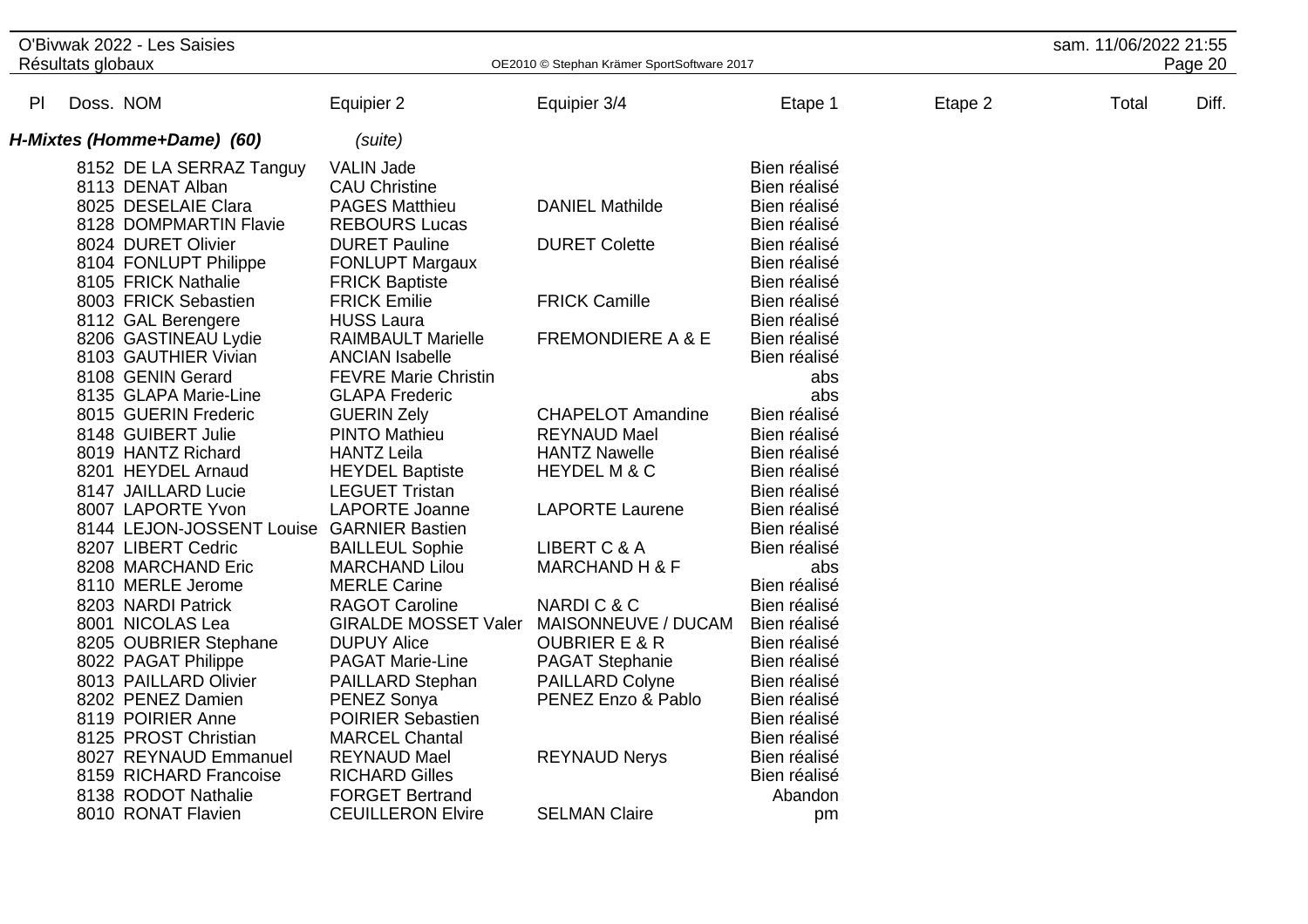|                                                                                                       | O'Bivwak 2022 - Les Saisies<br>Résultats globaux                                                                                                                                                                          |                                                                                                                                                                                                                                       | OE2010 © Stephan Krämer SportSoftware 2017 |                                                                                                                           |                                                                                                       | sam. 11/06/2022 21:55         | Page 21                                                                                                                                                     |
|-------------------------------------------------------------------------------------------------------|---------------------------------------------------------------------------------------------------------------------------------------------------------------------------------------------------------------------------|---------------------------------------------------------------------------------------------------------------------------------------------------------------------------------------------------------------------------------------|--------------------------------------------|---------------------------------------------------------------------------------------------------------------------------|-------------------------------------------------------------------------------------------------------|-------------------------------|-------------------------------------------------------------------------------------------------------------------------------------------------------------|
| PI.                                                                                                   | Doss. NOM                                                                                                                                                                                                                 | Equipier 2                                                                                                                                                                                                                            | Equipier 3/4                               | Etape 1                                                                                                                   | Etape 2                                                                                               | Total                         | Diff.                                                                                                                                                       |
|                                                                                                       | H-Mixtes (Homme+Dame) (60)                                                                                                                                                                                                | (suite)                                                                                                                                                                                                                               |                                            |                                                                                                                           |                                                                                                       |                               |                                                                                                                                                             |
|                                                                                                       | 8017 RUPPERT Eric<br>8129 RUPPERT Nell<br>8101 SAUVANET Romain<br>8118 SCHANNE Rachel<br>8116 SCHIEBER Laurent<br>8139 TIEULENT Joannie<br>8149 TRIBOLET Jean-Pierre<br>8111 VERCHERE Marine<br>8121 VOUTSINAS Christophe | <b>RUPPERT Kenny</b><br><b>SERROEN Clement</b><br><b>ALCAINE Anais</b><br><b>DERVIEUX Yann</b><br><b>SCHIEBER Camille</b><br><b>TIEULENT Raphael</b><br><b>TRIBOLET Sasha</b><br><b>BLANDENET Matthieu</b><br><b>VOUTSINAS Sophie</b> | <b>RUPPERT Maryline</b>                    | Bien réalisé<br>Bien réalisé<br>abs<br>Bien réalisé<br>Bien réalisé<br>Bien réalisé<br>Bien réalisé<br>Bien réalisé<br>pm |                                                                                                       |                               |                                                                                                                                                             |
|                                                                                                       | TO-Dames (6)                                                                                                                                                                                                              |                                                                                                                                                                                                                                       |                                            |                                                                                                                           |                                                                                                       |                               |                                                                                                                                                             |
| 2<br>3<br>4<br>5<br>6                                                                                 | 9008 EHRSTROM Sabine<br>9001 FIX Christelle<br>9012 SOISSONS Celine<br>9002 BILLAULT Noemie<br>9016 VORON Amelie<br>9006 AMATO Emeline                                                                                    | <b>PATUREL Marie Helene</b><br><b>BOULEY Lucie</b><br><b>TUBIANA Sarah</b><br><b>TALMANT Olivia</b><br><b>SOLLIER Noemie</b><br><b>NUNNE Justine</b>                                                                                  |                                            | 3:13:00<br>4:00:37<br>4:08:50<br>5:53:55<br>6:11:55<br>6:13:49                                                            | 1<br>$\overline{2}$<br>3<br>$\overline{\mathbf{4}}$<br>5<br>6                                         | 3:13:00<br>4:00:37<br>4:08:50 | 0:00<br>$+47:37$<br>$+55:50$<br>$5:53:55 + 2:40:55$<br>$6:11:55$ +2:58:55<br>$6:13:49$ +3:00:49                                                             |
|                                                                                                       | TO-Hommes (10)                                                                                                                                                                                                            |                                                                                                                                                                                                                                       |                                            |                                                                                                                           |                                                                                                       |                               |                                                                                                                                                             |
| 1<br>$\overline{2}$<br>$\ensuremath{\mathsf{3}}$<br>4<br>$\mathbf 5$<br>6<br>$\overline{7}$<br>8<br>9 | 9033 GERARD Sebastien<br>9023 GOURBIERE Arthur<br>9017 MURAT Benjamin<br>9019 DESBROSSES Alexis<br>9018 LE CORRE Christophe<br>9032 CHARTIER Franck<br>9026 RAT Luc<br>9028 SMITH Christopher<br>9007 MATZ Antonin        | <b>DUC GONINAZ Enzo</b><br><b>REMEUF Guillaume</b><br><b>CLAVELOUX Cyril</b><br><b>NOIZILLIER Cyril</b><br><b>HUTEAU Mathieu</b><br><b>CHARTIER Nathan</b><br><b>RAT Stephane</b><br><b>THEVENOT Romain</b><br><b>CHAMPILOU Loic</b>  |                                            | 2:44:20<br>2:52:47<br>3:09:51<br>3:50:48<br>3:57:42<br>4:02:51<br>4:32:47<br>4:48:16<br>5:16:20                           | $\mathbf 1$<br>$\overline{2}$<br>$\ensuremath{\mathsf{3}}$<br>4<br>5<br>6<br>$\overline{7}$<br>8<br>9 | 2:44:20<br>2:52:47<br>3:09:51 | 0:00<br>$+8:27$<br>$+25:31$<br>$3:50:48$ +1:06:28<br>$3:57:42 +1:13:22$<br>4:02:51 +1:18:31<br>$4:32:47$ +1:48:27<br>4:48:16 +2:03:56<br>$5:16:20 +2:32:00$ |
|                                                                                                       | 9003 SALIN Florian                                                                                                                                                                                                        | <b>REMONDIN Jerome</b>                                                                                                                                                                                                                |                                            | pm                                                                                                                        |                                                                                                       |                               |                                                                                                                                                             |